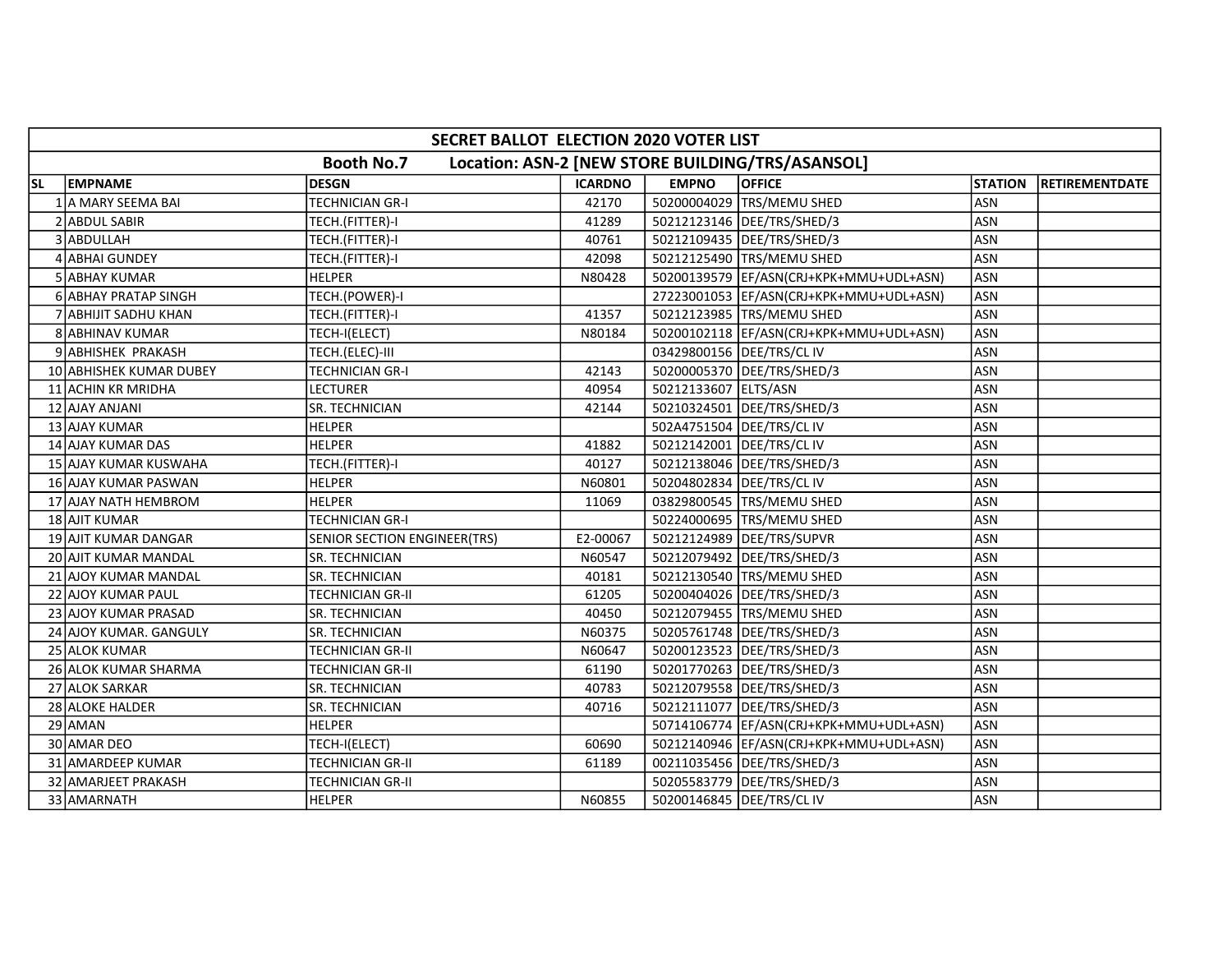|           | SECRET BALLOT ELECTION 2020 VOTER LIST                                |                              |                |                      |                                           |                |                |  |  |  |  |
|-----------|-----------------------------------------------------------------------|------------------------------|----------------|----------------------|-------------------------------------------|----------------|----------------|--|--|--|--|
|           | <b>Booth No.7</b><br>Location: ASN-2 [NEW STORE BUILDING/TRS/ASANSOL] |                              |                |                      |                                           |                |                |  |  |  |  |
| <b>SL</b> | <b>EMPNAME</b>                                                        | <b>DESGN</b>                 | <b>ICARDNO</b> | <b>EMPNO</b>         | <b>OFFICE</b>                             | <b>STATION</b> | RETIREMENTDATE |  |  |  |  |
|           | 34 AMARNATH KUMAR SAH                                                 | <b>TECHNICIAN GR-II</b>      | 61086          |                      | 50714508153 DEE/TRS/SHED/3                | <b>ASN</b>     |                |  |  |  |  |
|           | 35 AMARTYA CHATTARAJ                                                  | <b>HELPER</b>                | 183            |                      | 03629800051 EF/ASN(CRJ+KPK+MMU+UDL+ASN)   | <b>ASN</b>     |                |  |  |  |  |
|           | 36 AMIT KUMAR                                                         | <b>HELPER</b>                | 80565          |                      | 50229800931 EF/ASN(CRJ+KPK+MMU+UDL+ASN)   | ASN            |                |  |  |  |  |
|           | 37 AMIT KUMAR BISWAS                                                  | TECH.(FITTER)-I              | 40319          |                      | 50212123973 TRS/MEMU SHED                 | ASN            |                |  |  |  |  |
|           | 38 AMIT KUMAR PAL                                                     | <b>TECHNICIAN GR-I</b>       | 42083          |                      | 50209815612 DEE/TRS/SHED/3                | <b>ASN</b>     |                |  |  |  |  |
|           | 39 AMITAVA BANERJEE                                                   | SENIOR SECTION ENGINEER(TRS) | 41312          |                      | 50212118412 DEE/TRS/SUPVR                 | <b>ASN</b>     |                |  |  |  |  |
|           | 40 AMITAVA DUTTA                                                      | <b>OFFICE SUPERINTENDENT</b> | 60790          |                      | 50200004443 EF/ASN(CRJ+KPK+MMU+UDL+ASN)   | <b>ASN</b>     |                |  |  |  |  |
|           | 41 AMITENDU JASH                                                      | <b>HELPER</b>                | N80307         |                      | 50200114080   EF/ASN(CRJ+KPK+MMU+UDL+ASN) | <b>ASN</b>     |                |  |  |  |  |
|           | 42 AMIYA CHAR                                                         | TECH.(FITTER)-I              | 42161          |                      | 50204706018 TRS/MEMU SHED                 | ASN            |                |  |  |  |  |
|           | 43 AMIYA MONDAL                                                       | SR. TECHNICIAN               | 40729          |                      | 50212114546   DEE/TRS/SHED/3              | ASN            |                |  |  |  |  |
|           | 44 AMRENDRA KUMAR                                                     | TECH.(FITTER)-I              | 40618          |                      | 50212124035 TRS/MEMU SHED                 | ASN            |                |  |  |  |  |
|           | 45 AMRIT LAL PASI                                                     | TECH.(FITTER)-I              | 41375          |                      | 50212133887 TRS/MEMU SHED                 | <b>ASN</b>     |                |  |  |  |  |
|           | 46 ANAND THAKUR                                                       | <b>KHALASI HELPER</b>        |                |                      | 03429800067 EF/ASN(CRJ+KPK+MMU+UDL+ASN)   | <b>ASN</b>     |                |  |  |  |  |
|           | 47 ANANDA SAHU                                                        | TECH-I(ELECT)                | N80022         |                      | 50200060010 EF/ASN(CRJ+KPK+MMU+UDL+ASN)   | <b>ASN</b>     |                |  |  |  |  |
|           | 48 ANIL KUMAR PANDIT                                                  | TECH.(FITTER)-I              | 40731          |                      | 50212142610   DEE/TRS/SHED/3              | ASN            |                |  |  |  |  |
|           | 49 ANIL KUMAR RAM                                                     | TECHNICIAN GR-II             |                |                      | 50200174798 DEE/TRS/SHED/3                | <b>ASN</b>     |                |  |  |  |  |
|           | 50 ANIL PRASAD                                                        | TECH(MACHINIST)-III          | N60323         |                      | 50203087736   DEE/TRS/SHED/3              | <b>ASN</b>     |                |  |  |  |  |
|           | 51 ANIMESH BISWAS                                                     | SR. TECHNICIAN               | 42145          |                      | 50212106823 TRS/MEMU SHED                 | ASN            |                |  |  |  |  |
|           | 52 ANIRBAN MAZUMDAR                                                   | Sr. SECTION ENGINEER(ELEC)   | N60426         |                      | 50212128030 TRS/MEMU SHED                 | ASN            |                |  |  |  |  |
|           | 53 ANIRUDDHA CHATTERJEE                                               | TECH.(FITTER)-I              | 40297          |                      | 50212122592   DEE/TRS/SHED/3              | ASN            |                |  |  |  |  |
|           | 54 ANIRUDDHA NANDY                                                    | <b>LECTURER</b>              | 41191          | 50212141136 ELTS/ASN |                                           | <b>ASN</b>     |                |  |  |  |  |
|           | 55 ANISH KUMAR                                                        | <b>TECHNICIAN GR-II</b>      | 40636          |                      | 50212132275   DEE/TRS/SHED/3              | <b>ASN</b>     |                |  |  |  |  |
|           | 56 ANITA ROY                                                          | <b>HELPER</b>                | 41850          |                      | 50212140650 TRS/MEMU SHED                 | <b>ASN</b>     |                |  |  |  |  |
|           | 57 ANJAN BHATTACHARJEE                                                | TECH-I(ELECT)                | 60270          |                      | 50212104371 EF/ASN(CRJ+KPK+MMU+UDL+ASN)   | <b>ASN</b>     |                |  |  |  |  |
|           | 58 ANJAN KUMAR MONDAL                                                 | JUNIOR ENGINEER-II(TRS)      | 41706          |                      | 50205870781 DEE/TRS/SUPVR                 | <b>ASN</b>     |                |  |  |  |  |
|           | 59 ANSHU KUMAR                                                        | <b>HELPER</b>                |                |                      | 50200409804 TRS/MEMU SHED                 | ASN            |                |  |  |  |  |
|           | 60 ANUJ TOPPO                                                         | TECH.(WELDER)-I              | N60097         |                      | 50200056311 TRS/MEMU SHED                 | <b>ASN</b>     |                |  |  |  |  |
|           | 61 ANUP KUMAR DUTTA                                                   | CHIEF CONTROLLER (TRAIN)     | N60184         | 50212102714 TRS/ASN  |                                           | <b>ASN</b>     |                |  |  |  |  |
|           | 62 ANUP SAHA                                                          | TECH-II(ELECT)               | 42116          |                      | 50200004017 TRS/MEMU SHED                 | ASN            |                |  |  |  |  |
|           | 63 ANUPAM GHOSH                                                       | TECH.(CRANE DRIVER)-II       | N60342         |                      | 50209815636   DEE/TRS/SHED/3              | <b>ASN</b>     |                |  |  |  |  |
|           | 64 ANUPAM ROY CHOWDHURY                                               | TECHNICIAN GR-I              | 60645          |                      | 50205518118   DEE/TRS/SHED/3              | ASN            |                |  |  |  |  |
|           | 65 ANUPAMA XAXA                                                       | <b>TECHNICIAN GR-I</b>       | 41848          |                      | 50212141628   DEE/TRS/SHED/3              | ASN            |                |  |  |  |  |
|           | 66 ANWAR ANSARI                                                       | TECHNICIAN GR-II             | 41390          |                      | 50212133851 TRS/MEMU SHED                 | ASN            |                |  |  |  |  |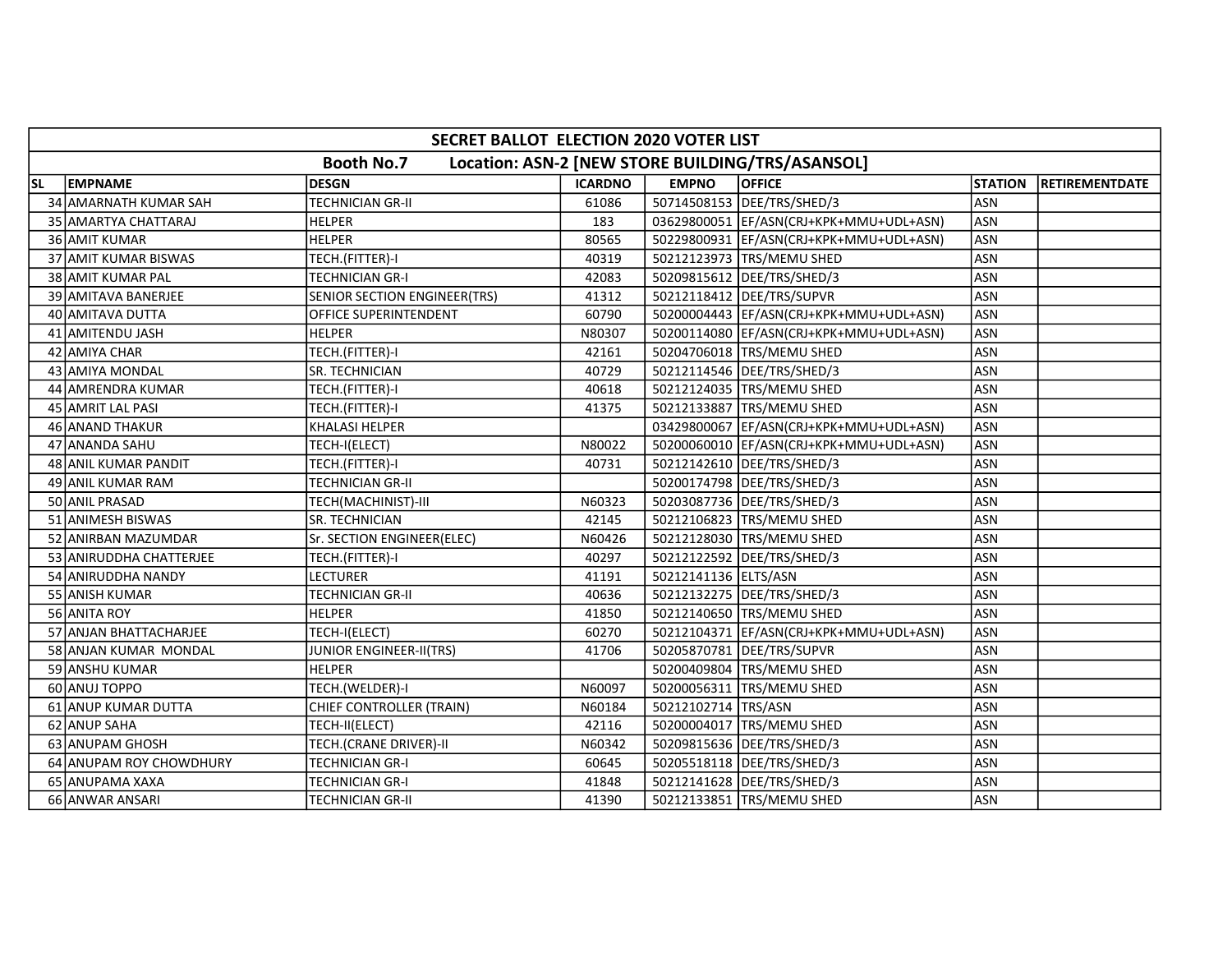|     | SECRET BALLOT ELECTION 2020 VOTER LIST |                                 |                |                           |                                                  |                |                |  |  |  |  |
|-----|----------------------------------------|---------------------------------|----------------|---------------------------|--------------------------------------------------|----------------|----------------|--|--|--|--|
|     |                                        | <b>Booth No.7</b>               |                |                           | Location: ASN-2 [NEW STORE BUILDING/TRS/ASANSOL] |                |                |  |  |  |  |
| SL. | <b>EMPNAME</b>                         | <b>DESGN</b>                    | <b>ICARDNO</b> | <b>EMPNO</b>              | <b>OFFICE</b>                                    | <b>STATION</b> | RETIREMENTDATE |  |  |  |  |
|     | 67 ARABIND UPADHYAY                    | Sr.TECH(FITTER)                 | 42011          |                           | 50212000851 DEE/TRS/SHED/3                       | <b>ASN</b>     |                |  |  |  |  |
|     | 68 ARABINDA PAUL                       | TECH.(FITTER)-I                 | 41292          |                           | 50212125234 DEE/TRS/SHED/3                       | ASN            |                |  |  |  |  |
|     | 69 ARBIND KUMAR                        | TECH-I(ELECT)                   | 60681          |                           | 50200022019 EF/ASN(CRJ+KPK+MMU+UDL+ASN)          | <b>ASN</b>     |                |  |  |  |  |
|     | 70 ARBIND KUMAR SHAW                   | <b>SR. TECHNICIAN</b>           | 42175          |                           | 50212133450 TRS/MEMU SHED                        | ASN            |                |  |  |  |  |
|     | 71 ARJUN KUMAR PANDEY                  | <b>SR. TECHNICIAN</b>           | 40146          |                           | 50212125520 DEE/TRS/SHED/3                       | ASN            |                |  |  |  |  |
|     | 72 ARNAB SEN                           | TECH.(FITTER)-I                 | 41124          |                           | 50212118394   DEE/TRS/SHED/3                     | ASN            |                |  |  |  |  |
|     | 73 ARUN KUMAR DUBEY                    | <b>HELPER</b>                   | N80436         |                           | 50200139609   EF/ASN(CRJ+KPK+MMU+UDL+ASN)        | ASN            |                |  |  |  |  |
|     | 74 ARUN KUMAR GUPTA                    | Chief LOCO.INSPECTOR.           | 41254          | 50212097718 TRS/ASN       |                                                  | <b>ASN</b>     |                |  |  |  |  |
|     | 75 ARUN KUMAR MAHATO                   | TECH-III(ELECT)                 | 61350          |                           | 50212134960 DEE/TRS/CL IV                        | <b>ASN</b>     |                |  |  |  |  |
|     | 76 ARUN KUMAR SADHU                    | SR. TECHNICIAN                  | 40602          |                           | 50212130527 TRS/MEMU SHED                        | ASN            |                |  |  |  |  |
|     | 77 ARUNMOY BISWAS                      | SR. TECHNICIAN                  | 42203          |                           | 50210080259 TRS/MEMU SHED                        | ASN            |                |  |  |  |  |
|     | 78 ARVIND KUMAR                        | (NON-RUN) CHIEF CREW CONTROLLER | 40829          | 50207292582 TRS/ASN       |                                                  | <b>ASN</b>     |                |  |  |  |  |
|     | 79 ASHARFI PASWAN                      | <b>HELPER</b>                   | E200041        | 50208371611 DEE/TRS/CL IV |                                                  | <b>ASN</b>     |                |  |  |  |  |
|     | 80 ASHIM DAS                           | HELPER                          | 80500          |                           | 50214402926  EF/ASN(CRJ+KPK+MMU+UDL+ASN)         | <b>ASN</b>     |                |  |  |  |  |
|     | 81 ASHIM KUMAR MANDAL                  | SR. TECHNICIAN                  | 40614          |                           | 50209388758   DEE/TRS/SHED/3                     | <b>ASN</b>     |                |  |  |  |  |
|     | 82 ASHIM MUKHOPADHYAY                  | TECH.(FITTER)-I                 | 41109          |                           | 50212118400   DEE/TRS/SHED/3                     | ASN            |                |  |  |  |  |
|     | 83 ASHIMANANDA DUTTA                   | <b>SR SECTION ENGINEER</b>      | 40624          |                           | 50212124965 TRS/MEMU SHED                        | <b>ASN</b>     |                |  |  |  |  |
|     | 84 ASHIS KUMAR SAMADDAR                | TECH.(CRANE DRIVER)-I           | N60543         |                           | 50212111089   DEE/TRS/SHED/3                     | <b>ASN</b>     |                |  |  |  |  |
|     | 85 ASHIS KUMAR ROUT                    | <b>SR. TECHNICIAN</b>           | 40685          |                           | 50212128752 DEE/TRS/SHED/3                       | ASN            |                |  |  |  |  |
|     | 86 ASHISH KUMAR                        | JUNIOR ENGINEER-II(TRS)         | 61361          |                           | 50290037583 DEE/TRS/SUPVR                        | <b>ASN</b>     |                |  |  |  |  |
|     | 87 ASHOK RAUT                          | <b>HELPER</b>                   | 11110612       |                           | 50213001360 DEE/TRS/CL IV                        | <b>ASN</b>     |                |  |  |  |  |
|     | 88 ASHOK KUMAR                         | <b>TECHNICIAN GR-I</b>          | 60205          |                           | 50212120080 EF/ASN(CRJ+KPK+MMU+UDL+ASN)          | <b>ASN</b>     |                |  |  |  |  |
|     | 89 ASHOK KUMAR                         | TECH.(FITTER)-I                 | 42106          |                           | 50212125295   DEE/TRS/SHED/3                     | <b>ASN</b>     |                |  |  |  |  |
|     | 90 ASHOK KUMAR GOND                    | <b>TECHNICIAN GR-II</b>         | N80117         |                           | 50200105478 EF/ASN(CRJ+KPK+MMU+UDL+ASN)          | <b>ASN</b>     |                |  |  |  |  |
|     | 91 ASHOK MANDI                         | TECHNICIAN GR-I                 | N60338         |                           | 50212143674 DEE/TRS/SHED/3                       | ASN            |                |  |  |  |  |
|     | 92 ASHOK MURMU                         | TECHNICIAN GR-I                 | N80017         |                           | 50200052152  EF/ASN(CRJ+KPK+MMU+UDL+ASN)         | <b>ASN</b>     |                |  |  |  |  |
|     | 93 ASHOK RAY                           | SR. TECHNICIAN                  | 40699          |                           | 50212105405   DEE/TRS/SHED/3                     | ASN            |                |  |  |  |  |
|     | 94 ASHUTOSH KUMAR                      | <b>HELPER</b>                   | N-60825        |                           | 50200138253 TRS/MEMU SHED                        | <b>ASN</b>     |                |  |  |  |  |
|     | 95 ASISH KUMAR CHATTERJEE              | Ch. OFFICE SUPERINTENDENT       | 50204          | 50209345589 ELTS/ASN      |                                                  | <b>ASN</b>     |                |  |  |  |  |
|     | 96 ASIT KUMAR KISKU                    | <b>SR. TECHNICIAN</b>           | 41162          |                           | 50212079467   DEE/TRS/SHED/3                     | ASN            |                |  |  |  |  |
|     | 97 ASOK KUMAR ROY CHOWDHURY            | TECH.(FITTER)-I                 | 41893          |                           | 50212132330 TRS/MEMU SHED                        | ASN            |                |  |  |  |  |
|     | 98 ASTIK THANDAR                       | TECH.(ELEC)-III                 |                |                           | 03429800155 DEE/TRS/CL IV                        | ASN            |                |  |  |  |  |
|     | 99 ASTIK KUMAR MANDAL                  | SR. TECHNICIAN                  | 40537          |                           | 50212079479   DEE/TRS/SHED/3                     | <b>ASN</b>     |                |  |  |  |  |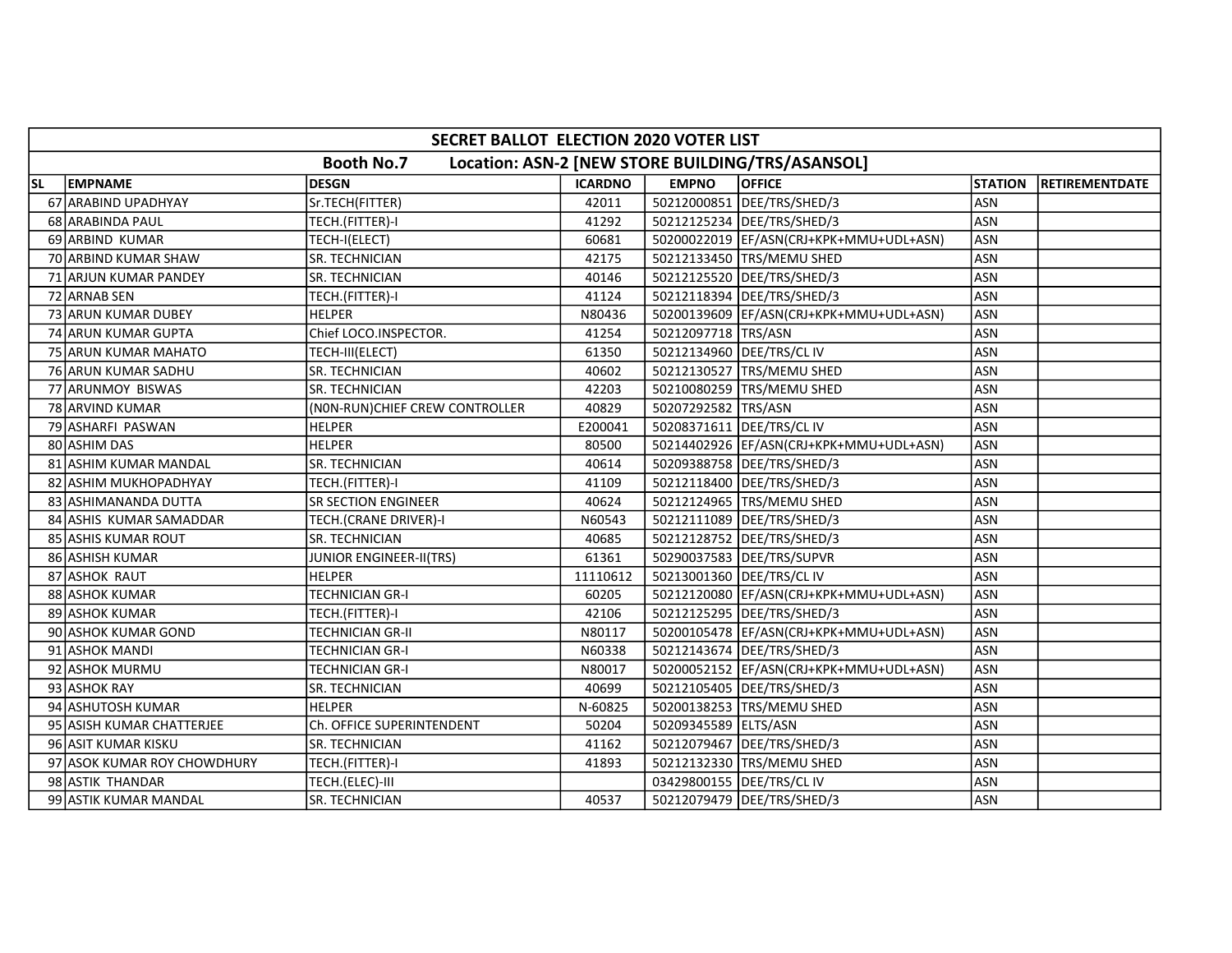|           | SECRET BALLOT ELECTION 2020 VOTER LIST                                |                                 |                |                           |                                          |                |                |  |  |  |  |
|-----------|-----------------------------------------------------------------------|---------------------------------|----------------|---------------------------|------------------------------------------|----------------|----------------|--|--|--|--|
|           | <b>Booth No.7</b><br>Location: ASN-2 [NEW STORE BUILDING/TRS/ASANSOL] |                                 |                |                           |                                          |                |                |  |  |  |  |
| <b>SL</b> | <b>EMPNAME</b>                                                        | <b>DESGN</b>                    | <b>ICARDNO</b> | <b>EMPNO</b>              | <b>OFFICE</b>                            | <b>STATION</b> | RETIREMENTDATE |  |  |  |  |
|           | 100 ATANU SAHA                                                        | <b>HELPER</b>                   | N60074         | 50200019987 DEE/TRS/CL IV |                                          | <b>ASN</b>     |                |  |  |  |  |
|           | 101 AVISHEK DAS                                                       | <b>HELPER</b>                   | 80541          |                           | 502NPS06580 EF/ASN(CRJ+KPK+MMU+UDL+ASN)  | <b>ASN</b>     |                |  |  |  |  |
|           | 102 AVISHEK KUMAR                                                     | <b>TRAINEES</b>                 |                |                           | 03429802961 DEE/TRS/SUPVR                | <b>ASN</b>     |                |  |  |  |  |
|           | 103 AWDHESH KUMAR RANA                                                | <b>SR. TECHNICIAN</b>           | 42016          |                           | 50212074070 DEE/TRS/SHED/3               | <b>ASN</b>     |                |  |  |  |  |
|           | 104 AYNUL HAQUE                                                       | TECH.(WELDER)-I                 | N60544         |                           | 50212123158   DEE/TRS/SHED/3             | <b>ASN</b>     |                |  |  |  |  |
|           | 105 AZIMUDDIN ANSARI                                                  | TECH-I(ELECT)                   | N80004         |                           | 50212109423  EF/ASN(CRJ+KPK+MMU+UDL+ASN) | <b>ASN</b>     |                |  |  |  |  |
|           | 106 B C SARDAR                                                        | TECH.(FITTER)-I                 |                |                           | 27510307369   TRS/MEMU SHED              | ASN            |                |  |  |  |  |
|           | 107 BABLU BOURI                                                       | TECH.(FITTER)-II                | 41290          |                           | 50212123134   DEE/TRS/SHED/3             | <b>ASN</b>     |                |  |  |  |  |
|           | 108 BABLU HANSDA                                                      | TECH.(FITTER)-I                 | 41916          |                           | 50212134910   DEE/TRS/SHED/3             | <b>ASN</b>     |                |  |  |  |  |
|           | 109 BABLU PRASAD                                                      | <b>TECHNICIAN GR-II</b>         |                |                           | 50200170094   DEE/TRS/SHED/3             | <b>ASN</b>     |                |  |  |  |  |
|           | 110 BABLU RAY                                                         | <b>TECHNICIAN GR-I</b>          | 40607          |                           | 50212133814 TRS/MEMU SHED                | <b>ASN</b>     |                |  |  |  |  |
|           | 111 BABULAL YADAV                                                     | <b>TECHNICIAN GR-I</b>          | N60378         |                           | 50212133863   DEE/TRS/SHED/3             | <b>ASN</b>     |                |  |  |  |  |
|           | 112 BABY GORAIN                                                       | HELPER                          | N60727         |                           | 50200105727   DEE/TRS/CL IV              | <b>ASN</b>     |                |  |  |  |  |
|           | 113 BAHADUR RAI                                                       | <b>HELPER</b>                   | 41913          |                           | 50212142232 DEE/TRS/CL IV                | ASN            |                |  |  |  |  |
|           | 114 BAHADUR THAKUR                                                    | Chief LOCO.INSPECTOR.           | 40840          | 50212123572  TRS/ASN      |                                          | ASN            |                |  |  |  |  |
|           | 115 BAIDYA NATH BOSE                                                  | (NON-RUN) CHIEF CREW CONTROLLER | 40052          | 50212076521 TRS/ASN       |                                          | <b>ASN</b>     |                |  |  |  |  |
|           | 116 BAIDYA NATH HANSDA                                                | TECH.(FITTER)-I                 | 40639          |                           | 50212132305 TRS/MEMU SHED                | <b>ASN</b>     |                |  |  |  |  |
|           | 117 BAIDYA NATH BHAKAT                                                | Chief LOCO.INSPECTOR.           | 41469          | 50212069966 TRS/ASN       |                                          | ASN            |                |  |  |  |  |
|           | 118 BAIDYANATH HANSDA                                                 | <b>HELPER</b>                   | N60858         |                           | 50200144447   DEE/TRS/CL IV              | <b>ASN</b>     |                |  |  |  |  |
|           | 119 BALARAM MAHARA                                                    | TRAINEE                         | E00028         |                           | 502NPS00264  EF/ASN(CRJ+KPK+MMU+UDL+ASN) | ASN            |                |  |  |  |  |
|           | 120 BALKISHUN MONDAL                                                  | SR. TECHNICIAN                  | 40231          |                           | 50212016937   DEE/TRS/SHED/3             | ASN            |                |  |  |  |  |
|           | 121 BALMUKUND KUMAR                                                   | SR. TECHNICIAN                  | 60238          |                           | 50212102143  EF/ASN(CRJ+KPK+MMU+UDL+ASN) | ASN            |                |  |  |  |  |
|           | 122 BAMAPADA RAJAK                                                    | <b>HELPER</b>                   | 60016          | 50212143583 ELTS/ASN      |                                          | ASN            |                |  |  |  |  |
|           | 123 BANIBRATA CHAKRABORTY                                             | Chief LOCO.INSPECTOR.           | 41253          | 50212092460 TRS/ASN       |                                          | ASN            |                |  |  |  |  |
|           | 124 BASHISHTHA PASWAN                                                 | SENIOR SECTION ENGINEER(TRS)    | N-60391        |                           | 50212124953 DEE/TRS/SUPVR                | <b>ASN</b>     |                |  |  |  |  |
|           | 125 BASISTH NARAYAN KESHRI                                            | SR. TECHNICIAN                  | 40240          |                           | 50212004376 TRS/MEMU SHED                | <b>ASN</b>     |                |  |  |  |  |
|           | 126 BASUDEB MAJHI                                                     | (NON-RUN)CREW CONTROLLER        | 41105          | 50212089230 TRS/ASN       |                                          | <b>ASN</b>     |                |  |  |  |  |
|           | 127 BASUDEO MAHATO                                                    | SR. TECHNICIAN                  | 40433          |                           | 50212051184   DEE/TRS/SHED/3             | <b>ASN</b>     |                |  |  |  |  |
|           | 128 BASUDEV SARKAR                                                    | SR. TECHNICIAN                  | 40204          |                           | 50212124679 DEE/TRS/SHED/3               | <b>ASN</b>     |                |  |  |  |  |
|           | 129 BATS RAJ                                                          | <b>TECHNICIAN GR-II</b>         |                |                           | 50200171657   DEE/TRS/SHED/3             | ASN            |                |  |  |  |  |
|           | 130 BHAGIRATH MAHATO                                                  | Sr.TECH(ELECT)                  | 60240          |                           | 50212113815 EF/ASN(CRJ+KPK+MMU+UDL+ASN)  | <b>ASN</b>     |                |  |  |  |  |
|           | 131 BHAGLOO MANDAL                                                    | <b>SR. TECHNICIAN</b>           | 41246          |                           | 50212007845 TRS/MEMU SHED                | <b>ASN</b>     |                |  |  |  |  |
|           | 132 BHAIYA LAL                                                        | TECH.(FITTER)-I                 | 40327          |                           | 50212125155   DEE/TRS/SHED/3             | ASN            |                |  |  |  |  |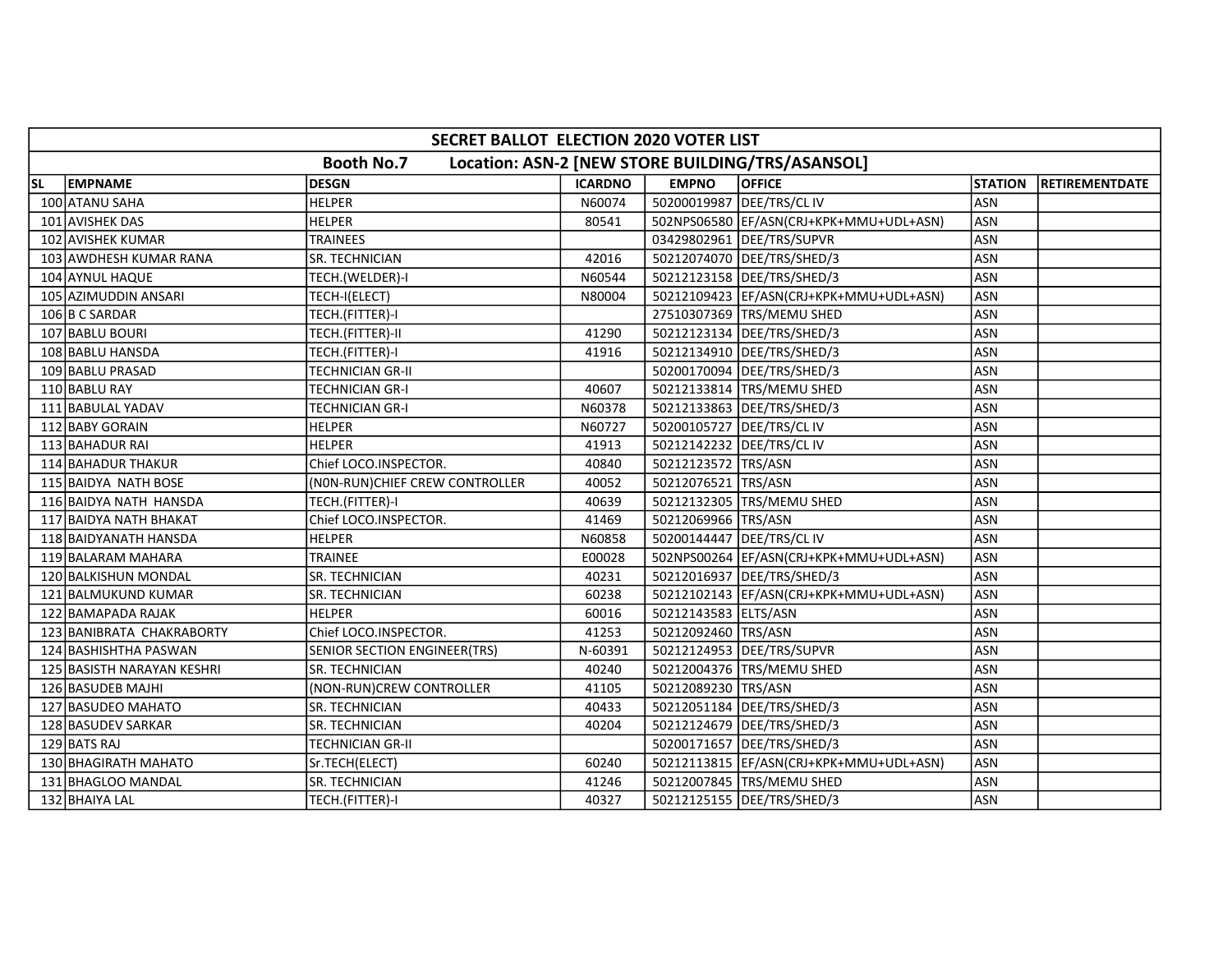|           | SECRET BALLOT ELECTION 2020 VOTER LIST |                                     |                |                             |                                                  |                |                |  |  |  |  |
|-----------|----------------------------------------|-------------------------------------|----------------|-----------------------------|--------------------------------------------------|----------------|----------------|--|--|--|--|
|           |                                        | <b>Booth No.7</b>                   |                |                             | Location: ASN-2 [NEW STORE BUILDING/TRS/ASANSOL] |                |                |  |  |  |  |
| <b>SL</b> | <b>EMPNAME</b>                         | <b>DESGN</b>                        | <b>ICARDNO</b> | <b>EMPNO</b>                | <b>OFFICE</b>                                    | <b>STATION</b> | RETIREMENTDATE |  |  |  |  |
|           | 133 BHANTU KUMAR SHAW                  | <b>TECHNICIAN GR-I</b>              |                |                             | 50200130011 DEE/TRS/SHED/3                       | <b>ASN</b>     |                |  |  |  |  |
|           | 134 BHANU PRATAP SINGH                 | SR. TECHNICIAN                      | 40494          |                             | 50212016767   DEE/TRS/SHED/3                     | <b>ASN</b>     |                |  |  |  |  |
|           | 135 BHAWESH KUMAR MAHATO               | <b>HELPER</b>                       |                |                             | 50200408152 DEE/TRS/CL IV                        | <b>ASN</b>     |                |  |  |  |  |
|           | 136 BHIKARI HARI                       | CALL PORTER(TRANSPORTATION)         | N60300         | 50200020011   DEE/TRS/CL IV |                                                  | ASN            |                |  |  |  |  |
|           | 137 BHOLA SHAW                         | TECH.(CRANE DRIVER)-I               | 40657          |                             | 50212122531 TRS/MEMU SHED                        | <b>ASN</b>     |                |  |  |  |  |
|           | 138 BHRIGUNATH SINGH                   | <b>TECHNICIAN GR-I</b>              | N60558         |                             | 50206408400   DEE/TRS/SHED/3                     | ASN            |                |  |  |  |  |
|           | 139 BHUDEB MONDAL                      | SR.TECH.(ELEC)                      | 60239          |                             | 50212113840   EF/ASN(CRJ+KPK+MMU+UDL+ASN)        | <b>ASN</b>     |                |  |  |  |  |
|           | 140 BHUMESH KUMAR                      | <b>TRAINEE</b>                      |                |                             | 03429802971 DEE/TRS/CLIV                         | <b>ASN</b>     |                |  |  |  |  |
|           | 141 BHUNESHWAR PRASAD                  | TECH-I(ELECT)                       | 60778          |                             | 50212145233 EF/ASN(CRJ+KPK+MMU+UDL+ASN)          | <b>ASN</b>     |                |  |  |  |  |
|           | 142 BHUNESWAR HAZAM                    | ASST.COOK(MED)                      | N60297         |                             | 50212074214   DEE/TRS/CL IV                      | <b>ASN</b>     |                |  |  |  |  |
|           | 143 BHUPENDAR KR SINGH                 | <b>HELPER</b>                       | 61273          |                             | 502NPS06442 TRS/MEMU SHED                        | <b>ASN</b>     |                |  |  |  |  |
|           | 144 BIBEKANANDA SAHANA                 | SENIOR SECTION ENGINEER(TRS)        | 40182          |                             | 50212135835   TRS/MEMU SHED                      | ASN            |                |  |  |  |  |
|           | 145 BIBHAS CHANDRA GHOSH               | Chief LOCO.INSPECTOR.               | 40929          | 50212104437 TRS/ASN         |                                                  | <b>ASN</b>     |                |  |  |  |  |
|           | 146 BIBHUTI KUMAR SINGH                | TECH.(FITTER)-I                     | 40640          |                             | 50212135690 TRS/MEMU SHED                        | <b>ASN</b>     |                |  |  |  |  |
|           | 147 BIBIYANA EKKA                      | SENIOR SECTION ENGINEER(TRS)        | N60349         |                             | 50200092915 DEE/TRS/SUPVR                        | ASN            |                |  |  |  |  |
|           | 148 BIDYUT KUMAR MUSHIB                | TECHNICIAN GR-I                     | N60009         |                             | 50200004248 TRS/MEMU SHED                        | <b>ASN</b>     |                |  |  |  |  |
|           | 149 BIDYUT SING                        | TECH-III(ELECT)                     | N60068         |                             | 50200012427   DEE/TRS/CL IV                      | ASN            |                |  |  |  |  |
|           | 150 BIJAY KUMAR                        | SENIOR SECTION ENGINEER(TRS)        | 61186          |                             | 50290027206 DEE/TRS/SUPVR                        | ASN            |                |  |  |  |  |
|           | 151 BIJAY KUMAR HALDER                 | TECH(MACHINIST)-I                   | 42054          |                             | 50200011022 DEE/TRS/SHED/3                       | <b>ASN</b>     |                |  |  |  |  |
|           | 152 BIJETA SHARMA                      | <b>HELPER</b>                       | M60227         |                             | 50212093518   DEE/TRS/CL IV                      | <b>ASN</b>     |                |  |  |  |  |
|           | 153 BIJOY BAITHA                       | TECH.(FITTER)-I                     | 40597          |                             | 50212122567   DEE/TRS/SHED/3                     | <b>ASN</b>     |                |  |  |  |  |
|           | 154 BIJOY KUMAR GORAIN                 | TECH.(FITTER)-I                     | 40610          |                             | 50212124102 TRS/MEMU SHED                        | <b>ASN</b>     |                |  |  |  |  |
|           | 155 BIJOY KUMAR MONDAL                 | TECH-I(ELECT)                       | 60776          |                             | 50208326022 EF/ASN(CRJ+KPK+MMU+UDL+ASN)          | <b>ASN</b>     |                |  |  |  |  |
|           | 156 BIKASH KUMAR DAS                   | <b>HELPER</b>                       | 80526          |                             | 50200157314   EF/ASN(CRJ+KPK+MMU+UDL+ASN)        | <b>ASN</b>     |                |  |  |  |  |
|           | 157 BIKASH KUMAR MAHTO                 | <b>HELPER</b>                       | 80620          |                             | 03429800486 EF/ASN(CRJ+KPK+MMU+UDL+ASN)          | ASN            |                |  |  |  |  |
|           | 158 BIKASH PRASAD                      | TRAINEES                            | 80588          |                             | 03429800109 EF/ASN(CRJ+KPK+MMU+UDL+ASN)          | <b>ASN</b>     |                |  |  |  |  |
|           | 159 BIKASH ROY                         | <b>TECHNICIAN GR-I</b>              | N60388         |                             | 50200093890 DEE/TRS/SHED/3                       | <b>ASN</b>     |                |  |  |  |  |
|           | 160 BIMAL KUMAR ROY                    | Chief LOCO.INSPECTOR.               | ASN-000683     | 50212087208 TRS/ASN         |                                                  | <b>ASN</b>     |                |  |  |  |  |
|           | 161 BIMAL MONDAL                       | TECH-I(ELECT)                       | 60772          |                             | 50200011812  EF/ASN(CRJ+KPK+MMU+UDL+ASN)         | <b>ASN</b>     |                |  |  |  |  |
|           | 162 BIMAL TUDU                         | TECH-I(ELECT)                       | N80020         |                             | 50200036286  EF/ASN(CRJ+KPK+MMU+UDL+ASN)         | <b>ASN</b>     |                |  |  |  |  |
|           | 163 BIMAN BHATTACHERJEE                | TECH-I(ELECT)                       | 60202          |                             | 50212127930 EF/ASN(CRJ+KPK+MMU+UDL+ASN)          | <b>ASN</b>     |                |  |  |  |  |
|           | 164 BIMAN MALLICK                      | <b>SENIOR SECTION ENGINEER(TRS)</b> | 40595          |                             | 50212002756 TRS/MEMU SHED                        | <b>ASN</b>     |                |  |  |  |  |
|           | 165 BIMLESH YADAV                      | <b>HELPER</b>                       | E00006         |                             | 502NPS00668 EF/ASN(CRJ+KPK+MMU+UDL+ASN)          | ASN            |                |  |  |  |  |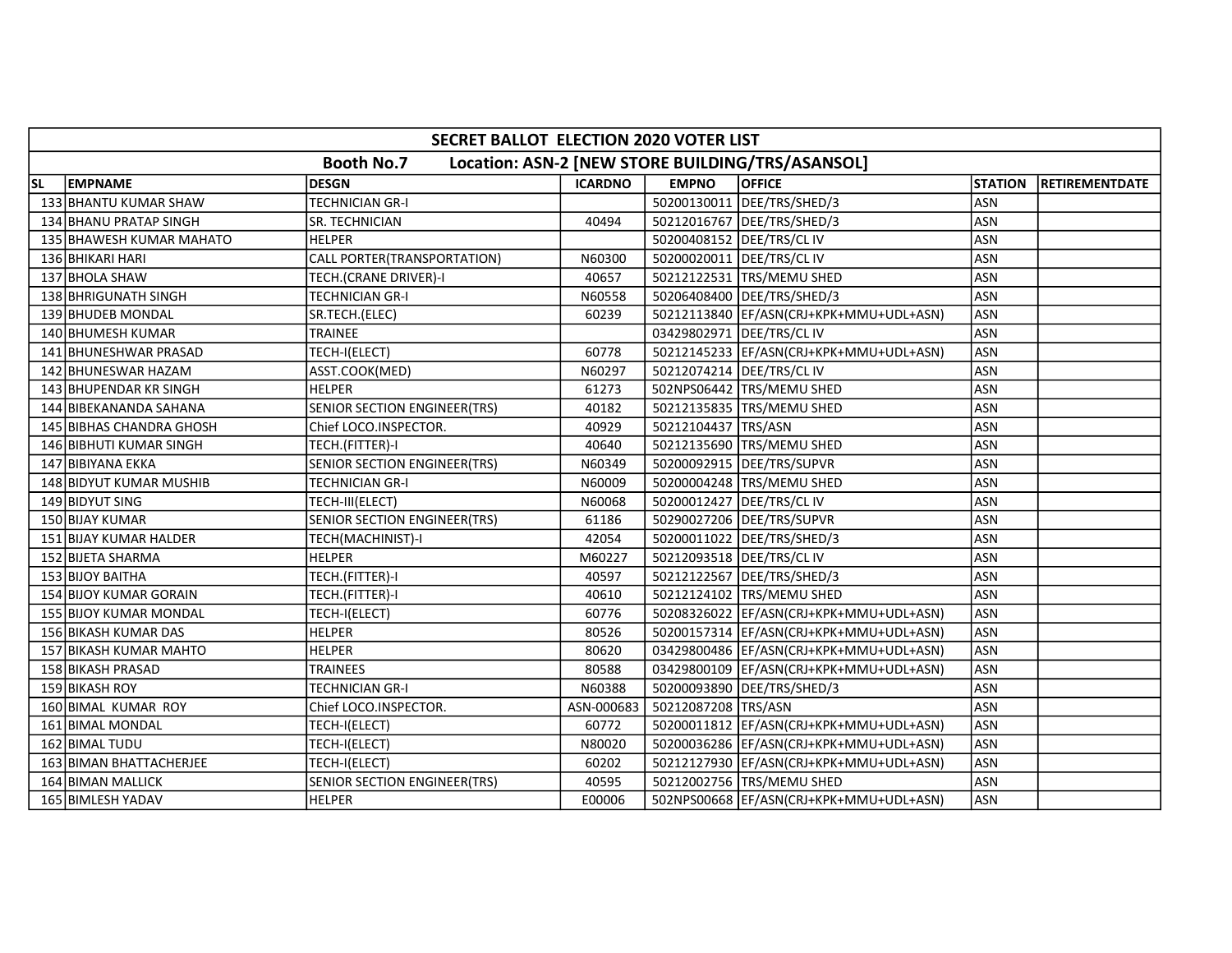|           | SECRET BALLOT ELECTION 2020 VOTER LIST                                |                                     |                |                             |                                          |                |                        |  |  |  |  |
|-----------|-----------------------------------------------------------------------|-------------------------------------|----------------|-----------------------------|------------------------------------------|----------------|------------------------|--|--|--|--|
|           | <b>Booth No.7</b><br>Location: ASN-2 [NEW STORE BUILDING/TRS/ASANSOL] |                                     |                |                             |                                          |                |                        |  |  |  |  |
| <b>SL</b> | <b>EMPNAME</b>                                                        | <b>DESGN</b>                        | <b>ICARDNO</b> | <b>EMPNO</b>                | <b>OFFICE</b>                            | <b>STATION</b> | <b>IRETIREMENTDATE</b> |  |  |  |  |
|           | 166 BINAPANI MALI                                                     | <b>RUNNING ROOM BEARER</b>          | N61136         |                             | 50200135100 DEE/TRS/CL IV                | <b>ASN</b>     |                        |  |  |  |  |
|           | 167 BINEET SOURAV                                                     | TECH.(TRS)-III                      |                | 03429800227   DEE/TRS/CL IV |                                          | ASN            |                        |  |  |  |  |
|           | 168 BINOD KUMAR HANSDA                                                | TECH.(FITTER)-I                     | N60354         |                             | 50200500164 DEE/TRS/SHED/3               | <b>ASN</b>     |                        |  |  |  |  |
|           | 169 BINOD KUMAR RAM                                                   | TECH.(FITTER)-I                     | 42082          |                             | 50204705968 DEE/TRS/SHED/3               | <b>ASN</b>     |                        |  |  |  |  |
|           | 170 BINOD KUMAR SHARMA                                                | TECH.(CRANE DRIVER)-III             | 42135          |                             | 50212141320 TRS/MEMU SHED                | <b>ASN</b>     |                        |  |  |  |  |
|           | 171 BINOD KUMAR SINGH                                                 | TECH-I(ELECT)                       | N80131         |                             | 50200012312  EF/ASN(CRJ+KPK+MMU+UDL+ASN) | <b>ASN</b>     |                        |  |  |  |  |
|           | 172 BIPIN KUMAR SINGH                                                 | <b>HELPER</b>                       | N60364         |                             | 50200097767   DEE/TRS/CL IV              | <b>ASN</b>     |                        |  |  |  |  |
|           | 173 BIPLAB KUMAR CHATTERJEE                                           | <b>HELPER</b>                       | 60793          |                             | 50208809112   DEE/TRS/CL IV              | <b>ASN</b>     |                        |  |  |  |  |
|           | 174 BIPLAB KUMAR DAS                                                  | <b>SHUNT MAN</b>                    |                | 50218160013 DEE/TRS/CL IV   |                                          | <b>ASN</b>     |                        |  |  |  |  |
|           | 175 BIPLAB ROY                                                        | <b>HELPER</b>                       | N80458         |                             | 50200147620  EF/ASN(CRJ+KPK+MMU+UDL+ASN) | <b>ASN</b>     |                        |  |  |  |  |
|           | 176 BIPLOB DUTTA                                                      | TECH.(FITTER)-I                     | N60361         |                             | 50207953586 DEE/TRS/SHED/3               | <b>ASN</b>     |                        |  |  |  |  |
|           | 177 BIPUL MAJI                                                        | TECH-II(ELECT)                      | N60417         |                             | 50205518386   TRS/MEMU SHED              | <b>ASN</b>     |                        |  |  |  |  |
|           | 178 BIREN GORAI                                                       | TECH.(FITTER)-I                     | 40301          |                             | 50212128806   DEE/TRS/SHED/3             | <b>ASN</b>     |                        |  |  |  |  |
|           | 179 BIRENDRA KISOR ROY                                                | SR. TECHNICIAN                      | 40388          |                             | 50212051214   DEE/TRS/SHED/3             | <b>ASN</b>     |                        |  |  |  |  |
|           | 180 BIRENDRA KUMAR THAKUR                                             | TECH-III(ELECT)                     | 41877          | 50212134958   DEE/TRS/CL IV |                                          | <b>ASN</b>     |                        |  |  |  |  |
|           | 181 BIRENDRA PRASAD                                                   | <b>HELPER</b>                       | 41907          |                             | 50212142050 DEE/TRS/CL IV                | <b>ASN</b>     |                        |  |  |  |  |
|           | 182 BIRSINGH SOREN                                                    | SR. TECHNICIAN                      | 40320          |                             | 50212124138  TRS/MEMU SHED               | <b>ASN</b>     |                        |  |  |  |  |
|           | 183 BISHAL KUMAR KHARWAR                                              | TECHNICIAN GR-II                    | 80597          |                             | 50200406631  EF/ASN(CRJ+KPK+MMU+UDL+ASN) | <b>ASN</b>     |                        |  |  |  |  |
|           | 184 BISHESWAR PRASAD YADAV                                            | SR. TECHNICIAN                      | 42174          |                             | 50212133474 TRS/MEMU SHED                | <b>ASN</b>     |                        |  |  |  |  |
|           | 185 BISHNU DEO MAHTO                                                  | <b>TECHNICIAN GR-I</b>              | N60649         |                             | 50200123547   DEE/TRS/SHED/3             | <b>ASN</b>     |                        |  |  |  |  |
|           | 186 BISWA NATH ANKURA                                                 | TECH.(FITTER)-I                     | 41854          |                             | 50212132512 TRS/MEMU SHED                | <b>ASN</b>     |                        |  |  |  |  |
|           | 187 BISWA NATH CHAKRABORTY                                            | SENIOR SECTION ENGINEER(TRS)        | 42084          |                             | 50212080962 DEE/TRS/SUPVR                | <b>ASN</b>     |                        |  |  |  |  |
|           | 188 BISWADIP CHAKRABORTY                                              | SENIOR SECTION ENGINEER(TRS)        | N-60040        |                             | 50200018466 DEE/TRS/SUPVR                | ASN            |                        |  |  |  |  |
|           | 189 BISWAJIT ROY                                                      | SR. TECHNICIAN                      | 40445          |                             | 50212125465   DEE/TRS/SHED/3             | <b>ASN</b>     |                        |  |  |  |  |
|           | 190 BISWAJIT SARKAR                                                   | <b>SENIOR SECTION ENGINEER(TRS)</b> | 61183          |                             | 03429800183 DEE/TRS/SUPVR                | <b>ASN</b>     |                        |  |  |  |  |
|           | 191 BIVASH SARKAR                                                     | <b>HELPER</b>                       |                |                             | 18329801854 EF/ASN(CRJ+KPK+MMU+UDL+ASN)  | <b>ASN</b>     |                        |  |  |  |  |
|           | 192 BRAJESH KR VISHWAKARMA                                            | <b>STENOGRAPHER</b>                 | N-60413        | 50205406122 DEE/TRS         |                                          | <b>ASN</b>     |                        |  |  |  |  |
|           | 193 BRAJESH KUKAR PANDEY                                              | TECH(MACHINIST)-II                  | 42030          |                             | 50200004250 TRS/MEMU SHED                | <b>ASN</b>     |                        |  |  |  |  |
|           | 194 BRAJESH KUMAR SAH                                                 | <b>TECHNICIAN GR-I</b>              | N60790         |                             | 50200123560 DEE/TRS/SHED/3               | <b>ASN</b>     |                        |  |  |  |  |
|           | 195 BRAJESH KUMAR SINGH                                               | TECH.(FITTER)-I                     | 40737          |                             | 50212140016   DEE/TRS/SHED/3             | <b>ASN</b>     |                        |  |  |  |  |
|           | 196 BRIJ KISHORE SHARMA                                               | SR. TECHNICIAN                      | N60538         |                             | 50212013055   DEE/TRS/SHED/3             | <b>ASN</b>     |                        |  |  |  |  |
|           | 197 BROWN KISHORE SINHA                                               | SENIOR SECTION ENGINEER(TRS)        | 61271          |                             | 50212101333 DEE/TRS/SUPVR                | <b>ASN</b>     |                        |  |  |  |  |
|           | 198 BUDDHADEB ASH                                                     | TECH.(FITTER)-I                     | 40743          |                             | 50212140041   DEE/TRS/SHED/3             | <b>ASN</b>     |                        |  |  |  |  |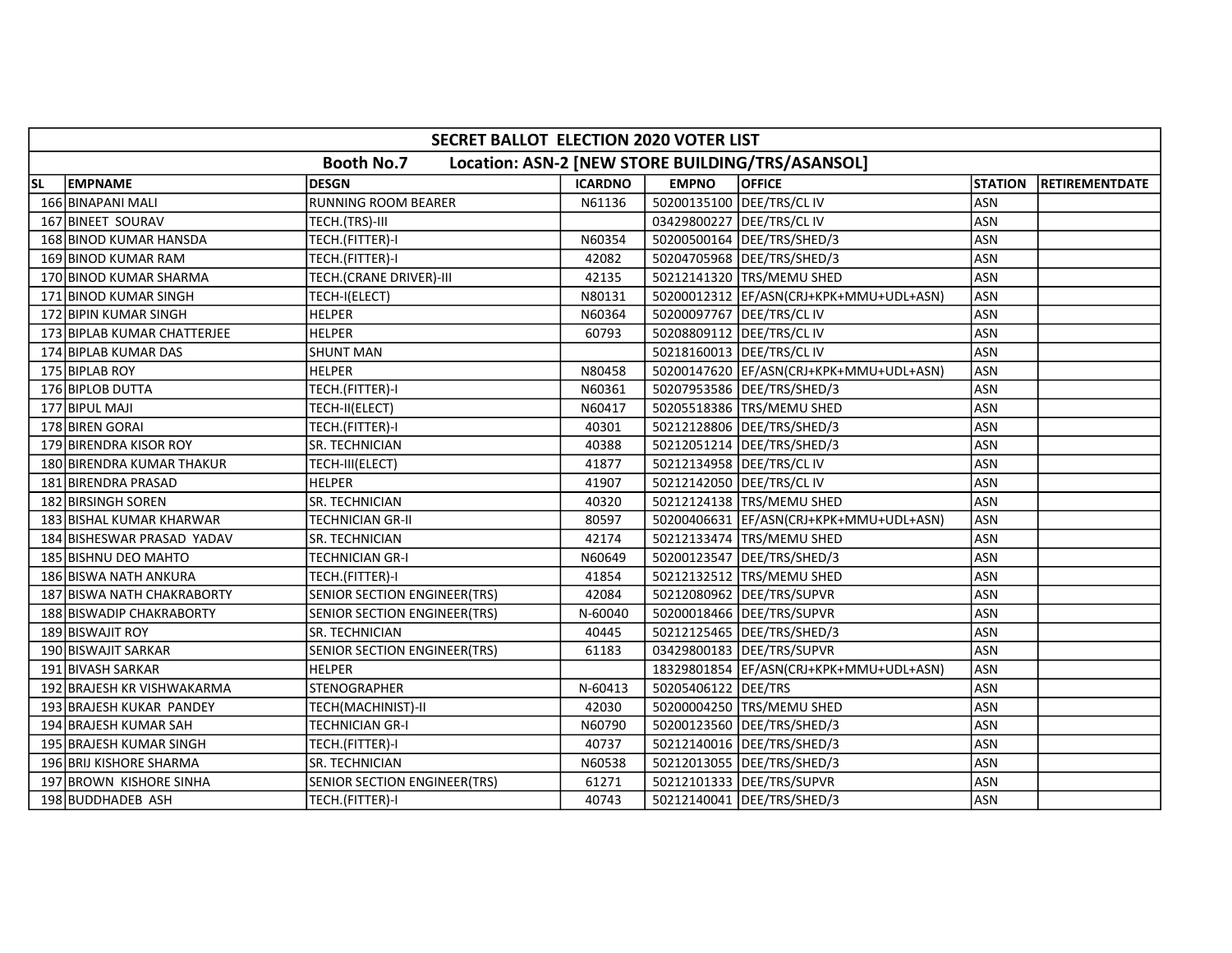|           | SECRET BALLOT ELECTION 2020 VOTER LIST                                |                              |                |                      |                                          |                |                        |  |  |  |  |
|-----------|-----------------------------------------------------------------------|------------------------------|----------------|----------------------|------------------------------------------|----------------|------------------------|--|--|--|--|
|           | <b>Booth No.7</b><br>Location: ASN-2 [NEW STORE BUILDING/TRS/ASANSOL] |                              |                |                      |                                          |                |                        |  |  |  |  |
| <b>SL</b> | <b>EMPNAME</b>                                                        | <b>DESGN</b>                 | <b>ICARDNO</b> | <b>EMPNO</b>         | <b>OFFICE</b>                            | <b>STATION</b> | <b>IRETIREMENTDATE</b> |  |  |  |  |
|           | 199 CHAMAK LAL MANDAL                                                 | <b>SR. TECHNICIAN</b>        | 41243          |                      | 50212040551 TRS/MEMU SHED                | <b>ASN</b>     |                        |  |  |  |  |
|           | 200 CHANCHAL KUMAR CHOUDHURY                                          | Chief LOCO.INSPECTOR.        | 40928          | 50212104462 TRS/ASN  |                                          | <b>ASN</b>     |                        |  |  |  |  |
|           | 201 CHANDAN BISWAS                                                    | <b>HELPER</b>                | 50311          |                      | 18729801769 DEE/TRS/CL IV                | ASN            |                        |  |  |  |  |
|           | 202 CHANDAN DAS                                                       | SR. TECHNICIAN               | 40128          |                      | 50212020369 DEE/TRS/SHED/3               | ASN            |                        |  |  |  |  |
|           | 203 CHANDAN DAS                                                       | TECH(MACHINIST)-III          | 41834          |                      | 50212141902 DEE/TRS/SHED/3               | ASN            |                        |  |  |  |  |
|           | 204 CHANDAN KUMAR                                                     | TRAINEE                      |                |                      | 03429802945   DEE/TRS/CL IV              | ASN            |                        |  |  |  |  |
|           | 205 CHANDAN KUMAR                                                     | <b>TRAINEE</b>               |                |                      | 03429802949 DEE/TRS/CLIV                 | ASN            |                        |  |  |  |  |
|           | 206 CHANDAN KUMAR RAM                                                 | <b>TECHNICIAN GR-I</b>       | 61300          |                      | 50216011125   DEE/TRS/SHED/3             | <b>ASN</b>     |                        |  |  |  |  |
|           | 207 CHANDAR SHEKHAR CHAUDHARY                                         | <b>HELPER</b>                | 42103          |                      | 50212142074   DEE/TRS/CL IV              | <b>ASN</b>     |                        |  |  |  |  |
|           | 208 CHANDER SHAKER KASHYAP                                            | TECH.(FITTER)-I              | 42033          |                      | 50212138058   DEE/TRS/SHED/3             | <b>ASN</b>     |                        |  |  |  |  |
|           | 209 CHANDI CHARAN DAS                                                 | SR. TECHNICIAN               | 40499          |                      | 50212105417   DEE/TRS/SHED/3             | <b>ASN</b>     |                        |  |  |  |  |
|           | 210 CHANDRA BHUSHAN KUMAR                                             | <b>HELPER</b>                | N60859         |                      | 50200146869   DEE/TRS/CL IV              | ASN            |                        |  |  |  |  |
|           | 211 CHANDRA BHUSHAN SHAW                                              | TECH.(FITTER)-I              | N60731         |                      | 50212124023 TRS/MEMU SHED                | <b>ASN</b>     |                        |  |  |  |  |
|           | 212 CHANDRA SEKHAR BAGDI                                              | <b>SR. TECHNICIAN</b>        | 40370          |                      | 50212138071 TRS/MEMU SHED                | ASN            |                        |  |  |  |  |
|           | 213 CHANDRA SHEKHAR KUMAR                                             | OFFICE SUPERINTENDENT        | N-60518        | 50200101333 TRS/ASN  |                                          | <b>ASN</b>     |                        |  |  |  |  |
|           | 214 CHAYAN CHANDRA MONDAL                                             | TRAINEE                      | 61201          | 502NPS07499 ELTS/ASN |                                          | ASN            |                        |  |  |  |  |
|           | 215 CHHUTU LAL MONDAL                                                 | TECHNICIAN GR-II             | N80132         |                      | 50200082272  EF/ASN(CRJ+KPK+MMU+UDL+ASN) | <b>ASN</b>     |                        |  |  |  |  |
|           | 216 CHINMOY MONDAL                                                    | Sr. SECTION ENGINEER(ELEC)   |                |                      | 03429802073 DEE/TRS/SUPVR                | <b>ASN</b>     |                        |  |  |  |  |
|           | 217 CHINTA DEVI                                                       | TECHNICIAN III               | 60261          |                      | 50212114005  EF/ASN(CRJ+KPK+MMU+UDL+ASN) | <b>ASN</b>     |                        |  |  |  |  |
|           | 218 CHIRANJIT BISWAS                                                  | TECH.(WIREMAN)-I             | 60785          |                      | 50212143558  EF/ASN(CRJ+KPK+MMU+UDL+ASN) | <b>ASN</b>     |                        |  |  |  |  |
|           | 219 CHITRANJAN THAKUR                                                 | (NON-RUN)CREW CONTROLLER     | 40801          | 50212124266 TRS/ASN  |                                          | <b>ASN</b>     |                        |  |  |  |  |
|           | 220 CHITTARANJAN MAJI                                                 | <b>TECHNICIAN GR-I</b>       | N60722         |                      | 50212141872 TRS/MEMU SHED                | ASN            |                        |  |  |  |  |
|           | 221 CHRISTOPHER RUPUS BARA                                            | SR. TECHNICIAN               | N60656         |                      | 50200957926   DEE/TRS/SHED/3             | <b>ASN</b>     |                        |  |  |  |  |
|           | 222 DABLU DAS                                                         | TECH.(WELDER)-III            |                |                      | 502NP206688 DEE/TRS/SHED/3               | <b>ASN</b>     |                        |  |  |  |  |
|           | 223 DASARATH MURMU                                                    | <b>HELPER</b>                | N60038         |                      | 50205518635   DEE/TRS/CL IV              | <b>ASN</b>     |                        |  |  |  |  |
|           | 224 DASHARATH MAHATO                                                  | <b>TRAINEE</b>               |                |                      | 03429802951 DEE/TRS/CL IV                | ASN            |                        |  |  |  |  |
|           | 225 DAVID TOPPO                                                       | OFFICE SUPERINTENDENT        | 61352          | 50212081851 TRS/ASN  |                                          | <b>ASN</b>     |                        |  |  |  |  |
|           | 226 DAYANAND PODDAR                                                   | SENIOR SECTION ENGINEER(TRS) | N-60658        |                      | 50212125118   DEE/TRS/SUPVR              | <b>ASN</b>     |                        |  |  |  |  |
|           | 227 DEBA PRIYA MITRA                                                  | TECH.(FITTER)-I              | 42182          |                      | 50212122579 TRS/MEMU SHED                | <b>ASN</b>     |                        |  |  |  |  |
|           | 228 DEBABRATA CHATTERJEE                                              | SR. TECHNICIAN               | 40706          |                      | 50212051160   DEE/TRS/SHED/3             | <b>ASN</b>     |                        |  |  |  |  |
|           | 229 DEBABRATA MAITI                                                   | LECTURER                     | 41043          | 50212107931 ELTS/ASN |                                          | ASN            |                        |  |  |  |  |
|           | 230 DEBANJALI SEN DEWAN                                               | TECH.(TRS)-III               |                |                      | 50205609471 DEE/TRS/CLIV                 | <b>ASN</b>     |                        |  |  |  |  |
|           | 231 DEBASHIS GHOSH                                                    | SENIOR SECTION ENGINEER(TRS) | 41202          |                      | 50212069231   DEE/TRS/SUPVR              | ASN            |                        |  |  |  |  |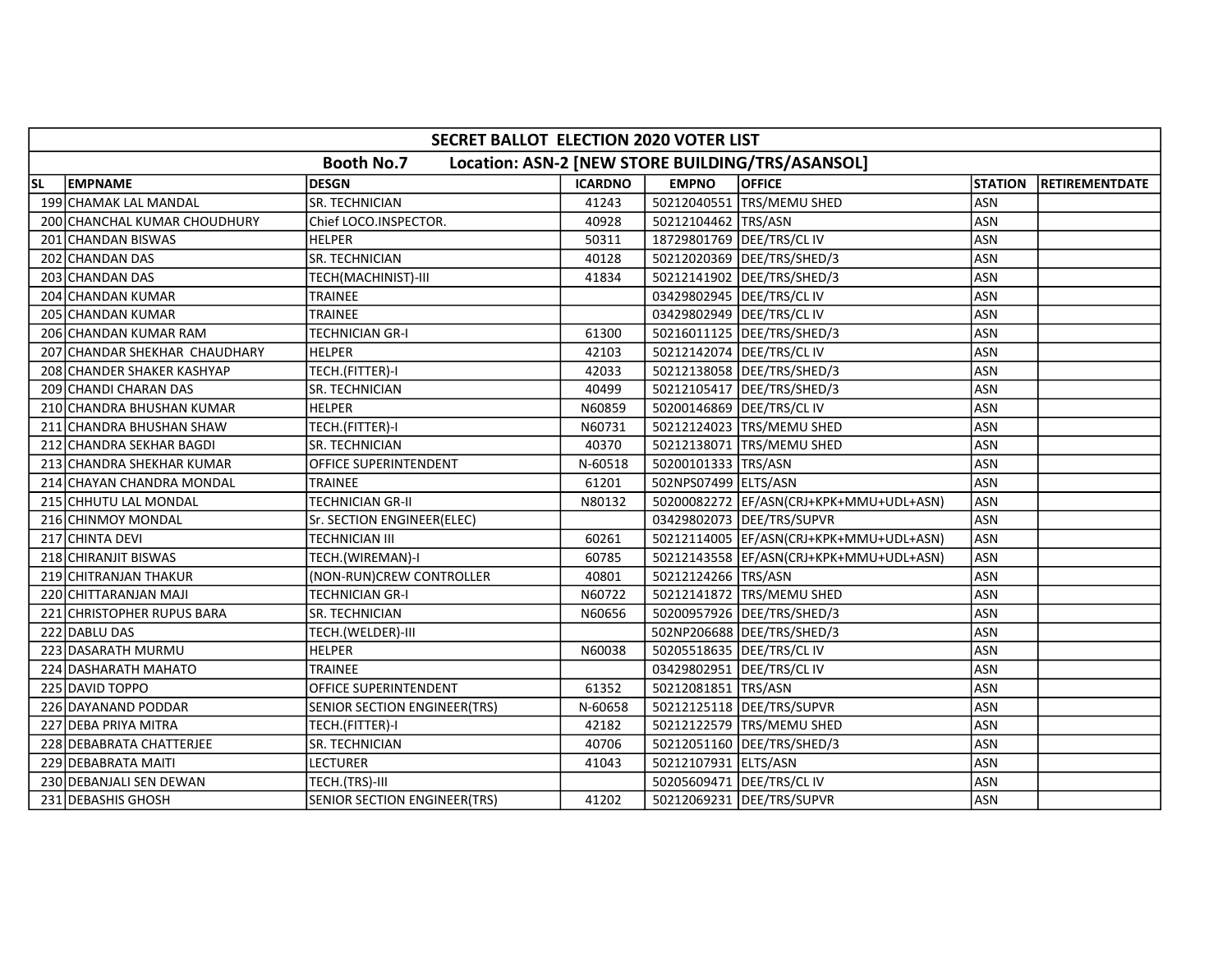|           | SECRET BALLOT ELECTION 2020 VOTER LIST |                                |                |                       |                                                  |                |                       |  |  |  |  |
|-----------|----------------------------------------|--------------------------------|----------------|-----------------------|--------------------------------------------------|----------------|-----------------------|--|--|--|--|
|           |                                        | <b>Booth No.7</b>              |                |                       | Location: ASN-2 [NEW STORE BUILDING/TRS/ASANSOL] |                |                       |  |  |  |  |
| <b>SL</b> | <b>EMPNAME</b>                         | <b>DESGN</b>                   | <b>ICARDNO</b> | <b>EMPNO</b>          | <b>OFFICE</b>                                    | <b>STATION</b> | <b>RETIREMENTDATE</b> |  |  |  |  |
|           | 232 DEBASISH MODAK                     | OFFICE SUPERINTENDENT          | ASN/002033     | 50707708180 TRS/ASN   |                                                  | <b>ASN</b>     |                       |  |  |  |  |
|           | 233 DEBNATH SINHA                      | TECH.(FITTER)-I                | N60368         |                       | 50205986667   DEE/TRS/SHED/3                     | <b>ASN</b>     |                       |  |  |  |  |
|           | 234 DEEPAK KUMAR                       | TECH.(MECH)-I                  |                |                       | 50205583810 TRS/MEMU SHED                        | <b>ASN</b>     |                       |  |  |  |  |
|           | 235 DEEPAK KUMAR                       | <b>TECHNICIAN GR-I</b>         | N60638         |                       | 50200108601 DEE/TRS/SHED/3                       | <b>ASN</b>     |                       |  |  |  |  |
|           | 236 DEEPAK KUMAR                       | TECH.(FITTER)-I                | 40648          |                       | 50212124114 TRS/MEMU SHED                        | <b>ASN</b>     |                       |  |  |  |  |
|           | 237 DEEPAK SRIVASTAVA                  | TECH.(FITTER)-I                | 40549          |                       | 50212135707   TRS/MEMU SHED                      | <b>ASN</b>     |                       |  |  |  |  |
|           | 238 DEO KUMAR                          | Sr. SECTION ENGINEER(ELEC)     |                |                       | 03429800878 DEE/TRS/SUPVR                        | <b>ASN</b>     |                       |  |  |  |  |
|           | 239 DEO PRASAD                         | SR. TECHNICIAN                 | 40322          |                       | 50212105442 TRS/MEMU SHED                        | <b>ASN</b>     |                       |  |  |  |  |
|           | 240 DEV KUMAR DAS                      | TECH.(WELDER)-II               | 42121          |                       | 50200004182  DEE/TRS/SHED/3                      | <b>ASN</b>     |                       |  |  |  |  |
|           | 241 DEVENDRA KUMAR YADAV               | TECHNICIAN GR-I                | N60389         |                       | 50200091042 DEE/TRS/SHED/3                       | ASN            |                       |  |  |  |  |
|           | 242 DEVENDRA SINGH                     | Chief LOCO.INSPECTOR.          | 40872          | 50212092885   TRS/ASN |                                                  | <b>ASN</b>     |                       |  |  |  |  |
|           | 243 DEWENDRA KUMAR DAS                 | SR. TECHNICIAN                 | E2-00109       |                       | 50212041580 TRS/MEMU SHED                        | ASN            |                       |  |  |  |  |
|           | 244 DHANAI BAITHA                      | TECH.(FITTER)-III              | 42127          |                       | 50212143595 TRS/MEMU SHED                        | <b>ASN</b>     |                       |  |  |  |  |
|           | 245 DHANANJAY KUMAR SINGH              | <b>TECHNICIAN GR-I</b>         | 41187          |                       | 50212128910   DEE/TRS/SHED/3                     | <b>ASN</b>     |                       |  |  |  |  |
|           | 246 DHANANJAY KUMAR DAS                | <b>HELPER</b>                  |                |                       | 50200408154 TRS/MEMU SHED                        | ASN            |                       |  |  |  |  |
|           | 247 DHANANJAYA MOHANTY                 | TECH.(FITTER)-I                | N60047         |                       | 50200072382  DEE/TRS/SHED/3                      | <b>ASN</b>     |                       |  |  |  |  |
|           | 248 DHANESHWAR SOREN                   | SENIOR SECTION ENGINEER(TRS)   | N60414         |                       | 50200092551 TRS/MEMU SHED                        | ASN            |                       |  |  |  |  |
|           | 249 DHANIYA DEVI                       | <b>RUNNING ROOM BEARER</b>     | N60762         |                       | 50200130849   DEE/TRS/CL IV                      | <b>ASN</b>     |                       |  |  |  |  |
|           | 250 DHARAMBEER PASWAN                  | TECHNICIAN GR-II               | N60090         |                       | 50212140612   DEE/TRS/SHED/3                     | <b>ASN</b>     |                       |  |  |  |  |
|           | 251 DHARAMBIR VERMA                    | <b>HELPER</b>                  | 80593          |                       | 502NPS06511  EF/ASN(CRJ+KPK+MMU+UDL+ASN)         | <b>ASN</b>     |                       |  |  |  |  |
|           | 252 DHARMENDRA KUAMR RAY               | <b>TECHNICIAN GR-I</b>         | N60798         |                       | 50299426437   DEE/TRS/SHED/3                     | <b>ASN</b>     |                       |  |  |  |  |
|           | 253 DHARMENDRA KUMAR                   | <b>HELPER</b>                  | N60839         |                       | 50200144460 DEE/TRS/CLIV                         | <b>ASN</b>     |                       |  |  |  |  |
|           | 254 DHIRAJ KUMAR                       | <b>TECHNICIAN GR-II</b>        | E200056        |                       | 33329800379 DEE/TRS/SHED/3                       | <b>ASN</b>     |                       |  |  |  |  |
|           | 255 DHIRAJ KUMAR                       | <b>JUNIOR ENGINEER-II(TRS)</b> | N-60803        |                       | 50290037571 DEE/TRS/SUPVR                        | <b>ASN</b>     |                       |  |  |  |  |
|           | 256 DHIREN MAHATO                      | <b>TECHNICIAN GR-I</b>         | 60260          |                       | 50212120078  EF/ASN(CRJ+KPK+MMU+UDL+ASN)         | <b>ASN</b>     |                       |  |  |  |  |
|           | 257 DHIREN MONDAL                      | TECH.(FITTER)-I                | 40166          |                       | 50212130760 DEE/TRS/SHED/3                       | ASN            |                       |  |  |  |  |
|           | 258 DHIREN PRASAD SHARMA               | <b>TECHNICIAN GR-II</b>        | 41179          |                       | 50212134946   TRS/MEMU SHED                      | ASN            |                       |  |  |  |  |
|           | 259 DHRUBAJYOTI SEN                    | TECH.(FITTER)-I                | N60034         |                       | 50204761285   DEE/TRS/SHED/3                     | <b>ASN</b>     |                       |  |  |  |  |
|           | 260 DHRUVESHWAR PRASAD                 | <b>HELPER</b>                  | 42065          |                       | 50200004236   DEE/TRS/CL IV                      | <b>ASN</b>     |                       |  |  |  |  |
|           | 261 DILIP GHOSH                        | <b>TECHNICIAN GR-I</b>         | 40147          |                       | 50212133723   DEE/TRS/SHED/3                     | <b>ASN</b>     |                       |  |  |  |  |
|           | 262 DILIP KUMAR                        | <b>HELPER</b>                  |                |                       | 03429801942 DEE/TRS/CL IV                        | <b>ASN</b>     |                       |  |  |  |  |
|           | 263 DILIP KUMAR GORAI                  | <b>HELPER</b>                  | 11103188       |                       | 50213001220 DEE/TRS/CLIV                         | ASN            |                       |  |  |  |  |
|           | 264 DILIP KUMAR GORAIN                 | TECH.(FITTER)-I                | 41201          |                       | 50204701975   TRS/MEMU SHED                      | ASN            |                       |  |  |  |  |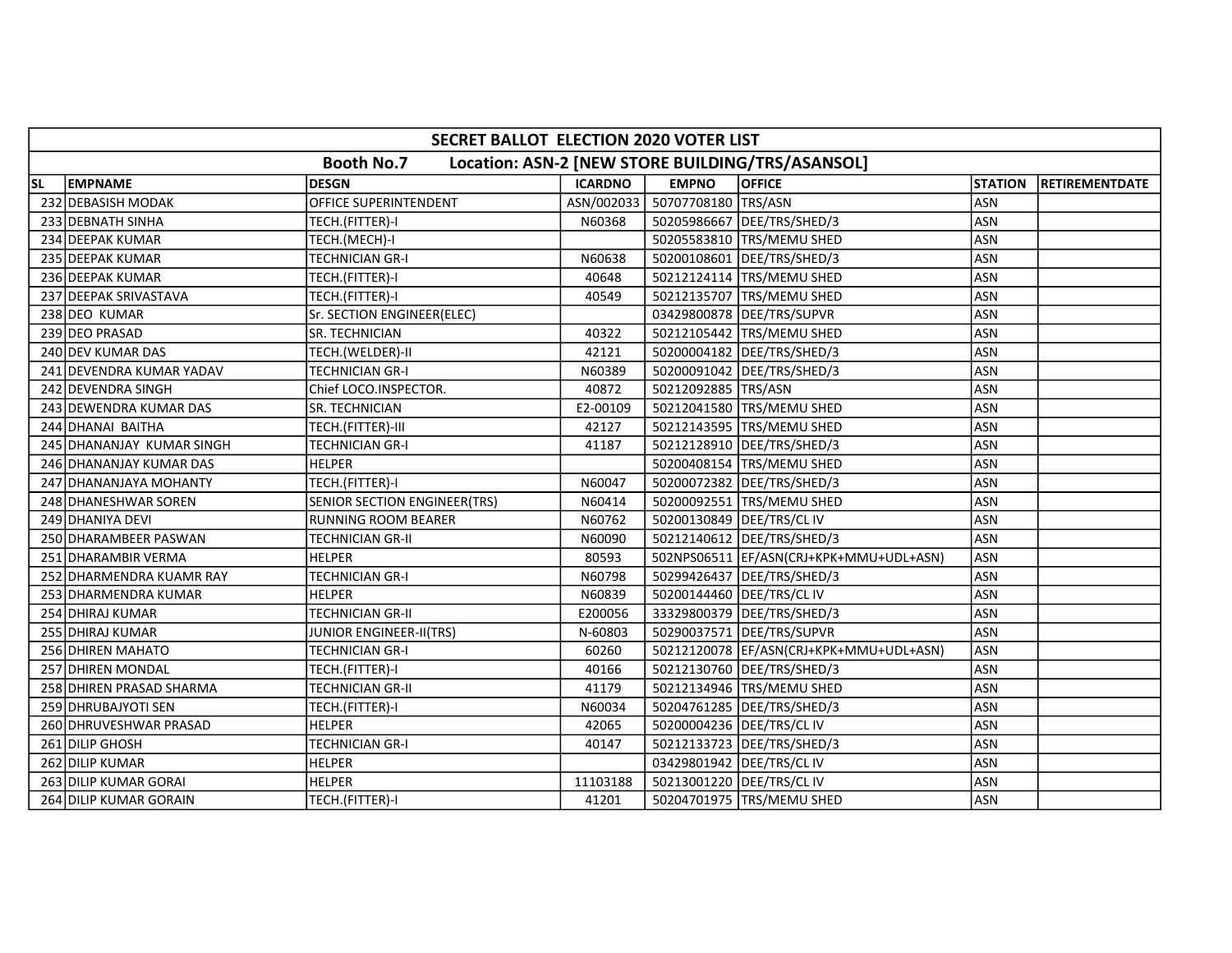|           | SECRET BALLOT ELECTION 2020 VOTER LIST                                |                                     |                |                     |                                          |                |                |  |  |  |  |
|-----------|-----------------------------------------------------------------------|-------------------------------------|----------------|---------------------|------------------------------------------|----------------|----------------|--|--|--|--|
|           | <b>Booth No.7</b><br>Location: ASN-2 [NEW STORE BUILDING/TRS/ASANSOL] |                                     |                |                     |                                          |                |                |  |  |  |  |
| <b>SL</b> | <b>EMPNAME</b>                                                        | <b>DESGN</b>                        | <b>ICARDNO</b> | <b>EMPNO</b>        | <b>OFFICE</b>                            | <b>STATION</b> | RETIREMENTDATE |  |  |  |  |
|           | 265 DILIP KUMAR MONDAL                                                | (NON-RUN)CREW CONTROLLER            | 41649          | 50212081711 TRS/ASN |                                          | <b>ASN</b>     |                |  |  |  |  |
|           | 266 DILIP KUMAR SAREN                                                 | TECH.(FITTER)-I                     | N60394         |                     | 50212142062 DEE/TRS/SHED/3               | <b>ASN</b>     |                |  |  |  |  |
|           | 267 DILIP KUMAR SINGH                                                 | SR. TECHNICIAN                      | 40748          |                     | 50212073430   DEE/TRS/SHED/3             | <b>ASN</b>     |                |  |  |  |  |
|           | 268 DILIP KUNUI                                                       | TECH.(FITTER)-I                     | 40766          |                     | 50212125477   DEE/TRS/SHED/3             | <b>ASN</b>     |                |  |  |  |  |
|           | 269 DINA NATH RAM                                                     | TECH.(FITTER)-I                     | 40735          |                     | 50212140030 DEE/TRS/SHED/3               | <b>ASN</b>     |                |  |  |  |  |
|           | 270 DINESH KUMAR ROY                                                  | TECH.(FITTER)-I                     | 40261          |                     | 50212107864 DEE/TRS/SHED/3               | <b>ASN</b>     |                |  |  |  |  |
|           | 271 DINESH KUMAR GOND                                                 | <b>HELPER</b>                       | 42073          |                     | 50200012440   DEE/TRS/CL IV              | <b>ASN</b>     |                |  |  |  |  |
|           | 272 DINESH KUMAR SINGH                                                | <b>HELPER</b>                       | 60845          |                     | 50200144551 DEE/TRS/CL IV                | <b>ASN</b>     |                |  |  |  |  |
|           | 273 DIPAK KUMAR KARMAKAR                                              | SENIOR SECTION ENGINEER(TRS)        | 40222          |                     | 50212124977   DEE/TRS/SUPVR              | ASN            |                |  |  |  |  |
|           | 274 DIPAK MONDAL                                                      | TECH.(FITTER)-I                     | 401912         |                     | 50212122609   DEE/TRS/SHED/3             | <b>ASN</b>     |                |  |  |  |  |
|           | 275 DIPAK PRASAD                                                      | TECHNICIAN GR-II                    | N80121         |                     | 50200049876  EF/ASN(CRJ+KPK+MMU+UDL+ASN) | <b>ASN</b>     |                |  |  |  |  |
|           | 276 DIPAK PRASAD                                                      | <b>HELPER</b>                       | 61281          |                     | 502NPS07001  TRS/MEMU SHED               | ASN            |                |  |  |  |  |
|           | 277 DIPAK SEN                                                         | SR. TECHNICIAN                      | 40504          |                     | 50212087518  DEE/TRS/SHED/3              | ASN            |                |  |  |  |  |
|           | 278 DIPANKAR PAUL                                                     | <b>HELPER</b>                       | E200046        |                     | 03429801372 DEE/TRS/CL IV                | <b>ASN</b>     |                |  |  |  |  |
|           | 279 DIPANKAR DEY                                                      | TECHNICIAN GR-II                    | N60662         |                     | 50200097895 TRS/MEMU SHED                | <b>ASN</b>     |                |  |  |  |  |
|           | 280 DIPANKAR MUKHERJEE                                                | TECH.(FITTER)-I                     | N60041         |                     | 50200068895  DEE/TRS/SHED/3              | <b>ASN</b>     |                |  |  |  |  |
|           | 281 DIPAYAN SARKAR                                                    | TECH-I(ELECT)                       | N80402         |                     | 50200093889  EF/ASN(CRJ+KPK+MMU+UDL+ASN) | ASN            |                |  |  |  |  |
|           | 282 DIPTI TUDU                                                        | TECHNICIAN GR-I                     | 41839          |                     | 50212142189   DEE/TRS/SHED/3             | <b>ASN</b>     |                |  |  |  |  |
|           | 283 DIWAKER KUMAR SINGH                                               | SR. TECHNICIAN                      | 40561          |                     | 50212125519   DEE/TRS/SHED/3             | <b>ASN</b>     |                |  |  |  |  |
|           | 284 DOMAN MAHATO                                                      | TECH.(CRANE DRIVER)-I               | 40175          |                     | 50212109800 TRS/MEMU SHED                | <b>ASN</b>     |                |  |  |  |  |
|           | 285 DULAL CHANDRA GARAI                                               | <b>SENIOR SECTION ENGINEER(TRS)</b> | 873            |                     | 50212101163   DEE/TRS/SUPVR              | <b>ASN</b>     |                |  |  |  |  |
|           | 286 DURGA DAS MAHATO                                                  | <b>TECHNICIAN GR-I</b>              | N60569         |                     | 50200123572   DEE/TRS/SHED/3             | <b>ASN</b>     |                |  |  |  |  |
|           | 287 DURGVIJAY RAJBHAR                                                 | <b>HELPER</b>                       | 80536          |                     | 15722480536 DEE/TRS/CL IV                | <b>ASN</b>     |                |  |  |  |  |
|           | 288 EMMANUWEL XALXO                                                   | (NON-RUN)CREW CONTROLLER            | 40821          | 50212120420 TRS/ASN |                                          | <b>ASN</b>     |                |  |  |  |  |
|           | 289 FARID FAIZI                                                       | <b>OFFICE SUPERINTENDENT</b>        | 41896          | 50212106963 TRS/ASN |                                          | <b>ASN</b>     |                |  |  |  |  |
|           | 290 FUL BADAN RAM                                                     | SR. TECHNICIAN                      | 40214          |                     | 50212016925 DEE/TRS/SHED/3               | <b>ASN</b>     |                |  |  |  |  |
|           | 291 FUL CHAND TURI                                                    | TECH.(WIREMAN)-I                    | 60425          |                     | 50212114297 EF/ASN(CRJ+KPK+MMU+UDL+ASN)  | <b>ASN</b>     |                |  |  |  |  |
|           | 292 GADAI BAGDI                                                       | SR. TECHNICIAN                      | N60796         |                     | 50212105429 TRS/MEMU SHED                | <b>ASN</b>     |                |  |  |  |  |
|           | 293 GANESH CHANDRA BHADRA                                             | TECH(MACHINIST)-I                   | 40371          |                     | 50212073453  DEE/TRS/SHED/3              | <b>ASN</b>     |                |  |  |  |  |
|           | 294 GANESH KUMAR KAHAR                                                | TECH.(FITTER)-I                     | 41888          |                     | 50212082200 DEE/TRS/SHED/3               | <b>ASN</b>     |                |  |  |  |  |
|           | 295 GANESH MAHATO                                                     | <b>RUNNING ROOM BEARER</b>          | 41131          |                     | 50212115680   DEE/TRS/CL IV              | ASN            |                |  |  |  |  |
|           | 296 GANESH SHARMA                                                     | SR. TECHNICIAN                      | 40305          |                     | 50212016561   DEE/TRS/SHED/3             | ASN            |                |  |  |  |  |
|           | 297 GANESH SOREN                                                      | <b>TRAINEES</b>                     |                |                     | 03429802970 DEE/TRS/SUPVR                | <b>ASN</b>     |                |  |  |  |  |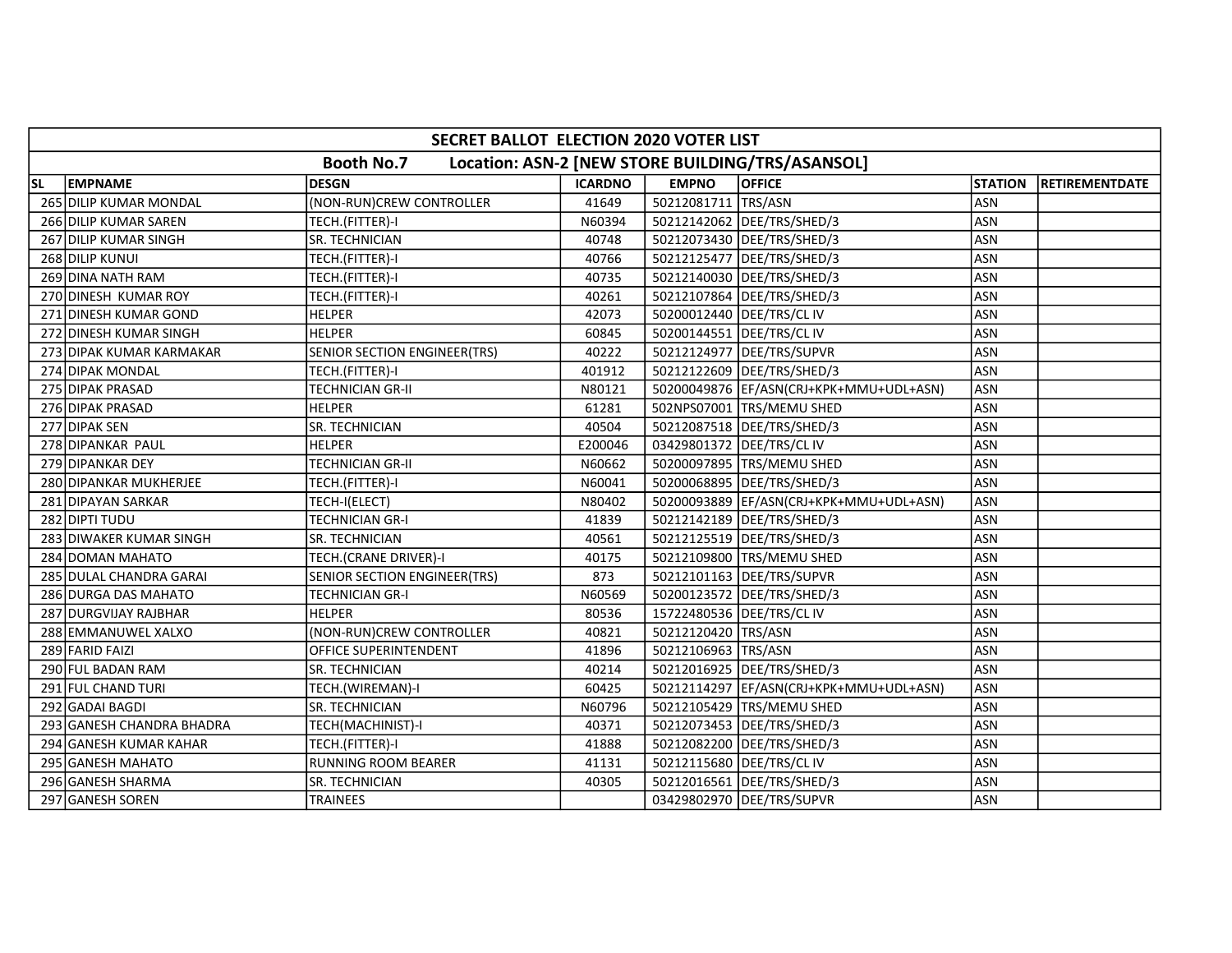|           | SECRET BALLOT ELECTION 2020 VOTER LIST                                |                           |                |                      |                                           |                |                       |  |  |  |  |
|-----------|-----------------------------------------------------------------------|---------------------------|----------------|----------------------|-------------------------------------------|----------------|-----------------------|--|--|--|--|
|           | <b>Booth No.7</b><br>Location: ASN-2 [NEW STORE BUILDING/TRS/ASANSOL] |                           |                |                      |                                           |                |                       |  |  |  |  |
| <b>SL</b> | <b>EMPNAME</b>                                                        | <b>DESGN</b>              | <b>ICARDNO</b> | <b>EMPNO</b>         | <b>OFFICE</b>                             | <b>STATION</b> | <b>RETIREMENTDATE</b> |  |  |  |  |
|           | 298 GAUTAM CHALL                                                      | TECH-I(ELECT)             | N80075         |                      | 50200059778  EF/ASN(CRJ+KPK+MMU+UDL+ASN)  | <b>ASN</b>     |                       |  |  |  |  |
|           | 299 GAUTAM DASGUPTA                                                   | SR. TECHNICIAN            | N60067         |                      | 50212133516 DEE/TRS/SHED/3                | <b>ASN</b>     |                       |  |  |  |  |
|           | 300 GAUTAM KUMAR                                                      | <b>HELPER</b>             | N80427         |                      | 50200139567  EF/ASN(CRJ+KPK+MMU+UDL+ASN)  | <b>ASN</b>     |                       |  |  |  |  |
|           | 301 GAUTAM KUMAR                                                      | TECH.(TRS)-III            | 61087          |                      | 333J1300902   DEE/TRS/CL IV               | <b>ASN</b>     |                       |  |  |  |  |
|           | 302 GAUTAM KUMAR DEY                                                  | TECH.(WIREMAN)-I          | 60235          |                      | 50212113920   EF/ASN(CRJ+KPK+MMU+UDL+ASN) | <b>ASN</b>     |                       |  |  |  |  |
|           | 303 GEETA KUMARI                                                      | <b>PEON</b>               | 40399          | 50212115010 DEE/TRS  |                                           | <b>ASN</b>     |                       |  |  |  |  |
|           | 304 GEETA SINGH                                                       | <b>TECHNICIAN GR-I</b>    | 42194          |                      | 50200006063 TRS/MEMU SHED                 | <b>ASN</b>     |                       |  |  |  |  |
|           | 305 GHANSHYAM ROY                                                     | TECH.(FITTER)-I           | 41120          |                      | 50212106859 DEE/TRS/SHED/3                | <b>ASN</b>     |                       |  |  |  |  |
|           | 306 GHANSHYAM HELA                                                    | TECH.(FITTER)-I           | 40129          |                      | 50212073428   DEE/TRS/SHED/3              | <b>ASN</b>     |                       |  |  |  |  |
|           | 307 GHANSHYAM MAHATO                                                  | TECH.(FITTER)-I           | 42057          |                      | 50212120340   DEE/TRS/SHED/3              | <b>ASN</b>     |                       |  |  |  |  |
|           | 308 GHANSHYAM MAHTO                                                   | <b>TECHNICIAN GR-II</b>   | N80135         |                      | 50200082284   EF/ASN(CRJ+KPK+MMU+UDL+ASN) | ASN            |                       |  |  |  |  |
|           | 309 GOBARDHAN MAHATO                                                  | <b>HELPER</b>             | 41918          |                      | 50212141318   DEE/TRS/CL IV               | <b>ASN</b>     |                       |  |  |  |  |
|           | 310 GONESH GHOSE                                                      | TECH-III(ELECT)           | N80197         |                      | 50200082624 EF/ASN(CRJ+KPK+MMU+UDL+ASN)   | <b>ASN</b>     |                       |  |  |  |  |
|           | 311 GOPAL CHATTERJEE                                                  | Chief LOCO.INSPECTOR.     | ASN-000754     | 50212081036 TRS/ASN  |                                           | <b>ASN</b>     |                       |  |  |  |  |
|           | 312 GOPAL DEO BURMON                                                  | TECH.(TRS)-I              | <b>NA</b>      |                      | 27424001026 DEE/TRS/SHED/3                | <b>ASN</b>     |                       |  |  |  |  |
|           | 313 GOPAL MANDAL                                                      | TECH.(FITTER)-I           | 40284          |                      | 50212016834   DEE/TRS/SHED/3              | <b>ASN</b>     |                       |  |  |  |  |
|           | 314 GOUR CHANDRA DE                                                   | <b>HELPER</b>             | 61198          | 50200182990 ELTS/ASN |                                           | ASN            |                       |  |  |  |  |
|           | 315 GOUR DAS                                                          | Sr.TECH(ELECT)            | 60272          |                      | 50212104360   EF/ASN(CRJ+KPK+MMU+UDL+ASN) | <b>ASN</b>     |                       |  |  |  |  |
|           | 316 GOUR SAH                                                          | TECH.(FITTER)-I           | 40557          |                      | 50212128454   DEE/TRS/SHED/3              | ASN            |                       |  |  |  |  |
|           | 317 GOURANGA MONDAL                                                   | TECH.(FITTER)-I           | 40726          |                      | 50212142608   DEE/TRS/SHED/3              | ASN            |                       |  |  |  |  |
|           | 318 GOURI DEVI                                                        | SAFAIWALA                 | 40521          | 50212122269 ELTS/ASN |                                           | ASN            |                       |  |  |  |  |
|           | 319 GOUTAM DAS                                                        | <b>HELPER</b>             | 80546          |                      | 50200007237 EF/ASN(CRJ+KPK+MMU+UDL+ASN)   | <b>ASN</b>     |                       |  |  |  |  |
|           | 320 GOUTAM DAS                                                        | TECH.(FITTER)-I           | 40677          |                      | 50212124072 TRS/MEMU SHED                 | ASN            |                       |  |  |  |  |
|           | 321 GOUTAM DEBNATH                                                    | SR. TECHNICIAN            | N80188         |                      | 50212114959 EF/ASN(CRJ+KPK+MMU+UDL+ASN)   | <b>ASN</b>     |                       |  |  |  |  |
|           | 322 GOUTAM DEY                                                        | Sr.TECH(FITTER)           | N60369         |                      | 50212067246   DEE/TRS/SHED/3              | <b>ASN</b>     |                       |  |  |  |  |
|           | 323 GOUTAM GHOSH                                                      | TECH.(FITTER)-I           | 41195          |                      | 50212128879   DEE/TRS/SHED/3              | <b>ASN</b>     |                       |  |  |  |  |
|           | 324 GOUTAM KUMAR CHATTARAJ                                            | Ch. OFFICE SUPERINTENDENT | 61186          | 50209348281 DEE/TRS  |                                           | <b>ASN</b>     |                       |  |  |  |  |
|           | 325 GOUTAM KUMAR MONDAL                                               | <b>TECHNICIAN GR-I</b>    | N60059         |                      | 50212131210 TRS/MEMU SHED                 | <b>ASN</b>     |                       |  |  |  |  |
|           | 326 GOUTAM KUMAR PAL                                                  | TRACK MAINTAINER IV       | N50031354      |                      | 502NPS00197  EF/ASN(CRJ+KPK+MMU+UDL+ASN)  | <b>ASN</b>     |                       |  |  |  |  |
|           | 327 GOUTAM PALIT                                                      | SR. TECHNICIAN            | 40527          |                      | 50212114510   DEE/TRS/SHED/3              | <b>ASN</b>     |                       |  |  |  |  |
|           | 328 GRESHI MURMU                                                      | <b>TECHNICIAN GR-I</b>    | N60192         |                      | 50200018235   DEE/TRS/SHED/3              | <b>ASN</b>     |                       |  |  |  |  |
|           | 329 HAIDER ALI                                                        | <b>HELPER</b>             | N60356         |                      | 50200109253   DEE/TRS/CL IV               | <b>ASN</b>     |                       |  |  |  |  |
|           | 330 HAKIM MONDAL                                                      | <b>TECHNICIAN GR-I</b>    | 60201          |                      | 50212127942 EF/ASN(CRJ+KPK+MMU+UDL+ASN)   | ASN            |                       |  |  |  |  |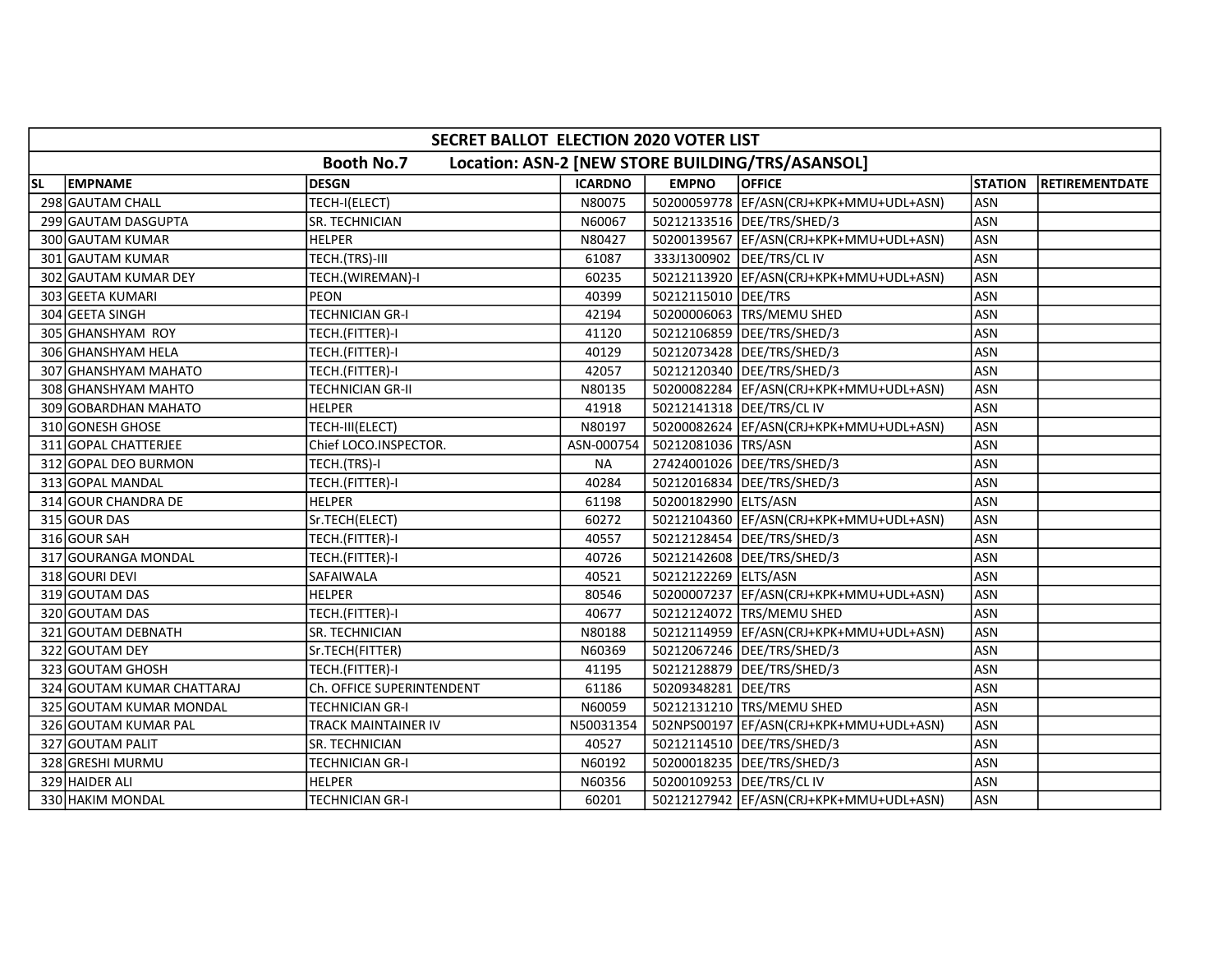|           | SECRET BALLOT ELECTION 2020 VOTER LIST                                |                              |                |                             |                                           |                |                |  |  |  |  |
|-----------|-----------------------------------------------------------------------|------------------------------|----------------|-----------------------------|-------------------------------------------|----------------|----------------|--|--|--|--|
|           | <b>Booth No.7</b><br>Location: ASN-2 [NEW STORE BUILDING/TRS/ASANSOL] |                              |                |                             |                                           |                |                |  |  |  |  |
| <b>SL</b> | <b>EMPNAME</b>                                                        | <b>DESGN</b>                 | <b>ICARDNO</b> | <b>EMPNO</b>                | <b>OFFICE</b>                             | <b>STATION</b> | RETIREMENTDATE |  |  |  |  |
|           | 331 HAPAN MURMU                                                       | <b>TECHNICIAN GR-I</b>       | 42162          |                             | 50212141938 DEE/TRS/SHED/3                | <b>ASN</b>     |                |  |  |  |  |
|           | 332 HAREKRISHNA PASWAN                                                | <b>HELPER</b>                | N60566         | 50212143182   DEE/TRS/CL IV |                                           | <b>ASN</b>     |                |  |  |  |  |
|           | 333 HARERAM DAS                                                       | SR. TECHNICIAN               | 41159          |                             | 50212055086   DEE/TRS/SHED/3              | <b>ASN</b>     |                |  |  |  |  |
|           | 334 HARISH CHANDRA BANRA                                              | SR. TECHNICIAN               | 60594          |                             | 50212090270 EF/ASN(CRJ+KPK+MMU+UDL+ASN)   | <b>ASN</b>     |                |  |  |  |  |
|           | 335 HEMABATI SINGH                                                    | <b>RUNNING ROOM BEARER</b>   | N61116         | 50200092666 DEE/TRS/CL IV   |                                           | <b>ASN</b>     |                |  |  |  |  |
|           | 336 HRISHIKESH CHATTERJEE                                             | <b>HELPER</b>                | 40561          |                             | 50212141355   DEE/TRS/CL IV               | <b>ASN</b>     |                |  |  |  |  |
|           | 337 HRISIKESH PROSAD GOSWAMI                                          | Sr. SECTION ENGINEER(ELEC)   | E300003        |                             | 50218334040   EF/ASN(CRJ+KPK+MMU+UDL+ASN) | <b>ASN</b>     |                |  |  |  |  |
|           | 338 IBNE HASSAN                                                       | SR. TECHNICIAN               | 40420          |                             | 50210093205 TRS/MEMU SHED                 | ASN            |                |  |  |  |  |
|           | 339 INDRAJEET KUMAR                                                   | <b>HELPER</b>                | N80501         |                             | 50200140077 EF/ASN(CRJ+KPK+MMU+UDL+ASN)   | <b>ASN</b>     |                |  |  |  |  |
|           | 340 INDRAJIT GHOSH                                                    | TECH.(FITTER)-I              | 42056          |                             | 50200005344  DEE/TRS/SHED/3               | <b>ASN</b>     |                |  |  |  |  |
|           | 341 INDRAJIT SARKAR                                                   | SR. TECHNICIAN               |                |                             | 502A4515067 DEE/TRS/SHED/3                | <b>ASN</b>     |                |  |  |  |  |
|           | 342 INDRAJIT SARKAR                                                   | SR. TECHNICIAN               | 40124          |                             | 50212013092   DEE/TRS/SHED/3              | <b>ASN</b>     |                |  |  |  |  |
|           | 343 ISHWAR PRASAD                                                     | <b>HELPER</b>                | 80547          |                             | 502NPS07867 EF/ASN(CRJ+KPK+MMU+UDL+ASN)   | <b>ASN</b>     |                |  |  |  |  |
|           | 344 ISRAIL                                                            | TECH-III(ELECT)              | 112865         |                             | 50212131295 EF/ASN(CRJ+KPK+MMU+UDL+ASN)   | <b>ASN</b>     |                |  |  |  |  |
|           | 345 JAG DEO DAS                                                       | SR. TECHNICIAN               | 40023          |                             | 50212079595   DEE/TRS/SHED/3              | <b>ASN</b>     |                |  |  |  |  |
|           | 346 JAGADISH BISWAS                                                   | KHALASI HELPER               |                | 12303538758   DEE/TRS/CL IV |                                           | <b>ASN</b>     |                |  |  |  |  |
|           | 347 JAGANNATH MAHATO                                                  | SR. TECHNICIAN               | 42195          |                             | 50209362186   TRS/MEMU SHED               | <b>ASN</b>     |                |  |  |  |  |
|           | 348 JAGDAMBI YADAV                                                    | TECH.(CRANE DRIVER)-I        | 40730          |                             | 50212142542 DEE/TRS/SHED/3                | ASN            |                |  |  |  |  |
|           | 349 JAGJIT KUMAR                                                      | <b>TECHNICIAN GR-III</b>     |                |                             | 502NPS07574   DEE/TRS/CL IV               | ASN            |                |  |  |  |  |
|           | 350 JAGJIT SINGH                                                      | Hd.COOK                      | 61197          | 50212113270 ELTS/ASN        |                                           | <b>ASN</b>     |                |  |  |  |  |
|           | 351 JAI PRAKASH DAS                                                   | TECH(MACHINIST)-I            | N60243         |                             | 50212143716   DEE/TRS/SHED/3              | <b>ASN</b>     |                |  |  |  |  |
|           | 352 JAI PRAKASH KUMAR                                                 | TECH-I(ELECT)                | 60231          |                             | 50212114042  EF/ASN(CRJ+KPK+MMU+UDL+ASN)  | <b>ASN</b>     |                |  |  |  |  |
|           | 353 JAI PRAKASH TIWARI                                                | <b>HELPER</b>                | 80587          |                             | 50200139634   EF/ASN(CRJ+KPK+MMU+UDL+ASN) | <b>ASN</b>     |                |  |  |  |  |
|           | 354 JAIDEO HARI                                                       | OFFICE SUPERINTENDENT        | N-60408        | 50200062194 DEE/TRS         |                                           | <b>ASN</b>     |                |  |  |  |  |
|           | 355 JAIDEV SOREN                                                      | <b>HELPER</b>                | N60838         |                             | 50200144575   DEE/TRS/CL IV               | <b>ASN</b>     |                |  |  |  |  |
|           | 356 JAINENDRA KUMAR JAISWAL                                           | HELPER                       | 80553          |                             | 502NP206873 EF/ASN(CRJ+KPK+MMU+UDL+ASN)   | <b>ASN</b>     |                |  |  |  |  |
|           | 357 JAIPAL KERKETTA                                                   | SENIOR SECTION ENGINEER(TRS) | N-60031        |                             | 50200066746 DEE/TRS/SUPVR                 | <b>ASN</b>     |                |  |  |  |  |
|           | 358 JAIPRAKASH SINGH                                                  | <b>TECHNICIAN GR-I</b>       |                |                             | 502A4765278   DEE/TRS/SHED/3              | <b>ASN</b>     |                |  |  |  |  |
|           | 359 JAIRAM MAHATO                                                     | <b>TECHNICIAN GR-II</b>      | N80299         |                             | 50200049890 EF/ASN(CRJ+KPK+MMU+UDL+ASN)   | <b>ASN</b>     |                |  |  |  |  |
|           | 360 JAMIRUDDIN ANSARI                                                 | <b>TECHNICIAN GR-I</b>       | N60382         |                             | 50212130746   DEE/TRS/SHED/3              | <b>ASN</b>     |                |  |  |  |  |
|           | 361 JASMA SOREN                                                       | TECH.(FITTER)-I              | 41403          |                             | 50212133796 TRS/MEMU SHED                 | <b>ASN</b>     |                |  |  |  |  |
|           | 362 JAWED ANWAR                                                       | TECH.(TRS)-III               | 61355          | 50200133954 DEE/TRS/CLIV    |                                           | <b>ASN</b>     |                |  |  |  |  |
|           | 363 JAY DEV PROSAD ROY                                                | SR. TECHNICIAN               | 40584          |                             | 50212013067   DEE/TRS/SHED/3              | <b>ASN</b>     |                |  |  |  |  |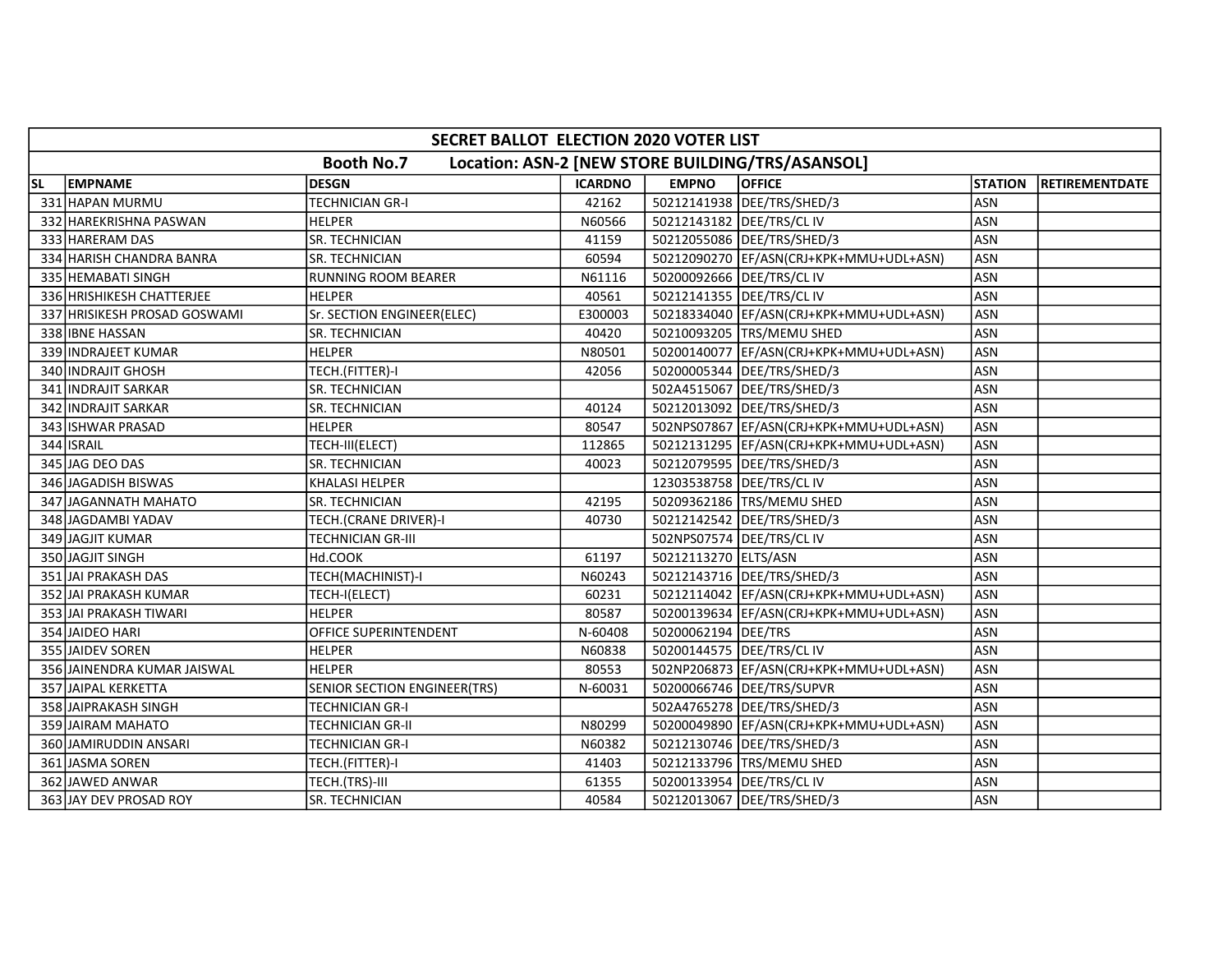|           | SECRET BALLOT ELECTION 2020 VOTER LIST |                                     |                |                             |                                                  |                |                |  |  |  |  |
|-----------|----------------------------------------|-------------------------------------|----------------|-----------------------------|--------------------------------------------------|----------------|----------------|--|--|--|--|
|           |                                        | <b>Booth No.7</b>                   |                |                             | Location: ASN-2 [NEW STORE BUILDING/TRS/ASANSOL] |                |                |  |  |  |  |
| <b>SL</b> | <b>EMPNAME</b>                         | <b>DESGN</b>                        | <b>ICARDNO</b> | <b>EMPNO</b>                | <b>OFFICE</b>                                    | <b>STATION</b> | RETIREMENTDATE |  |  |  |  |
|           | 364 JAY KESHWAR SINGH                  | <b>SENIOR SECTION ENGINEER(TRS)</b> | N60645         |                             | 50200092162 DEE/TRS/SUPVR                        | <b>ASN</b>     |                |  |  |  |  |
|           | 365 JAY PRAKASH KUMAR                  | <b>TECHNICIAN GR-II</b>             | 3741           |                             | 50205564268 DEE/TRS/SHED/3                       | <b>ASN</b>     |                |  |  |  |  |
|           | 366 JAY PRAKASH ROUTH                  | <b>TECHNICIAN GR-II</b>             | 42156          |                             | 50209400679 TRS/MEMU SHED                        | <b>ASN</b>     |                |  |  |  |  |
|           | 367 JAY RAM MAHATO                     | <b>SR. TECHNICIAN</b>               | 41374          |                             | 50212034850 TRS/MEMU SHED                        | <b>ASN</b>     |                |  |  |  |  |
|           | 368 JJAYA MUKHERJEE                    | <b>TECHNICIAN GR-I</b>              | N80395         |                             | 50212117754 EF/ASN(CRJ+KPK+MMU+UDL+ASN)          | <b>ASN</b>     |                |  |  |  |  |
|           | 369 JAYANTI ROY                        | <b>SR. TECHNICIAN</b>               | N80390         |                             | 50212114066  EF/ASN(CRJ+KPK+MMU+UDL+ASN)         | <b>ASN</b>     |                |  |  |  |  |
|           | 370 JAYRAM MAHTO                       | <b>TECHNICIAN GR-I</b>              | N60571         |                             | 50200123640   DEE/TRS/SHED/3                     | <b>ASN</b>     |                |  |  |  |  |
|           | 371 JIBAN KUMAR ROY                    | <b>SR. TECHNICIAN</b>               | 41278          |                             | 50212133437   DEE/TRS/SHED/3                     | <b>ASN</b>     |                |  |  |  |  |
|           | 372 JITEN HANSDA                       | <b>SR. TECHNICIAN</b>               | 41354          |                             | 50212128831 DEE/TRS/SHED/3                       | <b>ASN</b>     |                |  |  |  |  |
|           | 373 JJITENDRA KUMAR                    | <b>SENIOR SECTION ENGINEER(TRS)</b> | N-61041        |                             | 502N0002130   DEE/TRS/SUPVR                      | <b>ASN</b>     |                |  |  |  |  |
|           | 374 JITENDRA KUMAR MISHRA              | JUNIOR ENGINEER-II(TRS)             | E2-200075      |                             | 50212128065 DEE/TRS/SUPVR                        | ASN            |                |  |  |  |  |
|           | 375 JOY BANERJEE                       | <b>HELPER</b>                       | E200078        | 03829800546   DEE/TRS/CL IV |                                                  | <b>ASN</b>     |                |  |  |  |  |
|           | 376 JOYDEB HANSDA                      | SR. TECHNICIAN                      | 42179          |                             | 50212138149 TRS/MEMU SHED                        | <b>ASN</b>     |                |  |  |  |  |
|           | 377 JOYDEB SEN                         | <b>HELPER</b>                       |                |                             | 502NPS06506 EF/ASN(CRJ+KPK+MMU+UDL+ASN)          | <b>ASN</b>     |                |  |  |  |  |
|           | 378 JYOTI KUJUR                        | <b>HELPER</b>                       | 61258          |                             | 50200170458   DEE/TRS/CL IV                      | <b>ASN</b>     |                |  |  |  |  |
|           | 379 KACHI BOURI                        | TECH.(FITTER)-I                     | 40524          |                             | 50212096672 DEE/TRS/SHED/3                       | <b>ASN</b>     |                |  |  |  |  |
|           | 380 KAILASH MAHTO                      | <b>SR. TECHNICIAN</b>               | 41214          |                             | 50206108003 DEE/TRS/SHED/3                       | <b>ASN</b>     |                |  |  |  |  |
|           | 381 KAJAL BANERJEE                     | TECH.(TRS)-III                      |                |                             | 00211029183   DEE/TRS/CL IV                      | ASN            |                |  |  |  |  |
|           | 382 KAJAL METE                         | COOK                                | 41147          |                             | 50212118370   DEE/TRS/CL IV                      | ASN            |                |  |  |  |  |
|           | 383 KALAM KHAN                         | <b>HELPER</b>                       |                |                             | 58580149573   DEE/TRS/CL IV                      | <b>ASN</b>     |                |  |  |  |  |
|           | 384 KALI CHARAN GORAI                  | SR. TECHNICIAN                      | 40664          |                             | 50209392373 TRS/MEMU SHED                        | <b>ASN</b>     |                |  |  |  |  |
|           | 385 KALI CHARN PANDIT                  | <b>HELPER</b>                       | 60794          | 337W1200268 DEE/TRS/CL IV   |                                                  | <b>ASN</b>     |                |  |  |  |  |
|           | 386 KALICHARAN SHIL                    | <b>TECHNICIAN GR-I</b>              | N60335         |                             | 50200083513  DEE/TRS/SHED/3                      | <b>ASN</b>     |                |  |  |  |  |
|           | 387 KALYANI DAS                        | <b>TECHNICIAN GR-I</b>              | N60121         |                             | 50211129840   TRS/MEMU SHED                      | <b>ASN</b>     |                |  |  |  |  |
|           | 388 KALYANI MONDAL                     | COOK                                | N60478         |                             | 50200082340   DEE/TRS/CL IV                      | <b>ASN</b>     |                |  |  |  |  |
|           | 389 KAMAL KUMAR BALMIKI                | Sr.TECH.(MOTOR VEHICLE DRIVER)      | N201855        |                             | 50212110700   DEE/TRS/SHED/3                     | ASN            |                |  |  |  |  |
|           | 390 KAMAL MUDI                         | HELPER                              | N60840         | 50200144526 DEE/TRS/CL IV   |                                                  | <b>ASN</b>     |                |  |  |  |  |
|           | 391 KAMAL RUFUS KACHHAP                | Chief LOCO.INSPECTOR.               | 074/19         | 50204598842 TRS/ASN         |                                                  | <b>ASN</b>     |                |  |  |  |  |
|           | 392 KAMALA PRASAD TUDU                 | SR. TECHNICIAN                      | 41306          |                             | 50212121836   DEE/TRS/SHED/3                     | <b>ASN</b>     |                |  |  |  |  |
|           | 393 KAMALESH PRASAD                    | <b>SHUNT MAN</b>                    | 110781         |                             | 50212082030 DEE/TRS/CL IV                        | <b>ASN</b>     |                |  |  |  |  |
|           | 394 KAMESHWAR PRASAD                   | <b>SR. TECHNICIAN</b>               | 60229          |                             | 50212018624 EF/ASN(CRJ+KPK+MMU+UDL+ASN)          | <b>ASN</b>     |                |  |  |  |  |
|           | 395 KAMLESH SINGH                      | <b>HELPER</b>                       | N140119        |                             | 50200109850 DEE/TRS/CL IV                        | <b>ASN</b>     |                |  |  |  |  |
|           | 396 KANCHAN CHAKRABORTY                | <b>TECHNICIAN GR-I</b>              | 40290          |                             | 50212133334   DEE/TRS/SHED/3                     | <b>ASN</b>     |                |  |  |  |  |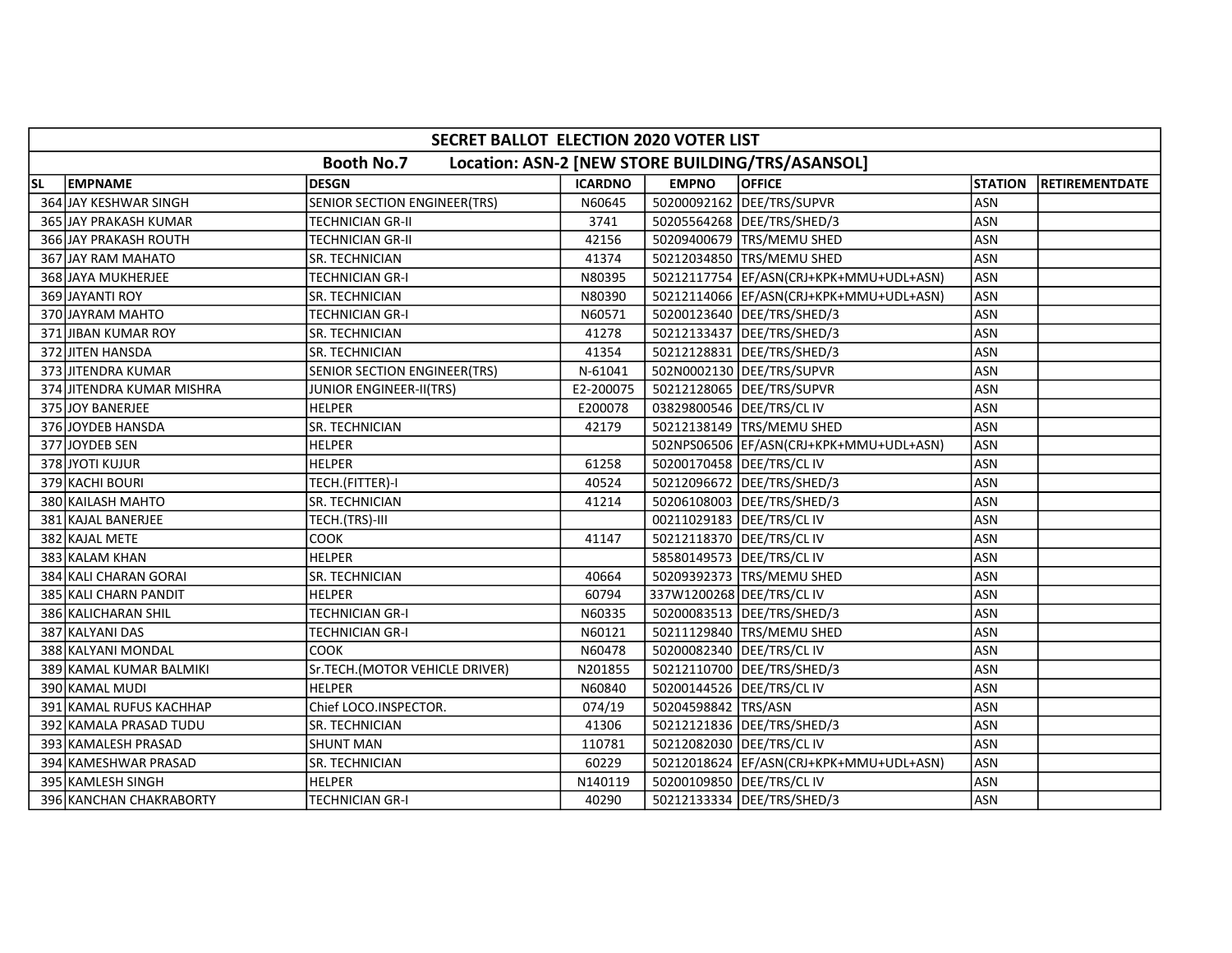|           | SECRET BALLOT ELECTION 2020 VOTER LIST |                                |                |                     |                                                  |                |                |  |  |  |  |
|-----------|----------------------------------------|--------------------------------|----------------|---------------------|--------------------------------------------------|----------------|----------------|--|--|--|--|
|           |                                        | <b>Booth No.7</b>              |                |                     | Location: ASN-2 [NEW STORE BUILDING/TRS/ASANSOL] |                |                |  |  |  |  |
| <b>SL</b> | <b>EMPNAME</b>                         | <b>DESGN</b>                   | <b>ICARDNO</b> | <b>EMPNO</b>        | <b>OFFICE</b>                                    | <b>STATION</b> | RETIREMENTDATE |  |  |  |  |
|           | 397 KANCHAN DEY                        | TECHNICIAN GR-I                | 41352          |                     | 50212127760 TRS/MEMU SHED                        | <b>ASN</b>     |                |  |  |  |  |
|           | 398 KANCHAN KR MANDAL                  | <b>HELPER</b>                  | E2-00106       |                     | 27309515550 TRS/MEMU SHED                        | <b>ASN</b>     |                |  |  |  |  |
|           | 399 KANHAIYA LAL MONDAL                | <b>HELPER</b>                  | 40095          |                     | 50212132263 DEE/TRS/CL IV                        | <b>ASN</b>     |                |  |  |  |  |
|           | 400 KANTA PRASAD                       | <b>HELPER</b>                  | N60570         |                     | 50211130106 TRS/MEMU SHED                        | ASN            |                |  |  |  |  |
|           | 401 KANTI DEVI                         | TECH.(FITTER)-I                | 42197          |                     | 50212115022 DEE/TRS/SHED/3                       | ASN            |                |  |  |  |  |
|           | 402 KARAN KUMAR RAJ                    | <b>TECHNICIAN GR-I</b>         | N60650         |                     | 50200126410   DEE/TRS/SHED/3                     | ASN            |                |  |  |  |  |
|           | 403 KARTICK CHANDRA MANDAL             | <b>SR. TECHNICIAN</b>          | 40121          |                     | 50212073507 DEE/TRS/SHED/3                       | <b>ASN</b>     |                |  |  |  |  |
|           | 404 KARTICK MISTRY                     | <b>HELPER</b>                  | 41837          |                     | 50212140648  TRS/MEMU SHED                       | <b>ASN</b>     |                |  |  |  |  |
|           | 405 KASINATH RAY                       | <b>TECHNICIAN GR-I</b>         | 41938          |                     | 50212141884 TRS/MEMU SHED                        | ASN            |                |  |  |  |  |
|           | 406 KAUSHIK BANERJEE                   | SR. TECHNICIAN                 | 41365          |                     | 50209388047 TRS/MEMU SHED                        | ASN            |                |  |  |  |  |
|           | 407 KAUSHIK CHOWDHURY                  | <b>SR. TECHNICIAN</b>          | 40192          |                     | 50212114467   DEE/TRS/SHED/3                     | <b>ASN</b>     |                |  |  |  |  |
|           | 408 KAUSHLENDER KUMAR                  | <b>TECHNICIAN GR-II</b>        | N60648         |                     | 50200123651   DEE/TRS/SHED/3                     | <b>ASN</b>     |                |  |  |  |  |
|           | 409 KISHOR KUMAR MAHATO                | KHALASI(MULTI PURPOSE)         | E100032        |                     | 27424131222  EF/ASN(CRJ+KPK+MMU+UDL+ASN)         | <b>ASN</b>     |                |  |  |  |  |
|           | 410 KISHUN MANJHI                      | TECH-III(ELECT)                | N60365         |                     | 50200020102   DEE/TRS/CL IV                      | <b>ASN</b>     |                |  |  |  |  |
|           | 411 KOUSHIK BISWAS                     | <b>SHUNT MAN</b>               |                |                     | 03429800599   DEE/TRS/CL IV                      | <b>ASN</b>     |                |  |  |  |  |
|           | 412 KOUSHIK KUNDU                      | JUNIOR ENGINEER-II(TRS)        | 61060          |                     | 50212740212 TRS/MEMU SHED                        | <b>ASN</b>     |                |  |  |  |  |
|           | 413 KOUSHIK SADHU                      | <b>HELPER</b>                  |                |                     | 27312403480 DEE/TRS/CL IV                        | ASN            |                |  |  |  |  |
|           | 414 KRISHAN MURARI                     | SENIOR SECTION ENGINEER(TRS)   |                |                     | 50290027218   DEE/TRS/SUPVR                      | ASN            |                |  |  |  |  |
|           | 415 KRISHNA HARI                       | TECH.(FITTER)-II               | 40734          |                     | 50212016913  DEE/TRS/SHED/3                      | <b>ASN</b>     |                |  |  |  |  |
|           | 416 KRISHNA HEMBROM                    | <b>HELPER</b>                  | 80440          |                     | 50200157200   EF/ASN(CRJ+KPK+MMU+UDL+ASN)        | <b>ASN</b>     |                |  |  |  |  |
|           | 417 KRISHNA NAPIT                      | TECH-II(ELECT)                 | N60703         |                     | 50200650316 TRS/MEMU SHED                        | <b>ASN</b>     |                |  |  |  |  |
|           | 418 KSHEPAKAR MAHATO                   | Chief LOCO.INSPECTOR.          | N-60144        | 50212069954 TRS/ASN |                                                  | <b>ASN</b>     |                |  |  |  |  |
|           | 419 KSHITISH CHANDRA MAHATO            | <b>TECHNICIAN III</b>          | 763212051      |                     | 533NPS04807 DEE/TRS/CL IV                        | <b>ASN</b>     |                |  |  |  |  |
|           | 420 KULDIP KUMAR                       | <b>TECHNICIAN GR-I</b>         | N60652         |                     | 50200123596   DEE/TRS/SHED/3                     | <b>ASN</b>     |                |  |  |  |  |
|           | 421 KULDIP SINGH                       | TECH-III(ELECT)                | 40697          |                     | 50212134983 DEE/TRS/CL IV                        | ASN            |                |  |  |  |  |
|           | 422 KUMAR GAURAV                       | <b>HELPER</b>                  |                |                     | 03229800983 DEE/TRS/CL IV                        | <b>ASN</b>     |                |  |  |  |  |
|           | 423 KUMARI SUSHILA PRADHAN             | <b>GENERAL ASSISTANT(ELEC)</b> |                |                     | 03429802116   TRS/MEMU SHED                      | <b>ASN</b>     |                |  |  |  |  |
|           | 424 KUNAL PRASAD MAHATO                | TECHNICIAN GR-I                | N60376         |                     | 50200045627   DEE/TRS/SHED/3                     | <b>ASN</b>     |                |  |  |  |  |
|           | 425 KUNDAN KUMAR                       | <b>TECHNICIAN GR-I</b>         | 41809          |                     | 50212141331   DEE/TRS/SHED/3                     | <b>ASN</b>     |                |  |  |  |  |
|           | 426 KUNDAN RAM                         | <b>HELPER</b>                  | N60384         |                     | 50204799800 DEE/TRS/CL IV                        | <b>ASN</b>     |                |  |  |  |  |
|           | 427 LACHMAN HANSDA                     | SR. TECHNICIAN                 | 40293          |                     | 50212075723   DEE/TRS/SHED/3                     | <b>ASN</b>     |                |  |  |  |  |
|           | 428 LAKHAN SOREN                       | TECHNICIAN GR-II               | 60655          |                     | 50200171580 TRS/MEMU SHED                        | <b>ASN</b>     |                |  |  |  |  |
|           | 429 LAKSHMAN CHANDRA MONDAL            | <b>HELPER</b>                  | N60570         |                     | 50212124369   DEE/TRS/CL IV                      | <b>ASN</b>     |                |  |  |  |  |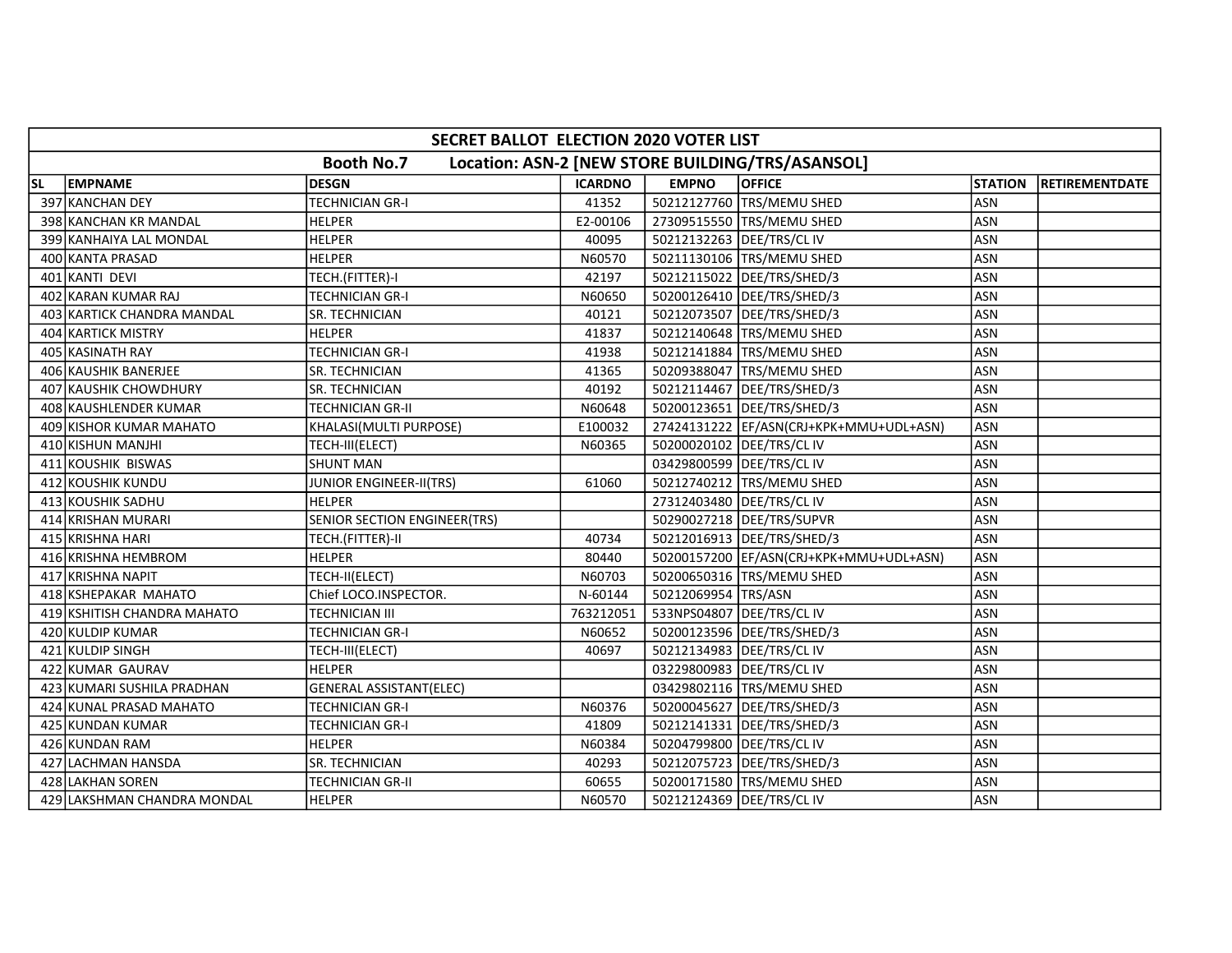|           | SECRET BALLOT ELECTION 2020 VOTER LIST |                                |                |                             |                                                  |                |                |  |  |  |  |
|-----------|----------------------------------------|--------------------------------|----------------|-----------------------------|--------------------------------------------------|----------------|----------------|--|--|--|--|
|           |                                        | <b>Booth No.7</b>              |                |                             | Location: ASN-2 [NEW STORE BUILDING/TRS/ASANSOL] |                |                |  |  |  |  |
| <b>SL</b> | <b>EMPNAME</b>                         | DESGN                          | <b>ICARDNO</b> | <b>EMPNO</b>                | <b>OFFICE</b>                                    | <b>STATION</b> | RETIREMENTDATE |  |  |  |  |
|           | 430 LAKSHMI PASHWAN                    | TECH.(WELDER)-I                | 41815          |                             | 50212115046 DEE/TRS/SHED/3                       | <b>ASN</b>     |                |  |  |  |  |
|           | 431 LAL BABU ROY                       | Sr.TECH.(MOTOR VEHICLE DRIVER) | N140151        |                             | 50212001296 EF/ASN(CRJ+KPK+MMU+UDL+ASN)          | <b>ASN</b>     |                |  |  |  |  |
|           | 432 LALAN RAVIDAS                      | <b>TRAINEES</b>                |                |                             | 03429802968 DEE/TRS/SUPVR                        | <b>ASN</b>     |                |  |  |  |  |
|           | 433 LALIT KUMAR TIRKEY                 | SR. TECHNICIAN                 | 40133          |                             | 50206089938   DEE/TRS/SHED/3                     | ASN            |                |  |  |  |  |
|           | 434 LALITA DEVI                        | <b>RUNNING ROOM BEARER</b>     |                |                             | 50200167162 DEE/TRS/CL IV                        | <b>ASN</b>     |                |  |  |  |  |
|           | 435 LAXMI NARAYAN HASDA                | TECHNICIAN GR-I                | N60785         |                             | 50200957966   DEE/TRS/SHED/3                     | ASN            |                |  |  |  |  |
|           | 436 LILAWATI DEVI                      | <b>HELPER</b>                  | 41833          |                             | 50212142244 TRS/MEMU SHED                        | <b>ASN</b>     |                |  |  |  |  |
|           | 437 LIPIKA SOREN                       | <b>HELPER</b>                  | E2-00108       |                             | 03429801821 TRS/MEMU SHED                        | ASN            |                |  |  |  |  |
|           | 438 MADAN KUMAR DEO                    | <b>TECHNICIAN GR-II</b>        |                |                             | 50200170100 DEE/TRS/SHED/3                       | ASN            |                |  |  |  |  |
|           | 439 MADAN KUMAR JHA                    | TECH.(FITTER)-I                | N60800         |                             | 50212121794   DEE/TRS/SHED/3                     | ASN            |                |  |  |  |  |
|           | 440 MADHU SUDAN BAGDI                  | TECH.(FITTER)-I                | 40669          |                             | 50212138137 TRS/MEMU SHED                        | <b>ASN</b>     |                |  |  |  |  |
|           | 441 MADHUKAR SINGH                     | SR. TECHNICIAN                 | 60576          |                             | 50212013122  EF/ASN(CRJ+KPK+MMU+UDL+ASN)         | <b>ASN</b>     |                |  |  |  |  |
|           | 442 MADHURI SARKAR                     | <b>HELPER</b>                  | 61059          |                             | 50208040485 TRS/MEMU SHED                        | <b>ASN</b>     |                |  |  |  |  |
|           | 443 MAGA BOURI                         | SR. TECHNICIAN                 | 42049          |                             | 50212123122 DEE/TRS/SHED/3                       | <b>ASN</b>     |                |  |  |  |  |
|           | 444 MAHABIR NAIK                       | SENIOR SECTION ENGINEER(TRS)   | 61297          |                             | 50212132718 DEE/TRS/SUPVR                        | <b>ASN</b>     |                |  |  |  |  |
|           | 445 MAHADEB BANERJEE                   | SR. TECHNICIAN                 | 41209          |                             | 50212073350 DEE/TRS/SHED/3                       | ASN            |                |  |  |  |  |
|           | 446 MAHESH PASWAN AROHI                | TECH.(FITTER)-I                | N60396         |                             | 50212138540   DEE/TRS/SHED/3                     | ASN            |                |  |  |  |  |
|           | 447 MAHESHWAR MURMU                    | <b>TECHNICIAN GR-I</b>         |                |                             | 50200401636   DEE/TRS/SHED/3                     | ASN            |                |  |  |  |  |
|           | 448 MAHMUD ALAM                        | <b>HELPER</b>                  | E300005        |                             | 03429801387  EF/ASN(CRJ+KPK+MMU+UDL+ASN)         | <b>ASN</b>     |                |  |  |  |  |
|           | 449 MALAY KUMAR SEN                    | SR LECTURER-C                  | 41247          | 50212092551 ELTS/ASN        |                                                  | <b>ASN</b>     |                |  |  |  |  |
|           | 450 MALAY SARKAR                       | TECH.(FITTER)-I                | 40642          |                             | 50212120339 TRS/MEMU SHED                        | <b>ASN</b>     |                |  |  |  |  |
|           | 451 MANABENDRA SAIN                    | TECH.(FITTER)-I                | 41858          |                             | 50204661515   TRS/MEMU SHED                      | <b>ASN</b>     |                |  |  |  |  |
|           | 452 MANAS BHADURI                      | SENIOR SECTION ENGINEER(TRS)   | N-60807        |                             | 50212131180 DEE/TRS/SUPVR                        | <b>ASN</b>     |                |  |  |  |  |
|           | 453 MANAS DEY                          | <b>HELPER</b>                  | N60646         |                             | 50200402389 TRS/MEMU SHED                        | <b>ASN</b>     |                |  |  |  |  |
|           | 454 MANAS SARKAR                       | <b>SR. TECHNICIAN</b>          | 40517          |                             | 50212079443   DEE/TRS/SHED/3                     | <b>ASN</b>     |                |  |  |  |  |
|           | 455 MANESH BAURI                       | TECHNICIAN GR-III              | 41337          |                             | 50212135021 TRS/MEMU SHED                        | ASN            |                |  |  |  |  |
|           | 456 MANIK CHAND PASWAN                 | TECHNICIAN GR-I                | 41832          |                             | 50212137704 TRS/MEMU SHED                        | <b>ASN</b>     |                |  |  |  |  |
|           | 457 MANIK CHANDRA PAL                  | <b>SR. TECHNICIAN</b>          | 40145          |                             | 50212111119   DEE/TRS/SHED/3                     | <b>ASN</b>     |                |  |  |  |  |
|           | 458 MANIK DAS                          | SR. TECHNICIAN                 | 800            |                             | 50212009672 DEE/TRS/SHED/3                       | <b>ASN</b>     |                |  |  |  |  |
|           | 459 MANIK MAJI                         | TECH-III(ELECT)                | N80124         |                             | 50203084073  EF/ASN(CRJ+KPK+MMU+UDL+ASN)         | <b>ASN</b>     |                |  |  |  |  |
|           | 460 MANINDER TURI                      | TECH.(FITTER)-I                | 41767          |                             | 50212109770 DEE/TRS/SHED/3                       | ASN            |                |  |  |  |  |
|           | 461 MANISH KUMAR                       | <b>HELPER</b>                  | N60854         |                             | 50200146870 DEE/TRS/CL IV                        | ASN            |                |  |  |  |  |
|           | 462 MANISH KUMAR ROY.                  | <b>HELPER</b>                  | E200053        | 50200404805   DEE/TRS/CL IV |                                                  | ASN            |                |  |  |  |  |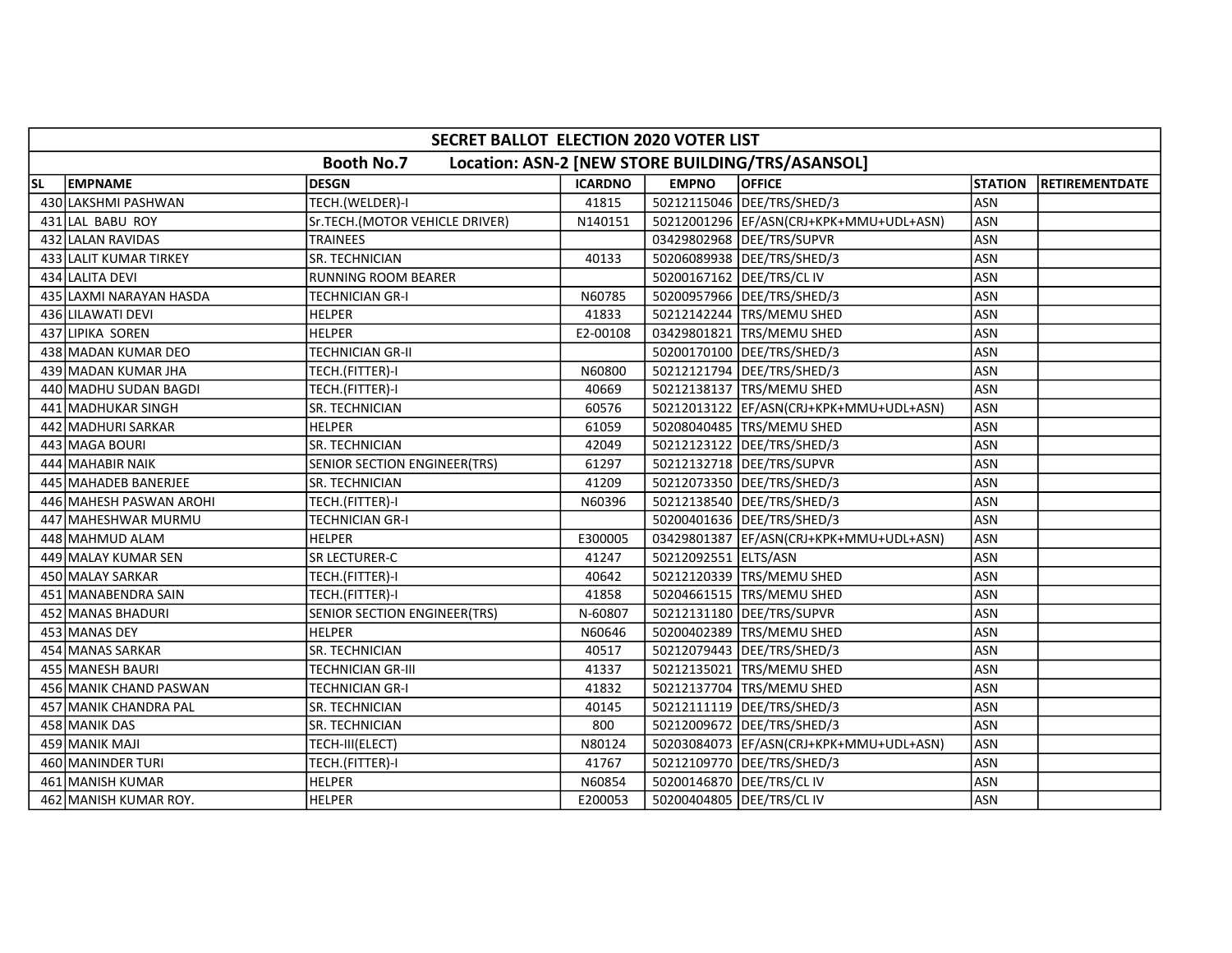|           | SECRET BALLOT ELECTION 2020 VOTER LIST                                |                                  |                |                             |                                           |                |                |  |  |  |
|-----------|-----------------------------------------------------------------------|----------------------------------|----------------|-----------------------------|-------------------------------------------|----------------|----------------|--|--|--|
|           | <b>Booth No.7</b><br>Location: ASN-2 [NEW STORE BUILDING/TRS/ASANSOL] |                                  |                |                             |                                           |                |                |  |  |  |
| <b>SL</b> | <b>EMPNAME</b>                                                        | <b>DESGN</b>                     | <b>ICARDNO</b> | <b>EMPNO</b>                | <b>OFFICE</b>                             | <b>STATION</b> | RETIREMENTDATE |  |  |  |
|           | 463 MANISH KUMAR SAH                                                  | <b>JUNIOR ENGINEER-II(TRS)</b>   | N60119         |                             | 50212133462 TRS/MEMU SHED                 | <b>ASN</b>     |                |  |  |  |
|           | 464 MANJU BISWAS                                                      | <b>HELPER</b>                    | N60733         |                             | 50212135045 TRS/MEMU SHED                 | ASN            |                |  |  |  |
|           | 465 MANNALAL RAUTH                                                    | <b>SHUNT MAN</b>                 | N60229         |                             | 50212122440   DEE/TRS/CL IV               | ASN            |                |  |  |  |
|           | 466 MANOHAR KUMAR                                                     | TECHNICIAN GR-I                  | 41885          |                             | 50212138113   TRS/MEMU SHED               | ASN            |                |  |  |  |
|           | 467 MANOHAR LAL                                                       | <b>HELPER</b>                    | N60842         | 50200144502 DEE/TRS/CL IV   |                                           | ASN            |                |  |  |  |
|           | 468 MANOJ KUMAR DAS                                                   | TECH-I(ELECT)                    | 60681          |                             | 50200022007  EF/ASN(CRJ+KPK+MMU+UDL+ASN)  | <b>ASN</b>     |                |  |  |  |
|           | 469 MANOJ KUMAR SHARMA                                                | TECH.(FITTER)-I                  | 42178          |                             | 50212123924 TRS/MEMU SHED                 | <b>ASN</b>     |                |  |  |  |
|           | 470 MANOJ KUMAR                                                       | Sr.SECTION ENGINEER(DRAWING-ELE) | N-60102        | 50200060689 DEE/TRS         |                                           | ASN            |                |  |  |  |
|           | 471 MANOJ KUMAR                                                       | SENIOR SECTION ENGINEER(TRS)     | 61184          |                             | 03429800182 DEE/TRS/SUPVR                 | ASN            |                |  |  |  |
|           | 472 MANOJ KUMAR                                                       | TRAINEE                          |                |                             | 03429802947   DEE/TRS/CL IV               | <b>ASN</b>     |                |  |  |  |
|           | 473 MANOJ KUMAR CHOUDHARY                                             | <b>HELPER</b>                    | N80488         |                             | 50200139622 EF/ASN(CRJ+KPK+MMU+UDL+ASN)   | ASN            |                |  |  |  |
|           | 474 MANOJ KUMAR MONDAL                                                | TECH.(ELEC)-III                  |                | 03429800141   DEE/TRS/CL IV |                                           | <b>ASN</b>     |                |  |  |  |
|           | 475 MANOJ KUMAR PRASAD                                                | TECH.(FITTER)-I                  | 40529          |                             | 50212122543   DEE/TRS/SHED/3              | ASN            |                |  |  |  |
|           | 476 MANOJ KUMAR PRASAD                                                | TECH.(TRS)-III                   | 42005          | 50200011083 DEE/TRS/CL IV   |                                           | ASN            |                |  |  |  |
|           | 477 MANOJ KUMAR SHARMA                                                | TECH.(FITTER)-III                | 42108          |                             | 50212133280 TRS/MEMU SHED                 | <b>ASN</b>     |                |  |  |  |
|           | 478 MANOJ KUMAR SHARMA                                                | TECH(MACHINIST)-I                | 42108          |                             | 50212123109   DEE/TRS/SHED/3              | ASN            |                |  |  |  |
|           | 479 MANOJ PRASAD                                                      | <b>SHUNT MAN</b>                 | N200327        |                             | 50200058130   DEE/TRS/CL IV               | <b>ASN</b>     |                |  |  |  |
|           | 480 MANOJIT DAS                                                       | TECHNICIAN GR-II                 |                |                             | 50200170392   DEE/TRS/SHED/3              | ASN            |                |  |  |  |
|           | 481 MANSA RAM PAL                                                     | TECH-III(ELECT)                  | 70157          |                             | 50212131623   EF/ASN(CRJ+KPK+MMU+UDL+ASN) | <b>ASN</b>     |                |  |  |  |
|           | 482 MANSARI GOPE                                                      | TECHNICIAN GR-I                  | 41260          |                             | 50212132226   DEE/TRS/SHED/3              | <b>ASN</b>     |                |  |  |  |
|           | 483 MANTU RUIDAS                                                      | SR. TECHNICIAN                   | 40568          |                             | 50212123171   DEE/TRS/SHED/3              | <b>ASN</b>     |                |  |  |  |
|           | 484 MATHUR MONDAL                                                     | <b>SR. TECHNICIAN</b>            | 41372          |                             | 50212035294  DEE/TRS/SHED/3               | <b>ASN</b>     |                |  |  |  |
|           | 485 MATHUR ROY                                                        | SR. TECHNICIAN                   | 40758          |                             | 50212074093 DEE/TRS/SHED/3                | <b>ASN</b>     |                |  |  |  |
|           | 486 MATILAL MANDI                                                     | SR. TECHNICIAN                   | 41326          |                             | 50210315883 DEE/TRS/SHED/3                | <b>ASN</b>     |                |  |  |  |
|           | 487 MAYA DEVI                                                         | <b>RUNNING ROOM BEARER</b>       | N60759         | 50200130850 DEE/TRS/CL IV   |                                           | <b>ASN</b>     |                |  |  |  |
|           | 488 MAYA SHARMA                                                       | <b>SAFAIWALA</b>                 | 60331          | 50200087695 ELTS/ASN        |                                           | ASN            |                |  |  |  |
|           | 489 MD MOZAMMIL ANSARI                                                | <b>HELPER</b>                    |                | 03429802681   DEE/TRS/CL IV |                                           | <b>ASN</b>     |                |  |  |  |
|           | 490 MD AFAROZE                                                        | TECH-II(ELECT)                   | 40760          |                             | 50212133759 TRS/MEMU SHED                 | ASN            |                |  |  |  |
|           | 491 MD AFRIDI SHAMIM                                                  | TECH.(TRS)-III                   |                | 03429800285 DEE/TRS/CL IV   |                                           | ASN            |                |  |  |  |
|           | 492 MD AHMAD                                                          | <b>SR. TECHNICIAN</b>            | 40365          |                             | 50212009570   DEE/TRS/SHED/3              | <b>ASN</b>     |                |  |  |  |
|           | 493 MD AKHTER HUSSAIN                                                 | SR. TECHNICIAN                   | N60405         |                             | 50212017360 DEE/TRS/SHED/3                | ASN            |                |  |  |  |
|           | 494 MD ANSARI                                                         | <b>HELPER</b>                    | N60726         | 50200098061   DEE/TRS/CL IV |                                           | <b>ASN</b>     |                |  |  |  |
|           | 495 MD DAUD ANSARY                                                    | <b>HELPER</b>                    | N60787         |                             | 50212142530 TRS/MEMU SHED                 | ASN            |                |  |  |  |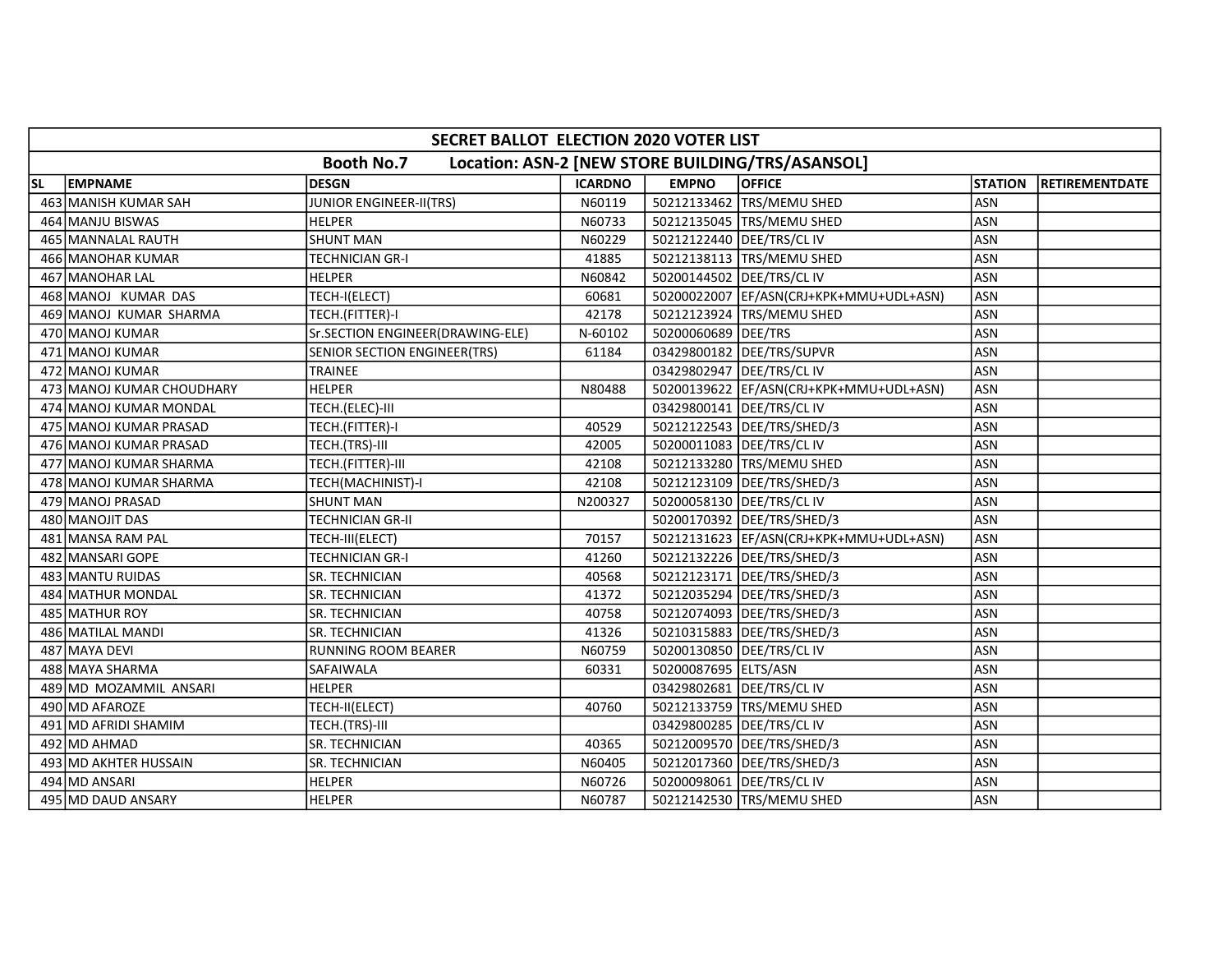|           | SECRET BALLOT ELECTION 2020 VOTER LIST |                               |                |                             |                                                  |                |                        |  |  |  |
|-----------|----------------------------------------|-------------------------------|----------------|-----------------------------|--------------------------------------------------|----------------|------------------------|--|--|--|
|           |                                        | <b>Booth No.7</b>             |                |                             | Location: ASN-2 [NEW STORE BUILDING/TRS/ASANSOL] |                |                        |  |  |  |
| <b>SL</b> | <b>EMPNAME</b>                         | <b>DESGN</b>                  | <b>ICARDNO</b> | <b>EMPNO</b>                | <b>OFFICE</b>                                    | <b>STATION</b> | <b>IRETIREMENTDATE</b> |  |  |  |
|           | 496 MD EKRAM                           | SR. TECHNICIAN                | N60393         |                             | 50212016550 DEE/TRS/SHED/3                       | <b>ASN</b>     |                        |  |  |  |
|           | 497 MD FEROJ ANSARI                    | TECH.(FITTER)-I               | 42159          |                             | 50212123936 TRS/MEMU SHED                        | <b>ASN</b>     |                        |  |  |  |
|           | 498 MD HASNAIN IMAM                    | SR. TECHNICIAN                | 60276          |                             | 50212086034 EF/ASN(CRJ+KPK+MMU+UDL+ASN)          | ASN            |                        |  |  |  |
|           | 499 MD IMTIAJ ANSARI                   | <b>HELPER</b>                 | N140114        |                             | 50212144952 TRS/MEMU SHED                        | <b>ASN</b>     |                        |  |  |  |
|           | 500 MD MUKHTAR ALAM                    | TECH.(FITTER)-I               | 40781          |                             | 50212115654   DEE/TRS/SHED/3                     | <b>ASN</b>     |                        |  |  |  |
|           | 501 MD NASIM HAIDER                    | TECH.(FITTER)-I               | 40696          |                             | 50211122640   DEE/TRS/SHED/3                     | <b>ASN</b>     |                        |  |  |  |
|           | 502 MD RASHID                          | TECH.(FITTER)-I               | 40545          |                             | 50212073179   DEE/TRS/SHED/3                     | <b>ASN</b>     |                        |  |  |  |
|           | 503 MD SAKOOR                          | <b>TECHNICIAN GR-I</b>        | 41512          |                             | 50212075360 TRS/MEMU SHED                        | <b>ASN</b>     |                        |  |  |  |
|           | 504 MD SANAMUDDIN                      | <b>HELPER</b>                 | N60380         | 50200089497   DEE/TRS/CL IV |                                                  | ASN            |                        |  |  |  |
|           | 505 MD SERFARAZ KHAN                   | <b>HELPER</b>                 | 80564          |                             | 502NPS06520  EF/ASN(CRJ+KPK+MMU+UDL+ASN)         | <b>ASN</b>     |                        |  |  |  |
|           | 506 MD SHAMIM                          | SR. TECHNICIAN                | 40242          |                             | 50212051172   DEE/TRS/SHED/3                     | <b>ASN</b>     |                        |  |  |  |
|           | 507 MD TAUFFIQUE                       | SR. TECHNICIAN                | 40700          |                             | 50212041609 TRS/MEMU SHED                        | <b>ASN</b>     |                        |  |  |  |
|           | 508 MD YUSUF ANWER                     | TECH.(CRANE DRIVER)-III       | 42053          |                             | 50209816045   DEE/TRS/SHED/3                     | <b>ASN</b>     |                        |  |  |  |
|           | 509 MD. DASTGIR KHAN                   | <b>SHUNT MAN</b>              | N200551        | 50200016019   DEE/TRS/CL IV |                                                  | ASN            |                        |  |  |  |
|           | 510 MD. ZAFRUL HUSSAIN                 | SR. TECHNICIAN                | 41349          |                             | 50209413420   DEE/TRS/SHED/3                     | <b>ASN</b>     |                        |  |  |  |
|           | 511 MD.ISRAR                           | HELPER ELECTRICAL             |                |                             | 18329801767 EF/ASN(CRJ+KPK+MMU+UDL+ASN)          | ASN            |                        |  |  |  |
|           | 512 MEGHNAD SAHA                       | SR. TECHNICIAN                | 42146          |                             | 50212123961  TRS/MEMU SHED                       | <b>ASN</b>     |                        |  |  |  |
|           | 513 MEHRUN BIBI                        | <b>PEON</b>                   | 40400          | 50212118333 DEE/TRS         |                                                  | <b>ASN</b>     |                        |  |  |  |
|           | 514 MINA DEVI                          | TECH.(FITTER)-I               | 41259          |                             | 50212135227 DEE/TRS/SHED/3                       | <b>ASN</b>     |                        |  |  |  |
|           | 515 MIR ASIF HUSSAIN                   | <b>TECHNICIAN GR-I</b>        | 40118          |                             | 50212137005   DEE/TRS/SHED/3                     | <b>ASN</b>     |                        |  |  |  |
|           | 516 MOHAMMED MUSTAQUE AHMED            | <b>SR SECTION ENGINEER</b>    | N-60653        |                             | 50201770883 DEE/TRS/SUPVR                        | <b>ASN</b>     |                        |  |  |  |
|           | 517 MOHAN HANSDA                       | <b>HELPER</b>                 | N-60892        |                             | 50200144411 TRS/MEMU SHED                        | <b>ASN</b>     |                        |  |  |  |
|           | 518 MOHAN SOREN                        | TECH-I(ELECT)                 | 60770          |                             | 50200019835  EF/ASN(CRJ+KPK+MMU+UDL+ASN)         | <b>ASN</b>     |                        |  |  |  |
|           | 519 MOHAR MOLLAH                       | TECHNICIAN GR-I               | 40520          |                             | 50212130850 TRS/MEMU SHED                        | ASN            |                        |  |  |  |
|           | 520 MOHD SALIM                         | TECH.(FITTER)-II              | N60069         |                             | 50212073337 DEE/TRS/SHED/3                       | <b>ASN</b>     |                        |  |  |  |
|           | 521 MOHITOSH NASKAR                    | <b>STENOGRAPHER</b>           | 41774          | 50212080482 TRS/ASN         |                                                  | <b>ASN</b>     |                        |  |  |  |
|           | 522 MONIKANCHAN MONDAL                 | <b>HELPER</b>                 |                | 03429801918   DEE/TRS/CL IV |                                                  | ASN            |                        |  |  |  |
|           | 523 MONOJ BOURI                        | <b>HELPER</b>                 |                | 50714402962 DEE/TRS/CL IV   |                                                  | ASN            |                        |  |  |  |
|           | 524 MONOTOSH BANERJEE                  | <b>SR. TECHNICIAN</b>         | N60555         |                             | 50212116270   DEE/TRS/SHED/3                     | <b>ASN</b>     |                        |  |  |  |
|           | 525 MRINAL DARSHAN                     | SENIOR SECTION ENGINEER(TRS)  | N-60639        |                             | 50290027188   DEE/TRS/SUPVR                      | ASN            |                        |  |  |  |
|           | 526 MRINAL KANTI CHATTERJEE            | Chief LOCO.INSPECTOR.         | N61166         | 50207991836 TRS/ASN         |                                                  | ASN            |                        |  |  |  |
|           | 527 MRINAL KANTI DUTTA                 | <b>HELPER</b>                 |                |                             | 502NPS06428 TRS/MEMU SHED                        | <b>ASN</b>     |                        |  |  |  |
|           | 528 MRINAL KANTI PANDIT                | HOUSE KEEPING ASSISTANT(ELEC) | 60325          |                             | 50212116117  EF/ASN(CRJ+KPK+MMU+UDL+ASN)         | <b>ASN</b>     |                        |  |  |  |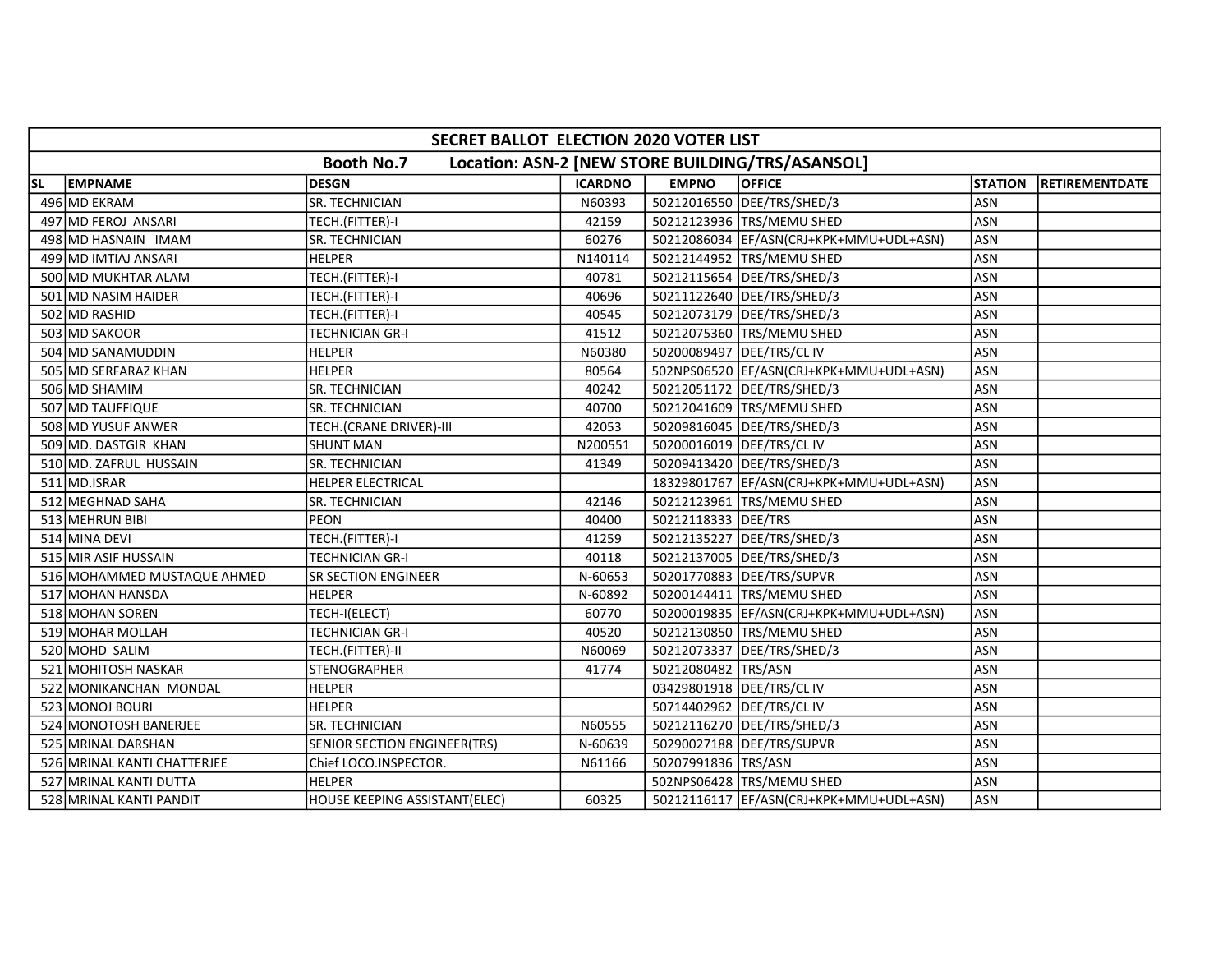|           | SECRET BALLOT ELECTION 2020 VOTER LIST |                              |                |                             |                                                  |                |                |  |  |  |
|-----------|----------------------------------------|------------------------------|----------------|-----------------------------|--------------------------------------------------|----------------|----------------|--|--|--|
|           |                                        | <b>Booth No.7</b>            |                |                             | Location: ASN-2 [NEW STORE BUILDING/TRS/ASANSOL] |                |                |  |  |  |
| <b>SL</b> | <b>EMPNAME</b>                         | <b>DESGN</b>                 | <b>ICARDNO</b> | <b>EMPNO</b>                | <b>OFFICE</b>                                    | <b>STATION</b> | RETIREMENTDATE |  |  |  |
|           | 529 MRITUNJOY MAJI                     | <b>HELPER</b>                | 61284          | 502NPS06425 DEE/TRS/CL IV   |                                                  | ASN            |                |  |  |  |
|           | 530 MS. CHANCHLA KUMARI                | JR. ENGINEER                 | 61182          |                             | 502NPS06060 DEE/TRS/SUPVR                        | <b>ASN</b>     |                |  |  |  |
|           | 531 MUDULI DEEPAK KUMAR                | Sr. SECTION ENGINEER(ELEC)   | 60161          |                             | 50212124394 EF/ASN(CRJ+KPK+MMU+UDL+ASN)          | <b>ASN</b>     |                |  |  |  |
|           | 532 MUKESH KUMAR                       | <b>TECHNICIAN GR-I</b>       | N60574         |                             | 50200123602 DEE/TRS/SHED/3                       | <b>ASN</b>     |                |  |  |  |
|           | 533 MUKESH KUMAR GUPTA                 | <b>HELPER</b>                | 80435          |                             | 50200139658 EF/ASN(CRJ+KPK+MMU+UDL+ASN)          | <b>ASN</b>     |                |  |  |  |
|           | 534 MUKESH KUMAR RAJ                   | HELPER                       |                |                             | 50200410563   DEE/TRS/CL IV                      | <b>ASN</b>     |                |  |  |  |
|           | 535 MUKESH SAH                         | <b>TECHNICIAN GR-II</b>      |                |                             | 50200174786 DEE/TRS/SHED/3                       | ASN            |                |  |  |  |
|           | 536 MUKTI DEVI                         | <b>TECHNICIAN GR-I</b>       | 41262          |                             | 50212122257   DEE/TRS/SHED/3                     | ASN            |                |  |  |  |
|           | 537 MUNDRIKA GOPE                      | TECH-I(ELECT)                | 60311          |                             | 50212122786   EF/ASN(CRJ+KPK+MMU+UDL+ASN)        | ASN            |                |  |  |  |
|           | 538 NABA KUMAR MATE                    | <b>HELPER</b>                |                |                             | 50212120352 TRS/MEMU SHED                        | ASN            |                |  |  |  |
|           | 539 NABENDU MISRA                      | SENIOR SECTION ENGINEER(TRS) | 40708          |                             | 50212104498 DEE/TRS/SUPVR                        | <b>ASN</b>     |                |  |  |  |
|           | 540 NAGENDRA PRASAD                    | TECH.(FITTER)-I              | E2-00104       |                             | 2441G110074   TRS/MEMU SHED                      | <b>ASN</b>     |                |  |  |  |
|           | 541 NAGINA CHOUDHARY                   | <b>TECHNICIAN GR-II</b>      | 41806          |                             | 50212140582 TRS/MEMU SHED                        | ASN            |                |  |  |  |
|           | 542 NAMITA MONDAL                      | <b>HELPER</b>                | 40346          | 50212134880 DEE/TRS/CL IV   |                                                  | ASN            |                |  |  |  |
|           | 543 NAMITA SARKAR                      | HELPER                       | N60653         |                             | 50200123407   TRS/MEMU SHED                      | <b>ASN</b>     |                |  |  |  |
|           | 544 NAND BIHARI ADARSH                 | Chief LOCO.INSPECTOR.        | N-60326        | 50212123730 TRS/ASN         |                                                  | ASN            |                |  |  |  |
|           | 545 NARAYAN CHANDRA GOPE               | TECH.(FITTER)-I              | 40543          |                             | 50212140053   DEE/TRS/SHED/3                     | <b>ASN</b>     |                |  |  |  |
|           | 546 NARAYAN DAS                        | TECHNICIAN GR-I              | N60725         |                             | 50200045809 DEE/TRS/SHED/3                       | <b>ASN</b>     |                |  |  |  |
|           | 547 NARAYAN MADHU                      | SR. TECHNICIAN               | 40486          |                             | 50212121850   DEE/TRS/SHED/3                     | <b>ASN</b>     |                |  |  |  |
|           | 548 NARAYAN SINGH                      | TECH.(FITTER)-I              | 42173          |                             | 50209361868 TRS/MEMU SHED                        | <b>ASN</b>     |                |  |  |  |
|           | 549 NARENDRA PRAMANIK                  | (NON-RUN)CREW CONTROLLER     | 41940          | 50212087210 TRS/ASN         |                                                  | <b>ASN</b>     |                |  |  |  |
|           | 550 NARENDRA NATH GHOSH                | Ch. OFFICE SUPERINTENDENT    | 40403          | 50212056303 TRS/ASN         |                                                  | <b>ASN</b>     |                |  |  |  |
|           | 551 NASIMA KHATOON                     | <b>HELPER</b>                | N6113          | 50212144381 DEE/TRS/CL IV   |                                                  | ASN            |                |  |  |  |
|           | 552 NAVEEN KUMAR CHOUDHARY             | <b>TECHNICIAN GR-I</b>       | 40149          |                             | 50212133772 DEE/TRS/SHED/3                       | <b>ASN</b>     |                |  |  |  |
|           | 553 NAYAN MAJI                         | <b>TECHNICIAN GR-I</b>       | 41226          |                             | 50212128909   DEE/TRS/SHED/3                     | <b>ASN</b>     |                |  |  |  |
|           | 554 NEETU KUMARI                       | <b>HELPER</b>                | E200050        | 03429801343  DEE/TRS/CL IV  |                                                  | <b>ASN</b>     |                |  |  |  |
|           | 555 NEHRU PRASAD                       | <b>TECHNICIAN GR-II</b>      | 80583          |                             | 50200147205  EF/ASN(CRJ+KPK+MMU+UDL+ASN)         | <b>ASN</b>     |                |  |  |  |
|           | 556 NESHAT AKHTAR                      | <b>TECHNICIAN GR-I</b>       | 41783          |                             | 50212007286   DEE/TRS/SHED/3                     | <b>ASN</b>     |                |  |  |  |
|           | 557 NETAI                              | TECH-III(ELECT)              | 40338          |                             | 50212132585 TRS/MEMU SHED                        | <b>ASN</b>     |                |  |  |  |
|           | 558 NILKAMAL BAGDI                     | <b>TECHNICIAN GR-I</b>       | 41115          |                             | 50212132354   DEE/TRS/SHED/3                     | <b>ASN</b>     |                |  |  |  |
|           | 559 NIMAI SOREN                        | Sr.COOK                      |                | 50208327488 ELTS/ASN        |                                                  | ASN            |                |  |  |  |
|           | 560 NIRAKAR PANDA                      | TECH.(WIREMAN)-I             | N80140         |                             | 50200041956  EF/ASN(CRJ+KPK+MMU+UDL+ASN)         | <b>ASN</b>     |                |  |  |  |
|           | 561 NIRANJAN KUMAR                     | <b>HELPER</b>                | E200057        | 03429801349   DEE/TRS/CL IV |                                                  | ASN            |                |  |  |  |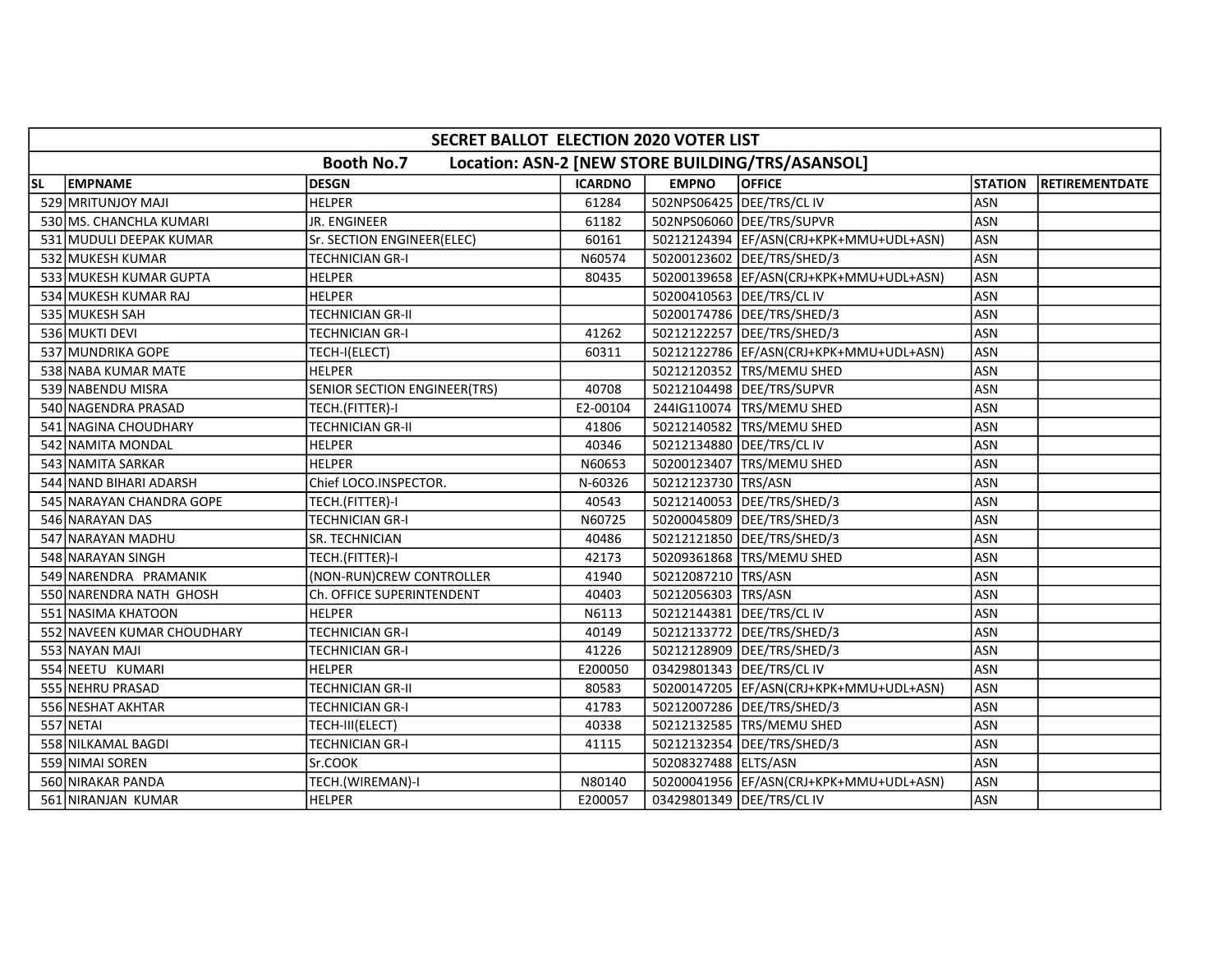|           | SECRET BALLOT ELECTION 2020 VOTER LIST                                |                                     |                |                      |                                          |                |                |  |  |  |
|-----------|-----------------------------------------------------------------------|-------------------------------------|----------------|----------------------|------------------------------------------|----------------|----------------|--|--|--|
|           | <b>Booth No.7</b><br>Location: ASN-2 [NEW STORE BUILDING/TRS/ASANSOL] |                                     |                |                      |                                          |                |                |  |  |  |
| <b>SL</b> | <b>EMPNAME</b>                                                        | <b>DESGN</b>                        | <b>ICARDNO</b> | <b>EMPNO</b>         | <b>OFFICE</b>                            | <b>STATION</b> | RETIREMENTDATE |  |  |  |
|           | 562 NIRANJAN KR ROUTH                                                 | TECH.(FITTER)-I                     | 40225          |                      | 50212127784 TRS/MEMU SHED                | <b>ASN</b>     |                |  |  |  |
|           | 563 NIRMAL CHANDRA MANDAL                                             | TECH.(FITTER)-I                     | 40673          |                      | 50212124084 TRS/MEMU SHED                | <b>ASN</b>     |                |  |  |  |
|           | 564 NIRMAL KUMAR PRASAD                                               | SR. TECHNICIAN                      | 60183          |                      | 50212115850 EF/ASN(CRJ+KPK+MMU+UDL+ASN)  | <b>ASN</b>     |                |  |  |  |
|           | 565 NIRMAL SOREN                                                      | TECH.(FITTER)-I                     | 42142          |                      | 50212137765 TRS/MEMU SHED                | <b>ASN</b>     |                |  |  |  |
|           | 566 NIRMALYA SEN                                                      | Sr. SECTION ENGINEER(ELEC)          | 60267          |                      | 50212127863  EF/ASN(CRJ+KPK+MMU+UDL+ASN) | <b>ASN</b>     |                |  |  |  |
|           | 567 NISHAT UMAR                                                       | <b>HELPER</b>                       | 31978          |                      | 50200648735   DEE/TRS/CL IV              | ASN            |                |  |  |  |
|           | 568 NISHIKANT PANDEY T3879                                            | <b>TECHNICIAN GR-II</b>             |                |                      | 50205583706 TRS/MEMU SHED                | <b>ASN</b>     |                |  |  |  |
|           | 569 NISHITH MONDAL                                                    | Ch. OFFICE SUPERINTENDENT           | E2-00070       | 50208315607 TRS/ASN  |                                          | <b>ASN</b>     |                |  |  |  |
|           | 570 NITESH KUMAR                                                      | <b>TRAINEE</b>                      |                |                      | 03429802953 DEE/TRS/CL IV                | <b>ASN</b>     |                |  |  |  |
|           | 571 NIYAMAT ALI                                                       | <b>HELPER</b>                       | N60551         |                      | 50212132342 DEE/TRS/CL IV                | ASN            |                |  |  |  |
|           | 572 NOW RATAN KUMAR                                                   | TECH.(FITTER)-I                     | 41231          |                      | 50212121824 DEE/TRS/SHED/3               | <b>ASN</b>     |                |  |  |  |
|           | 573 NRIPENDRA NATH DAS                                                | SR. TECHNICIAN                      | 40749          |                      | 50212073349   DEE/TRS/SHED/3             | <b>ASN</b>     |                |  |  |  |
|           | 574 NURUL HODA                                                        | Sr.TECH(FITTER)                     | 40701          |                      | 50212112707   DEE/TRS/SHED/3             | <b>ASN</b>     |                |  |  |  |
|           | 575 NUTAN SINHA                                                       | TECH.(FITTER)-I                     | 42181          |                      | 50212121800 TRS/MEMU SHED                | ASN            |                |  |  |  |
|           | 576 OM PRAKASH                                                        | Chief LOCO.INSPECTOR.               | 40808          | 50212125568 TRS/ASN  |                                          | <b>ASN</b>     |                |  |  |  |
|           | 577 OM PRAKASH RAM                                                    | (NON-RUN)CREW CONTROLLER            | 40786          | 50207292363 TRS/ASN  |                                          | ASN            |                |  |  |  |
|           | 578 PADMA SARDAR                                                      | <b>HELPER</b>                       | E2-00107       |                      | 03429801818   TRS/MEMU SHED              | ASN            |                |  |  |  |
|           | 579 PALLAB DAS                                                        | <b>HELPER</b>                       |                |                      | 502NPS06454 TRS/MEMU SHED                | ASN            |                |  |  |  |
|           | 580 PANKAJ MANDAL                                                     | <b>HELPER</b>                       | E200047        |                      | 03429801375   DEE/TRS/CL IV              | ASN            |                |  |  |  |
|           | 581 PAPI BOURI                                                        | TECH.(FITTER)-I                     | 41391          |                      | 50212109794 TRS/MEMU SHED                | <b>ASN</b>     |                |  |  |  |
|           | 582 PAPPU KUMAR DAS                                                   | TECH(PAINTER)-III                   |                |                      | 50200139804   DEE/TRS/SHED/3             | ASN            |                |  |  |  |
|           | 583 PAPU BANDHU                                                       | <b>HELPER</b>                       | 60654          |                      | 502NPS06479 TRS/MEMU SHED                | <b>ASN</b>     |                |  |  |  |
|           | 584 PARAMJEET KUMAR                                                   | <b>HELPER</b>                       |                |                      | 03429801356 DEE/TRS/CL IV                | <b>ASN</b>     |                |  |  |  |
|           | 585 PARESH RAJAK                                                      | SR. TECHNICIAN                      | N80173         |                      | 50212113888 EF/ASN(CRJ+KPK+MMU+UDL+ASN)  | <b>ASN</b>     |                |  |  |  |
|           | 586 PARIMAL MAHATO                                                    | <b>TRAINEE</b>                      | 61200          | 502NPS07330 ELTS/ASN |                                          | <b>ASN</b>     |                |  |  |  |
|           | 587 PARMESHWAR KUMAR SAW                                              | TECH-III(ELECT)                     | 42032          |                      | 50212134867 DEE/TRS/CL IV                | ASN            |                |  |  |  |
|           | 588 PARMESHWAR MURMU                                                  | <b>HELPER</b>                       | 80502          |                      | 50200178573  EF/ASN(CRJ+KPK+MMU+UDL+ASN) | <b>ASN</b>     |                |  |  |  |
|           | 589 PARTHA HAJRA                                                      | <b>TECHNICIAN GR-I</b>              | N60117         |                      | 50200011060 TRS/MEMU SHED                | ASN            |                |  |  |  |
|           | 590 PARTHA PRATIM GHOSE                                               | TECH.(FITTER)-I                     | 41807          |                      | 50212142633 TRS/MEMU SHED                | <b>ASN</b>     |                |  |  |  |
|           | 591 PARTHA SEAL                                                       | <b>SENIOR SECTION ENGINEER(TRS)</b> | 42048          |                      | 50212145830 TRS/MEMU SHED                | <b>ASN</b>     |                |  |  |  |
|           | 592 PARTHASARATHI BARAL                                               | SR. TECHNICIAN                      | 42093          |                      | 50212140077 TRS/MEMU SHED                | ASN            |                |  |  |  |
|           | 593 PARTHENDU DAS                                                     | <b>HELPER</b>                       | 40723          |                      | 50212136992 DEE/TRS/CL IV                | <b>ASN</b>     |                |  |  |  |
|           | 594 PAWAN KR SHUKLA                                                   | <b>KHALASI HELPER</b>               | 60819          |                      | 50405916392 TRS/MEMU SHED                | <b>ASN</b>     |                |  |  |  |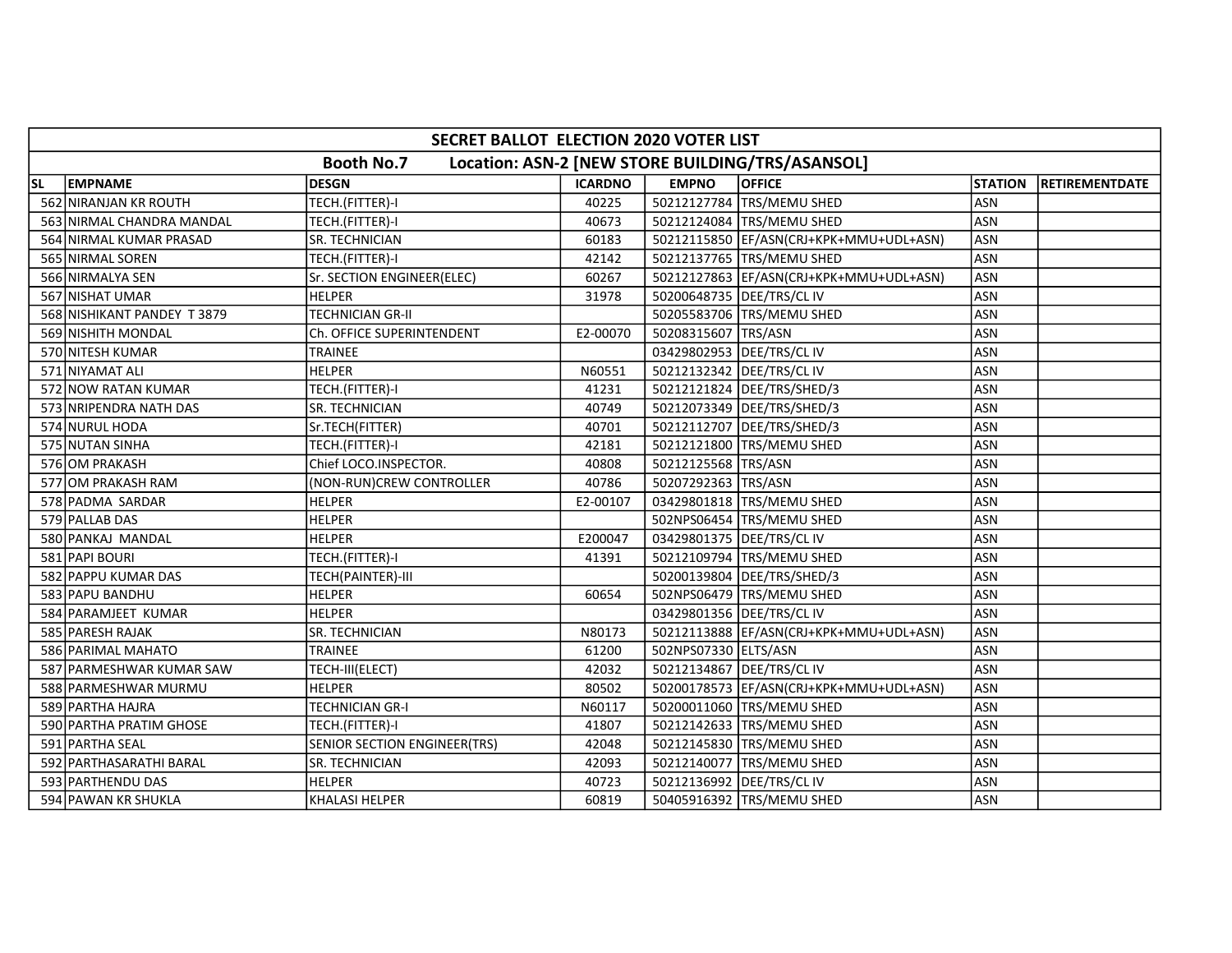|    | SECRET BALLOT ELECTION 2020 VOTER LIST |                                 |                |                      |                                                  |                |                       |  |  |  |  |
|----|----------------------------------------|---------------------------------|----------------|----------------------|--------------------------------------------------|----------------|-----------------------|--|--|--|--|
|    |                                        | <b>Booth No.7</b>               |                |                      | Location: ASN-2 [NEW STORE BUILDING/TRS/ASANSOL] |                |                       |  |  |  |  |
| SL | <b>EMPNAME</b>                         | <b>DESGN</b>                    | <b>ICARDNO</b> | <b>EMPNO</b>         | <b>OFFICE</b>                                    | <b>STATION</b> | <b>RETIREMENTDATE</b> |  |  |  |  |
|    | 595 PAWAN KUMAR                        | TRAINEE                         |                |                      | 03429802948 DEE/TRS/CL IV                        | <b>ASN</b>     |                       |  |  |  |  |
|    | 596 PAWAN KUMAR                        | <b>HELPER</b>                   |                |                      | 03429801987 DEE/TRS/CL IV                        | <b>ASN</b>     |                       |  |  |  |  |
|    | 597 PERMANAND PRASAD                   | <b>HELPER</b>                   | N80439         |                      | 50200155392 EF/ASN(CRJ+KPK+MMU+UDL+ASN)          | <b>ASN</b>     |                       |  |  |  |  |
|    | 598 PERWEZ ALAM                        | TECH.(FITTER)-I                 | 40509          |                      | 50212123160   DEE/TRS/SHED/3                     | <b>ASN</b>     |                       |  |  |  |  |
|    | 599 PIJUSH KANTI ADHYA                 | Ch. OFFICE SUPERINTENDENT       | N60123         |                      | 50212092915  EF/ASN(CRJ+KPK+MMU+UDL+ASN)         | <b>ASN</b>     |                       |  |  |  |  |
|    | 600 PINKI DAS                          | TRACK MAINTAINER IV             | N500112224     |                      | 50200155506   DEE/TRS/CL IV                      | ASN            |                       |  |  |  |  |
|    | 601 PINTOO KUMAR SRIVASTAVA            | TECHNICIAN GR-II                | 41186          |                      | 50212133899   DEE/TRS/SHED/3                     | <b>ASN</b>     |                       |  |  |  |  |
|    | 602 PINTU KUMAR                        | <b>HELPER</b>                   | N80285         |                      | 50200123766  EF/ASN(CRJ+KPK+MMU+UDL+ASN)         | <b>ASN</b>     |                       |  |  |  |  |
|    | 603 PINTU KUMAR SHARMA                 | Sr. SECTION ENGINEER(ELEC)      |                |                      | 50262120015   EF/ASN(CRJ+KPK+MMU+UDL+ASN)        | <b>ASN</b>     |                       |  |  |  |  |
|    | 604 PINTU PRASAD                       | <b>HELPER</b>                   | N60363         |                      | 50206002250 DEE/TRS/CL IV                        | <b>ASN</b>     |                       |  |  |  |  |
|    | 605 PIPASA ROY                         | TECHNICIAN GR-I                 | N80016         |                      | 50212120091  EF/ASN(CRJ+KPK+MMU+UDL+ASN)         | <b>ASN</b>     |                       |  |  |  |  |
|    | 606 PIYA ADHIKARY                      | <b>TRAINEE</b>                  |                |                      | 03429803018 DEE/TRS/CL IV                        | <b>ASN</b>     |                       |  |  |  |  |
|    | 607 PRABHU KUMAR GUPTA                 | <b>TECHNICIAN GR-I</b>          | N60400         |                      | 50208AC0148   DEE/TRS/SHED/3                     | <b>ASN</b>     |                       |  |  |  |  |
|    | 608 PRABIR CHAKRABORTY                 | (NON-RUN) CHIEF CREW CONTROLLER | 41029          | 50212138411 TRS/ASN  |                                                  | <b>ASN</b>     |                       |  |  |  |  |
|    | 609 PRABIR KUMAR CHAKRABORTY           | TECH.(FITTER)-I                 | 41792          |                      | 50212142645   DEE/TRS/SHED/3                     | ASN            |                       |  |  |  |  |
|    | 610 PRABIR KUMAR CHATTOPADHYAY         | <b>SR. TECHNICIAN</b>           | 42109          |                      | 50212128053   DEE/TRS/SHED/3                     | <b>ASN</b>     |                       |  |  |  |  |
|    | 611 PRABIR KUMAR ROY                   | TECH-I(ELECT)                   | N80127         |                      | 50212117742  EF/ASN(CRJ+KPK+MMU+UDL+ASN)         | <b>ASN</b>     |                       |  |  |  |  |
|    | 612 PRABIR KUMAR SAHA                  | SENIOR SECTION ENGINEER(TRS)    | 40495          |                      | 50212104589   DEE/TRS/SUPVR                      | ASN            |                       |  |  |  |  |
|    | 613 PRADEEP KUMAR SAHU                 | SR. TECHNICIAN                  | 40553          |                      | 50212114455   DEE/TRS/SHED/3                     | <b>ASN</b>     |                       |  |  |  |  |
|    | 614 PRADEEP KUMAR SAW                  | <b>SR. TECHNICIAN</b>           | 42113          |                      | 50212128740   DEE/TRS/SHED/3                     | <b>ASN</b>     |                       |  |  |  |  |
|    | 615 PRADIP KUMAR RAJAK                 | <b>HELPER</b>                   | 61185          |                      | 03429801060   DEE/TRS/CL IV                      | <b>ASN</b>     |                       |  |  |  |  |
|    | 616 PRADIP BANERJEE                    | SR. TECHNICIAN                  | 40534          |                      | 50212124643  DEE/TRS/SHED/3                      | <b>ASN</b>     |                       |  |  |  |  |
|    | 617 PRADIP KUMAR MAHTO                 | <b>HELPER</b>                   | N60834         |                      | 50200144514 DEE/TRS/CL IV                        | <b>ASN</b>     |                       |  |  |  |  |
|    | 618 PRADIP KUMAR MONDAL                | TECH.(FITTER)-I                 | 40585          |                      | 50212123183   DEE/TRS/SHED/3                     | <b>ASN</b>     |                       |  |  |  |  |
|    | 619 PRADIP KUMAR SAW                   | <b>KHALASI HELPER</b>           | <b>NA</b>      |                      | 27424002595 EF/ASN(CRJ+KPK+MMU+UDL+ASN)          | <b>ASN</b>     |                       |  |  |  |  |
|    | 620 PRADIP MANNA                       | TECH.(FITTER)-I                 | 40488          |                      | 50210357324 DEE/TRS/SHED/3                       | ASN            |                       |  |  |  |  |
|    | 621 PRADIP ROY CHOWDHURY               | <b>TECHNICIAN GR-I</b>          | N140002        |                      | 50200066096 DEE/TRS/SHED/3                       | <b>ASN</b>     |                       |  |  |  |  |
|    | 622 PRADIP SILL                        | <b>HELPER</b>                   | 42045          |                      | 50205903968 DEE/TRS/CL IV                        | <b>ASN</b>     |                       |  |  |  |  |
|    | 623 PRADIPTA ROY                       | <b>TECHNICIAN GR-I</b>          | N60094         |                      | 50206121718   DEE/TRS/SHED/3                     | <b>ASN</b>     |                       |  |  |  |  |
|    | 624 PRADYUMNA DAS                      | SR. TECHNICIAN                  | N60569         |                      | 50212133528 TRS/MEMU SHED                        | ASN            |                       |  |  |  |  |
|    | 625 PRAHLAD KUMAR YADAV                | <b>SHUNT MAN</b>                |                |                      | 03429801643   DEE/TRS/CL IV                      | <b>ASN</b>     |                       |  |  |  |  |
|    | 626 PRAKASH KUMAR DAN                  | <b>CLERK-CUM-TYPIST</b>         | N-60561        | 50200123808  TRS/ASN |                                                  | <b>ASN</b>     |                       |  |  |  |  |
|    | 627 PRAKASH RANJAN MAJEE               | <b>SR. TECHNICIAN</b>           | 40363          |                      | 50212073374   DEE/TRS/SHED/3                     | ASN            |                       |  |  |  |  |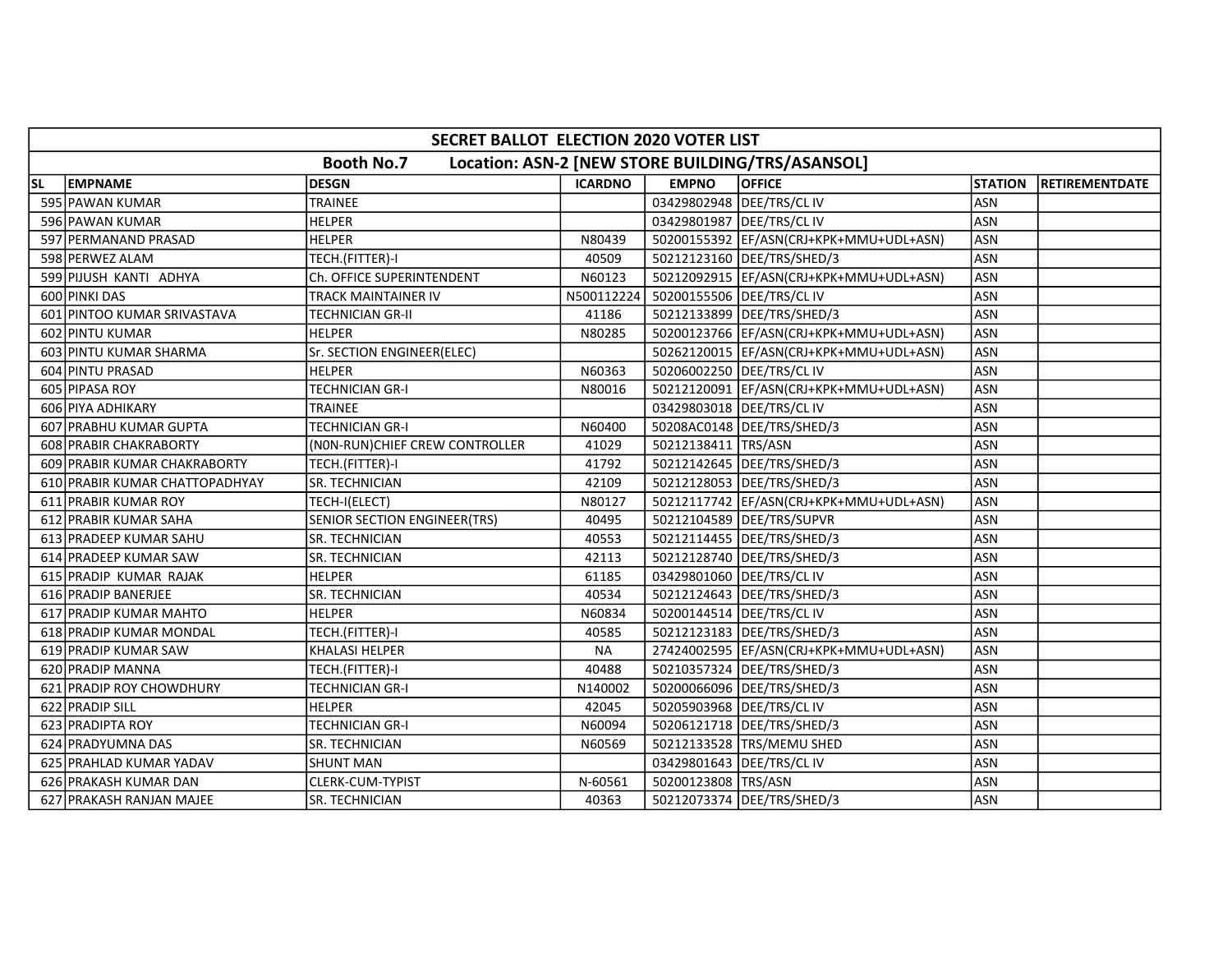|           | SECRET BALLOT ELECTION 2020 VOTER LIST |                                     |                |                             |                                                  |                |                |  |  |  |  |
|-----------|----------------------------------------|-------------------------------------|----------------|-----------------------------|--------------------------------------------------|----------------|----------------|--|--|--|--|
|           |                                        | <b>Booth No.7</b>                   |                |                             | Location: ASN-2 [NEW STORE BUILDING/TRS/ASANSOL] |                |                |  |  |  |  |
| <b>SL</b> | <b>EMPNAME</b>                         | <b>DESGN</b>                        | <b>ICARDNO</b> | <b>EMPNO</b>                | <b>OFFICE</b>                                    | <b>STATION</b> | RETIREMENTDATE |  |  |  |  |
|           | 628 PRAMESHWAR RAM                     | <b>SR. TECHNICIAN</b>               | 40134          |                             | 50212142554 DEE/TRS/SHED/3                       | <b>ASN</b>     |                |  |  |  |  |
|           | 629 PRAMOD KUMAR                       | <b>HELPER</b>                       | E-00004        |                             | 03429801352 TRS/MEMU SHED                        | <b>ASN</b>     |                |  |  |  |  |
|           | 630 PRAMOD BHAGAT                      | SENIOR SECTION ENGINEER(TRS)        |                |                             | 39311AC0388 DEE/TRS/SUPVR                        | <b>ASN</b>     |                |  |  |  |  |
|           | 631 PRAMOD KUJUR                       | SR. TECHNICIAN                      | 41238          |                             | 50212111107   DEE/TRS/SHED/3                     | <b>ASN</b>     |                |  |  |  |  |
|           | 632 PRAMOD KUMAR                       | <b>HELPER</b>                       | N80429         |                             | 50200139610 EF/ASN(CRJ+KPK+MMU+UDL+ASN)          | <b>ASN</b>     |                |  |  |  |  |
|           | 633 PRAMOD KUMAR BARANWAL              | <b>JUNIOR ENGINEER-II(TRS)</b>      | N60345         |                             | 50200092125   DEE/TRS/SUPVR                      | <b>ASN</b>     |                |  |  |  |  |
|           | 634 PRAMOD KUMAR CHOUDHURY             | <b>SENIOR SECTION ENGINEER(TRS)</b> | N60410         |                             | 50212124990   TRS/MEMU SHED                      | <b>ASN</b>     |                |  |  |  |  |
|           | 635 PRAMOD KUMAR SINGH                 | (NON-RUN) CHIEF CREW CONTROLLER     | 40918          | 50212081243   TRS/ASN       |                                                  | ASN            |                |  |  |  |  |
|           | 636 PRAMOD KUMAR VISHWAKARMA           | <b>TECHNICIAN GR-I</b>              |                |                             | 502NPS00623 DEE/TRS/SHED/3                       | <b>ASN</b>     |                |  |  |  |  |
|           | 637 PRAMODE                            | <b>CARE TAKER</b>                   | 100796         | 50212095199   DEE/TRS/CL IV |                                                  | ASN            |                |  |  |  |  |
|           | 638 PRANAB KUMAR THAKUR                | JUNIOR ENGINEER(ELEC)               | 60279          |                             | 50212070269   EF/ASN(CRJ+KPK+MMU+UDL+ASN)        | <b>ASN</b>     |                |  |  |  |  |
|           | 639 PRANAY KUMAR SINGH                 | OFFICE SUPERINTENDENT               | 110174         | 50207667954 TRS/ASN         |                                                  | <b>ASN</b>     |                |  |  |  |  |
|           | 640 PRANJAY KUMAR                      | <b>HELPER</b>                       | E200074        | 03429801354 DEE/TRS/CL IV   |                                                  | ASN            |                |  |  |  |  |
|           | 641 PRASANTA CHAKRABORTY               | <b>SR. TECHNICIAN</b>               | 60223          |                             | 50212102088 EF/ASN(CRJ+KPK+MMU+UDL+ASN)          | <b>ASN</b>     |                |  |  |  |  |
|           | 642 PRASANTA MONDAL                    | TECH.(FITTER)-I                     | 40615          |                             | 50204701410 TRS/MEMU SHED                        | <b>ASN</b>     |                |  |  |  |  |
|           | 643 PRASANTA PAL                       | OFFICE SUPERINTENDENT               | N-61042        | 50209842883   DEE/TRS       |                                                  | <b>ASN</b>     |                |  |  |  |  |
|           | 644 PRASANTA RUDRA                     | CHOWKIDAR                           | 60017          | 50200070130 ELTS/ASN        |                                                  | ASN            |                |  |  |  |  |
|           | 645 PRASHANT KUMAR                     | <b>HELPER</b>                       |                |                             | 45329801182 DEE/TRS/CL IV                        | ASN            |                |  |  |  |  |
|           | 646 PRASHANT KUMAR                     | JUNIOR ENGINEER(DRAWING-ELE)        | 60560          | 50229800096   DEE/TRS       |                                                  | ASN            |                |  |  |  |  |
|           | 647 PRATAP ROY                         | TECHNICIAN GR-III                   | 42094          |                             | 50212092873 TRS/MEMU SHED                        | <b>ASN</b>     |                |  |  |  |  |
|           | 648 PRAVIN KUMAR JHA                   | <b>SR. TECHNICIAN</b>               | 40189          |                             | 50212128764   DEE/TRS/SHED/3                     | <b>ASN</b>     |                |  |  |  |  |
|           | 649 PRITAM KUMAR                       | <b>HELPER</b>                       | N-60821        |                             | 50200138230 TRS/MEMU SHED                        | <b>ASN</b>     |                |  |  |  |  |
|           | 650 PRIYAM SAHA                        | <b>OFFICE SUPERINTENDENT</b>        | E2-200051      | 50204AC0505 TRS/ASN         |                                                  | <b>ASN</b>     |                |  |  |  |  |
|           | 651 PRIYANKA KUMARI                    | <b>HELPER</b>                       |                | 03429802041 DEE/TRS/CL IV   |                                                  | ASN            |                |  |  |  |  |
|           | 652 PRIYARANJAN HOTA                   | <b>TECHNICIAN GR-I</b>              | N60048         |                             | 50206001464   DEE/TRS/SHED/3                     | <b>ASN</b>     |                |  |  |  |  |
|           | 653 PROSENJIT TUDU                     | SUPERVISOR ELECTICAL                | N-60807        |                             | 50290027255 DEE/TRS/SUPVR                        | <b>ASN</b>     |                |  |  |  |  |
|           | 654 PUJAN MANDAL                       | <b>SR. TECHNICIAN</b>               | 40357          |                             | 50212111144   DEE/TRS/SHED/3                     | <b>ASN</b>     |                |  |  |  |  |
|           | 655 PULAK MOHAN CHAKRABORTY            | Chief LOCO.INSPECTOR.               | 41444          | 50212087063 TRS/ASN         |                                                  | <b>ASN</b>     |                |  |  |  |  |
|           | 656 PULAK HAZRA                        | TECH.(FITTER)-I                     | 41743          |                             | 50212118382 DEE/TRS/SHED/3                       | <b>ASN</b>     |                |  |  |  |  |
|           | 657 PURAN MAHTO                        | TECH.(FITTER)-I                     | N60172         |                             | 50212121770 TRS/MEMU SHED                        | <b>ASN</b>     |                |  |  |  |  |
|           | 658 PURNA CHANDRA GORAIN               | TECH.(WELDER)-I                     | N60352         |                             | 50206007790 TRS/MEMU SHED                        | <b>ASN</b>     |                |  |  |  |  |
|           | 659 PURNENDU SINHA                     | TECH-I(ELECT)                       | N80024         |                             | 50200071821   EF/ASN(CRJ+KPK+MMU+UDL+ASN)        | <b>ASN</b>     |                |  |  |  |  |
|           | 660 PURUSHOTTAM PRASAD                 | <b>HELPER</b>                       | E200037        |                             | 03429800598   DEE/TRS/CL IV                      | <b>ASN</b>     |                |  |  |  |  |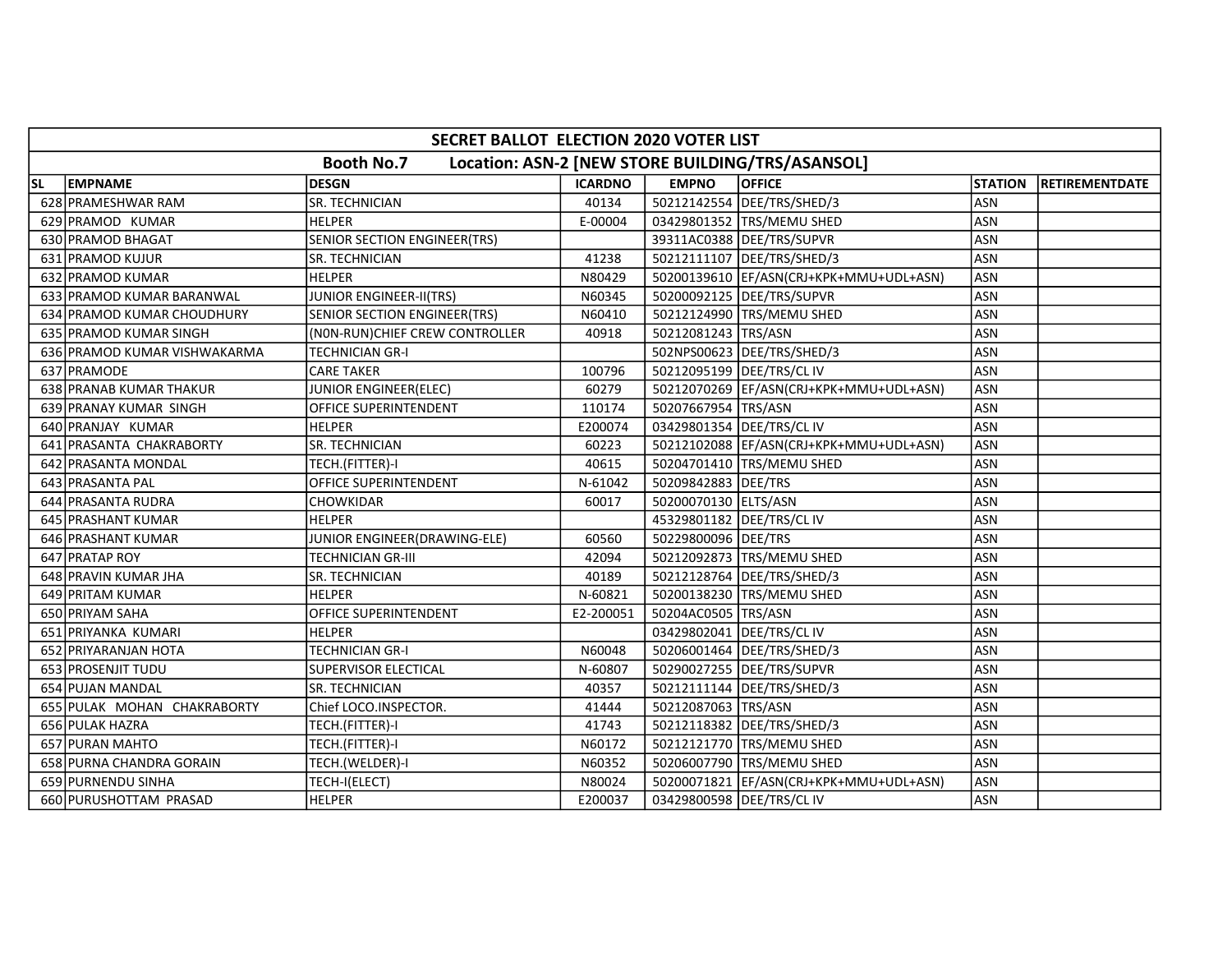|           | SECRET BALLOT ELECTION 2020 VOTER LIST |                                |                |                       |                                                  |                |                        |  |  |  |  |
|-----------|----------------------------------------|--------------------------------|----------------|-----------------------|--------------------------------------------------|----------------|------------------------|--|--|--|--|
|           |                                        | <b>Booth No.7</b>              |                |                       | Location: ASN-2 [NEW STORE BUILDING/TRS/ASANSOL] |                |                        |  |  |  |  |
| <b>SL</b> | <b>EMPNAME</b>                         | <b>DESGN</b>                   | <b>ICARDNO</b> | <b>EMPNO</b>          | <b>OFFICE</b>                                    | <b>STATION</b> | <b>IRETIREMENTDATE</b> |  |  |  |  |
|           | 661 PUSHPANJALI KUMARI                 | <b>HELPER</b>                  | N60851         |                       | 50200139786 DEE/TRS/CL IV                        | <b>ASN</b>     |                        |  |  |  |  |
|           | 662 PUSPEN SARKAR                      | SENIOR SECTION ENGINEER(TRS)   | N60344         |                       | 50200092149   DEE/TRS/SUPVR                      | <b>ASN</b>     |                        |  |  |  |  |
|           | 663 PUSPENDU RAY                       | <b>SR. TECHNICIAN</b>          | 60221          |                       | 50212113890  EF/ASN(CRJ+KPK+MMU+UDL+ASN)         | <b>ASN</b>     |                        |  |  |  |  |
|           | 664 RABINDAR KUMAR NONIA               | <b>HELPER</b>                  | E200077        |                       | 03429801061 DEE/TRS/CL IV                        | <b>ASN</b>     |                        |  |  |  |  |
|           | 665 RABINDRA GOND                      | <b>TECHNICIAN GR-I</b>         | 42124          |                       | 50212137728 TRS/MEMU SHED                        | <b>ASN</b>     |                        |  |  |  |  |
|           | 666 RABINDRA KUMAR MANDAL              | SENIOR SECTION ENGINEER(TRS)   | 42154          |                       | 50212145580 TRS/MEMU SHED                        | <b>ASN</b>     |                        |  |  |  |  |
|           | 667 RABINDRA KUMAR PANDEY              | TECHNICIAN GR-I                | N80195         |                       | 50200652064   EF/ASN(CRJ+KPK+MMU+UDL+ASN)        | <b>ASN</b>     |                        |  |  |  |  |
|           | 668 RABINDRA NATH DAS                  | TECH-III(ELECT)                | 40765          |                       | 50212135008   DEE/TRS/CL IV                      | ASN            |                        |  |  |  |  |
|           | 669 RABINDRA NATH SEN                  | <b>TECHNICIAN GR-I</b>         | N60425         |                       | 50200089096 TRS/MEMU SHED                        | ASN            |                        |  |  |  |  |
|           | 670 RABINDRA RABIDAS                   | <b>TECHNICIAN GR-I</b>         | 41887          |                       | 50212137753 TRS/MEMU SHED                        | ASN            |                        |  |  |  |  |
|           | 671 RABINDRANATH CHAKRABORTY           | <b>JUNIOR ENGINEER-II(TRS)</b> | N60409         |                       | 50200094298 DEE/TRS/SUPVR                        | ASN            |                        |  |  |  |  |
|           | 672 RAGHUVENDRA SINGH                  | Chief LOCO.INSPECTOR.          | N60233         | 50200035865   TRS/ASN |                                                  | <b>ASN</b>     |                        |  |  |  |  |
|           | 673 RAHUL KUMAR                        | <b>HELPER</b>                  | E300004        |                       | 03429801390 EF/ASN(CRJ+KPK+MMU+UDL+ASN)          | <b>ASN</b>     |                        |  |  |  |  |
|           | 674 RAHUL KUMAR MANJHI                 | <b>HELPER</b>                  | N-60819        |                       | 50200138228 TRS/MEMU SHED                        | ASN            |                        |  |  |  |  |
|           | 675 RAJ KUMAR PANDEY                   | OFFICE SUPERINTENDENT          | 61195          | 50212114790 ELTS/ASN  |                                                  | <b>ASN</b>     |                        |  |  |  |  |
|           | 676 RAJ KUMAR BHAUMIK                  | <b>HELPER</b>                  | N60657         |                       | 50200112525   DEE/TRS/CL IV                      | ASN            |                        |  |  |  |  |
|           | 677 RAJ KUMAR RAM                      | <b>CARE TAKER</b>              | N60559         |                       | 50200095722   DEE/TRS/CL IV                      | ASN            |                        |  |  |  |  |
|           | 678 RAJ NARAYAN PRASAD                 | SR. TECHNICIAN                 | 60390          |                       | 50212114133 EF/ASN(CRJ+KPK+MMU+UDL+ASN)          | ASN            |                        |  |  |  |  |
|           | 679 RAJA DAS                           | <b>HELPER</b>                  | N80331         |                       | 50200128740   EF/ASN(CRJ+KPK+MMU+UDL+ASN)        | <b>ASN</b>     |                        |  |  |  |  |
|           | 680 RAJDEV DAS                         | TECHNICIAN GR-I                | N60786         |                       | 50212138794   DEE/TRS/SHED/3                     | <b>ASN</b>     |                        |  |  |  |  |
|           | 681 RAJEEV RANJAN                      | <b>JR CLERK</b>                | N040086        | 50200127243  TRS/ASN  |                                                  | <b>ASN</b>     |                        |  |  |  |  |
|           | 682 RAJEEV RANJAN BESRA                | <b>KHALASI HELPER</b>          | 11039          |                       | 03829800356   DEE/TRS/CL IV                      | <b>ASN</b>     |                        |  |  |  |  |
|           | 683 RAJEN TIGGA                        | SR. TECHNICIAN                 | 42031          |                       | 50212079571 TRS/MEMU SHED                        | <b>ASN</b>     |                        |  |  |  |  |
|           | 684 RAJENDER KUMAR                     | SR. TECHNICIAN                 | 40355          |                       | 50212106835   DEE/TRS/SHED/3                     | <b>ASN</b>     |                        |  |  |  |  |
|           | 685 RAJENDRA GIRI                      | TECH.(FITTER)-I                | 41344          |                       | 50212124000 TRS/MEMU SHED                        | <b>ASN</b>     |                        |  |  |  |  |
|           | 686 RAJENDRA PRASAD MAHATO             | TECHNICIAN GR-I                | N60549         |                       | 50212073477   DEE/TRS/SHED/3                     | <b>ASN</b>     |                        |  |  |  |  |
|           | 687 RAJENDRA PRASAD MEENA              | <b>HELPER ELECTRICAL</b>       |                |                       | 03429802667  EF/ASN(CRJ+KPK+MMU+UDL+ASN)         | <b>ASN</b>     |                        |  |  |  |  |
|           | 688 RAJESH KARMALI                     | <b>HELPER</b>                  | N60835         |                       | 50200144472 DEE/TRS/CL IV                        | <b>ASN</b>     |                        |  |  |  |  |
|           | 689 RAJESH KR YADAV                    | <b>HELPER</b>                  | N80128         |                       | 50200102659 EF/ASN(CRJ+KPK+MMU+UDL+ASN)          | <b>ASN</b>     |                        |  |  |  |  |
|           | 690 RAJESH KUMAR                       | <b>SR. TECHNICIAN</b>          | 42140          |                       | 50212122282  DEE/TRS/SHED/3                      | <b>ASN</b>     |                        |  |  |  |  |
|           | 691 RAJESH KUMAR                       | JUNIOR ENGINEER-II(TRS)        | N60359         |                       | 50205783410 DEE/TRS/SUPVR                        | <b>ASN</b>     |                        |  |  |  |  |
|           | 692 RAJESH KUMAR                       | <b>TECHNICIAN GR-I</b>         | 42202          |                       | 50212138575   DEE/TRS/SHED/3                     | <b>ASN</b>     |                        |  |  |  |  |
|           | 693 RAJESH KUMAR                       | TECH.(FITTER)-I                | 40573          |                       | 50212046383 TRS/MEMU SHED                        | ASN            |                        |  |  |  |  |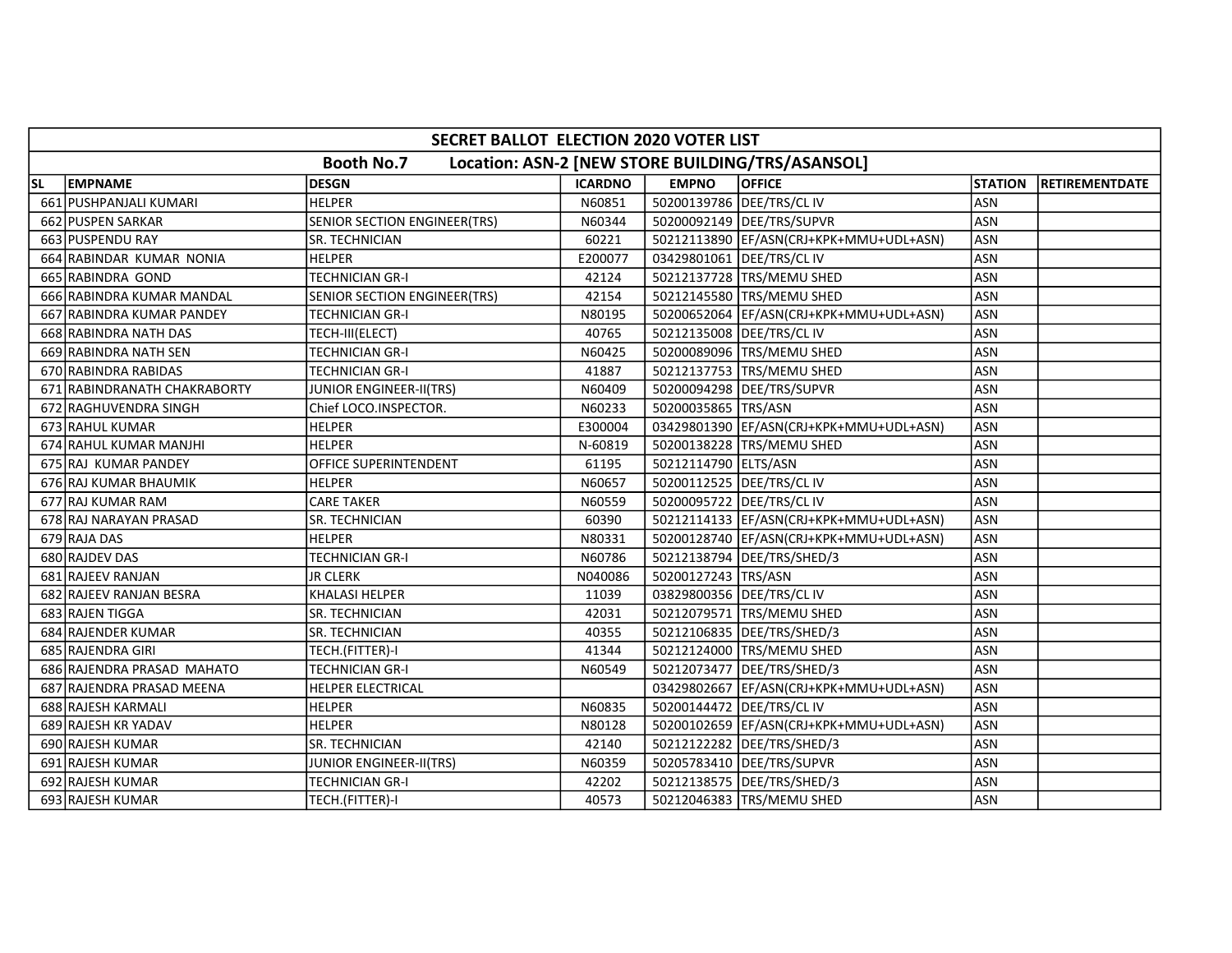|           | SECRET BALLOT ELECTION 2020 VOTER LIST |                                |                |                             |                                                  |                |                       |  |  |  |
|-----------|----------------------------------------|--------------------------------|----------------|-----------------------------|--------------------------------------------------|----------------|-----------------------|--|--|--|
|           |                                        | <b>Booth No.7</b>              |                |                             | Location: ASN-2 [NEW STORE BUILDING/TRS/ASANSOL] |                |                       |  |  |  |
| <b>SL</b> | <b>EMPNAME</b>                         | <b>DESGN</b>                   | <b>ICARDNO</b> | <b>EMPNO</b>                | <b>OFFICE</b>                                    | <b>STATION</b> | <b>RETIREMENTDATE</b> |  |  |  |
|           | 694 RAJESH KUMAR                       | <b>SR. TECHNICIAN</b>          | N60372         |                             | 50212123900 DEE/TRS/SHED/3                       | <b>ASN</b>     |                       |  |  |  |
|           | 695 RAJESH KUMAR KAMAT                 | JUNIOR ENGINEER(DRAWING-ELE)   | 60561          | 50229800095 DEE/TRS         |                                                  | <b>ASN</b>     |                       |  |  |  |
|           | 696 RAJESH KUMAR KUSHWAHA              | <b>KHALASI HELPER</b>          | E200042        |                             | 504NPS04961 DEE/TRS/CL IV                        | <b>ASN</b>     |                       |  |  |  |
|           | 697 RAJESH KUMAR MANDAL                | <b>HELPER</b>                  | N60366         |                             | 50200098050 DEE/TRS/CL IV                        | <b>ASN</b>     |                       |  |  |  |
|           | 698 RAJESH KUMAR RAWANI                | <b>TECHNICIAN GR-I</b>         | 40613          |                             | 50212133905   DEE/TRS/SHED/3                     | <b>ASN</b>     |                       |  |  |  |
|           | 699 RAJESH KUMAR YADAV                 | <b>TECHNICIAN GR-II</b>        | 60656          |                             | 50320061948   TRS/MEMU SHED                      | ASN            |                       |  |  |  |
|           | 700 RAJESH MURMU                       | <b>TECHNICIAN GR-I</b>         | 42129          |                             | 50212143686 DEE/TRS/SHED/3                       | <b>ASN</b>     |                       |  |  |  |
|           | 701 RAJESH PASWAN                      | <b>HELPER</b>                  | 41878          |                             | 50212141987   DEE/TRS/CL IV                      | <b>ASN</b>     |                       |  |  |  |
|           | 702 RAJESWAR RAI                       | <b>GENERAL ASSISTANT(ELEC)</b> | N60612         | 50200045755 TRS/ASN         |                                                  | <b>ASN</b>     |                       |  |  |  |
|           | 703 RAJIB KUMAR MONDAL                 | TECH.(FITTER)-I                | 40616          |                             | 50212123997   TRS/MEMU SHED                      | <b>ASN</b>     |                       |  |  |  |
|           | 704 RAJIV KUMAR                        | <b>HELPER</b>                  | N80487         |                             | 50200154799 EF/ASN(CRJ+KPK+MMU+UDL+ASN)          | <b>ASN</b>     |                       |  |  |  |
|           | 705 RAJIV KUMAR-I                      | <b>HELPER</b>                  | 60640          |                             | 50206007958   DEE/TRS/CL IV                      | <b>ASN</b>     |                       |  |  |  |
|           | 706 RAJIV LOCHAN JHA                   | LECTURER                       | 40059          | 50212138459 ELTS/ASN        |                                                  | <b>ASN</b>     |                       |  |  |  |
|           | 707 RAJNISH KUMAR SINGH                | <b>TRAINEE</b>                 |                |                             | 03429802950 DEE/TRS/CL IV                        | ASN            |                       |  |  |  |
|           | 708 RAJU CHAKRABORTY                   | JUNIOR ENGINEER-II(TRS)        | N60403         |                             | 50204600039 DEE/TRS/SUPVR                        | ASN            |                       |  |  |  |
|           | 709 RAJU THAPA                         | CALL PORTER(TRANSPORTATION)    | N60614         |                             | 50200043242 DEE/TRS/CL IV                        | ASN            |                       |  |  |  |
|           | 710 RAKESH KUMAR                       | HELPER                         |                |                             | 03429801373 DEE/TRS/CL IV                        | ASN            |                       |  |  |  |
|           | 711 RAKESH BAURI                       | <b>HELPER</b>                  | N60358         |                             | 50200097779   DEE/TRS/CL IV                      | <b>ASN</b>     |                       |  |  |  |
|           | 712 RAKESH CHAKRABORTY                 | TECHNICIAN GR-II               | E200049        |                             | 52405985079   DEE/TRS/SHED/3                     | ASN            |                       |  |  |  |
|           | 713 RAKESH KUMAR SHARMA                | <b>HELPER</b>                  | N60333         |                             | 50206008057 DEE/TRS/CLIV                         | <b>ASN</b>     |                       |  |  |  |
|           | 714 RAM BABU                           | Chief LOCO.INSPECTOR.          | 40879          | 50212125635 TRS/ASN         |                                                  | <b>ASN</b>     |                       |  |  |  |
|           | 715 RAM BABU CHOWHAN                   | TECH.(FITTER)-I                | 42111          |                             | 50212106215   DEE/TRS/SHED/3                     | <b>ASN</b>     |                       |  |  |  |
|           | 716 RAM CHANDRA RAM                    | SR. TECHNICIAN                 | N60565         |                             | 50210092961 DEE/TRS/SHED/3                       | <b>ASN</b>     |                       |  |  |  |
|           | 717 RAM KRESH PAL                      | <b>HELPER</b>                  |                |                             | 03429801950 DEE/TRS/CL IV                        | ASN            |                       |  |  |  |
|           | 718 RAM KUMAR                          | <b>HELPER</b>                  | 61097          |                             | 58580146067 TRS/MEMU SHED                        | ASN            |                       |  |  |  |
|           | 719 RAM MOHAN SINGH                    | Sr.LOCO.INSPECTOR.             | 41808          | 50212075528 TRS/ASN         |                                                  | <b>ASN</b>     |                       |  |  |  |
|           | 720 RAM NARESH YADAV                   | Sr.TECH(ELECT)                 | 60219          |                             | 50212104383 EF/ASN(CRJ+KPK+MMU+UDL+ASN)          | <b>ASN</b>     |                       |  |  |  |
|           | 721 RAM NATH PASWAN                    | <b>TECHNICIAN GR-I</b>         | 41861          |                             | 50212140570   DEE/TRS/SHED/3                     | <b>ASN</b>     |                       |  |  |  |
|           | 722 RAM NATH SINGH                     | SR. TECHNICIAN                 | 41353          |                             | 50212130539 DEE/TRS/SHED/3                       | <b>ASN</b>     |                       |  |  |  |
|           | 723 RAM PRABESH PRASAD                 | SR. TECHNICIAN                 | 41111          |                             | 50212016809   DEE/TRS/SHED/3                     | <b>ASN</b>     |                       |  |  |  |
|           | 724 RAMAKANT RAM                       | SR. TECHNICIAN                 | 40330          |                             | 50211109580 TRS/MEMU SHED                        | <b>ASN</b>     |                       |  |  |  |
|           | 725 RAMANAND SINGH                     | SR. TECHNICIAN                 | 40298          |                             | 50210087436   TRS/MEMU SHED                      | ASN            |                       |  |  |  |
|           | 726 RAMANUJ KUMAR                      | <b>HELPER</b>                  | E200040        | 03429801351   DEE/TRS/CL IV |                                                  | <b>ASN</b>     |                       |  |  |  |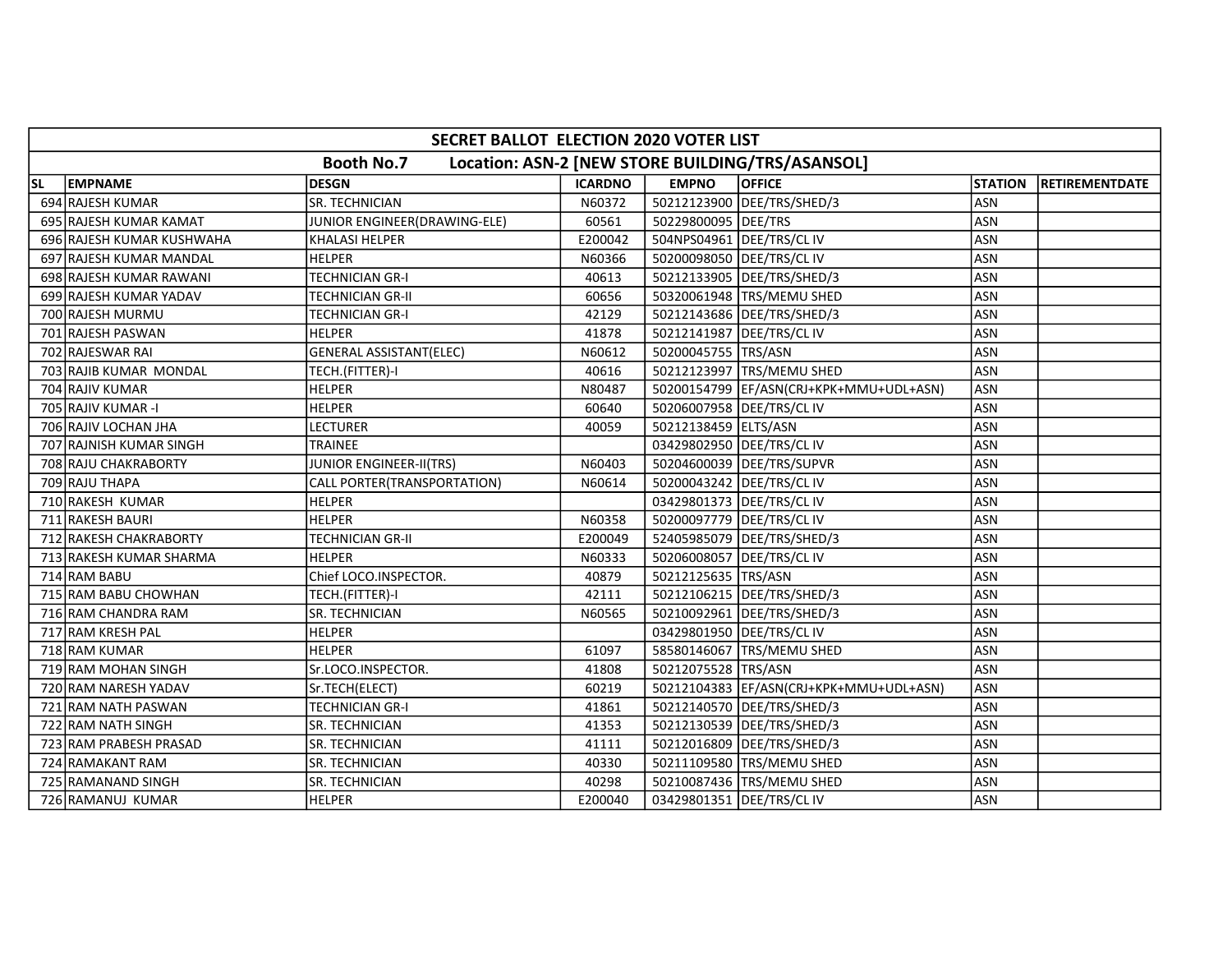|           | SECRET BALLOT ELECTION 2020 VOTER LIST |                                 |                |              |                                                  |                |                |  |  |  |
|-----------|----------------------------------------|---------------------------------|----------------|--------------|--------------------------------------------------|----------------|----------------|--|--|--|
|           |                                        | <b>Booth No.7</b>               |                |              | Location: ASN-2 [NEW STORE BUILDING/TRS/ASANSOL] |                |                |  |  |  |
| <b>SL</b> | <b>EMPNAME</b>                         | <b>DESGN</b>                    | <b>ICARDNO</b> | <b>EMPNO</b> | <b>OFFICE</b>                                    | <b>STATION</b> | RETIREMENTDATE |  |  |  |
|           | 727 RAMASHARY PRASAD                   | SR. TECHNICIAN                  | 40235          |              | 50210257937 DEE/TRS/SHED/3                       | <b>ASN</b>     |                |  |  |  |
|           | 728 RAMDHAN TUDU                       | SR. TECHNICIAN                  | 41112          |              | 50210304400 DEE/TRS/SHED/3                       | <b>ASN</b>     |                |  |  |  |
|           | 729 RAMESH CHOUDHARY                   | <b>HELPER</b>                   | N60734         |              | 50212142165   TRS/MEMU SHED                      | <b>ASN</b>     |                |  |  |  |
|           | 730 RAMESH KUMAR                       | SR. TECHNICIAN                  | 40435          |              | 50212079583 DEE/TRS/SHED/3                       | <b>ASN</b>     |                |  |  |  |
|           | 731 RAMESH KUMAR                       | TECH-III(ELECT)                 | 41316          |              | 50212133735   DEE/TRS/CL IV                      | ASN            |                |  |  |  |
|           | 732 RAMESH KUMAR                       | TECH.(ELEC)-III                 |                |              | 03429800154 DEE/TRS/CL IV                        | ASN            |                |  |  |  |
|           | 733 RAMESH RAJAK                       | TECH-I(ELECT)                   | N80111         |              | 50200085388 EF/ASN(CRJ+KPK+MMU+UDL+ASN)          | <b>ASN</b>     |                |  |  |  |
|           | 734 RAMESHWAR PRASAD SINGH             | TECH.(WIREMAN)-I                | 60215          |              | 50212115903 EF/ASN(CRJ+KPK+MMU+UDL+ASN)          | <b>ASN</b>     |                |  |  |  |
|           | 735 RANA ROY                           | <b>HELPER</b>                   | 80609          |              | 39207AB0427  EF/ASN(CRJ+KPK+MMU+UDL+ASN)         | <b>ASN</b>     |                |  |  |  |
|           | 736 RANDHIR PRASAD                     | TECH.(FITTER)-I                 | N60061         |              | 50200056325   DEE/TRS/SHED/3                     | ASN            |                |  |  |  |
|           | 737 RANJAN CHOUDHARY                   | <b>TECHNICIAN GR-I</b>          | 42163          |              | 50212133802 DEE/TRS/SHED/3                       | ASN            |                |  |  |  |
|           | 738 RANJAN JAMADAR                     | SR. TECHNICIAN                  | 41824          |              | 50212073489 TRS/MEMU SHED                        | <b>ASN</b>     |                |  |  |  |
|           | 739 RANJEET PASWAN                     | <b>TECHNICIAN GR-I</b>          | 41402          |              | 50212141367 TRS/MEMU SHED                        | <b>ASN</b>     |                |  |  |  |
|           | 740 RANJEET PRASAD                     | TECH.(CRANE DRIVER)-II          | 42169          |              | 50212145841   DEE/TRS/SHED/3                     | <b>ASN</b>     |                |  |  |  |
|           | 741 RANJEET KUMAR                      | TECHNICIAN GR-II                | N60099         |              | 50212136980   DEE/TRS/SHED/3                     | ASN            |                |  |  |  |
|           | 742 RANJEET KUMAR PASWAN               | TECH.(FITTER)-I                 | 41746          |              | 50212130709 TRS/MEMU SHED                        | ASN            |                |  |  |  |
|           | 743 RANJEET KUMAR RANA                 | TECHNICIAN GR-I                 | 41884          |              | 50212137730 TRS/MEMU SHED                        | ASN            |                |  |  |  |
|           | 744 RANJEET PRASAD                     | <b>TECHNICIAN GR-I</b>          | 41802          |              | 50212140545   DEE/TRS/SHED/3                     | <b>ASN</b>     |                |  |  |  |
|           | 745 RANJIT SINGH                       | <b>HELPER</b>                   | 61206          |              | 502NPS06198 DEE/TRS/CL IV                        | <b>ASN</b>     |                |  |  |  |
|           | 746 RATHIN CHAKRABORTY                 | SR. TECHNICIAN                  | 60558          |              | 50212146080   EF/ASN(CRJ+KPK+MMU+UDL+ASN)        | <b>ASN</b>     |                |  |  |  |
|           | 747 RATNAKAR KUMAR NAYAK               | SENIOR SECTION ENGINEER(TRS)    | N60350         |              | 50200092137   DEE/TRS/SUPVR                      | <b>ASN</b>     |                |  |  |  |
|           | 748 RAUSHAN KUMAR SINGH                | TECH.(FITTER)-I                 | 42160          |              | 50212140065   DEE/TRS/SHED/3                     | <b>ASN</b>     |                |  |  |  |
|           | 749 RAVI KUMAR                         | TECH-III(ELECT)                 | N80171         |              | 50200097925  EF/ASN(CRJ+KPK+MMU+UDL+ASN)         | <b>ASN</b>     |                |  |  |  |
|           | 750 RAVI KANT PRASAD                   | CHEMICAL n METALLURGICAL SUPDT. |                |              | 502NPS10831 DEE/TRS/SUPVR                        | ASN            |                |  |  |  |
|           | 751 RAVI KUMAR                         | <b>HELPER</b>                   | N60575         |              | 50200128478   TRS/MEMU SHED                      | <b>ASN</b>     |                |  |  |  |
|           | 752 RAVINDRA KUMAR RAJAN               | <b>TECHNICIAN GR-II</b>         | N60651         |              | 50200123535   DEE/TRS/SHED/3                     | <b>ASN</b>     |                |  |  |  |
|           | 753 RAVINDRA PASWAN                    | <b>HELPER</b>                   | 41874          |              | 50212142141 TRS/MEMU SHED                        | <b>ASN</b>     |                |  |  |  |
|           | 754 REHAN AHMED                        | TECH.(FITTER)-I                 | N60071         |              | 50212127772 DEE/TRS/SHED/3                       | <b>ASN</b>     |                |  |  |  |
|           | 755 RINA MONDAL                        | SR. TECHNICIAN                  | 40483          |              | 50212116737   DEE/TRS/SHED/3                     | <b>ASN</b>     |                |  |  |  |
|           | 756 RISHAV KUMAR                       | TRAINEE                         |                |              | 03429802946   DEE/TRS/CL IV                      | ASN            |                |  |  |  |
|           | 757 ROHINI BISI                        | JUNIOR ENGINEER(ELEC)           | E2-500071      |              | 50205635470 DEE/TRS/SUPVR                        | <b>ASN</b>     |                |  |  |  |
|           | 758 ROHIT KUMAR HELA                   | <b>TRAINEE</b>                  |                |              | 502NPS00811   DEE/TRS/CL IV                      | ASN            |                |  |  |  |
|           | 759 ROHIT KUMAR SINGH                  | <b>HELPER</b>                   |                |              | 03429801944   DEE/TRS/CL IV                      | ASN            |                |  |  |  |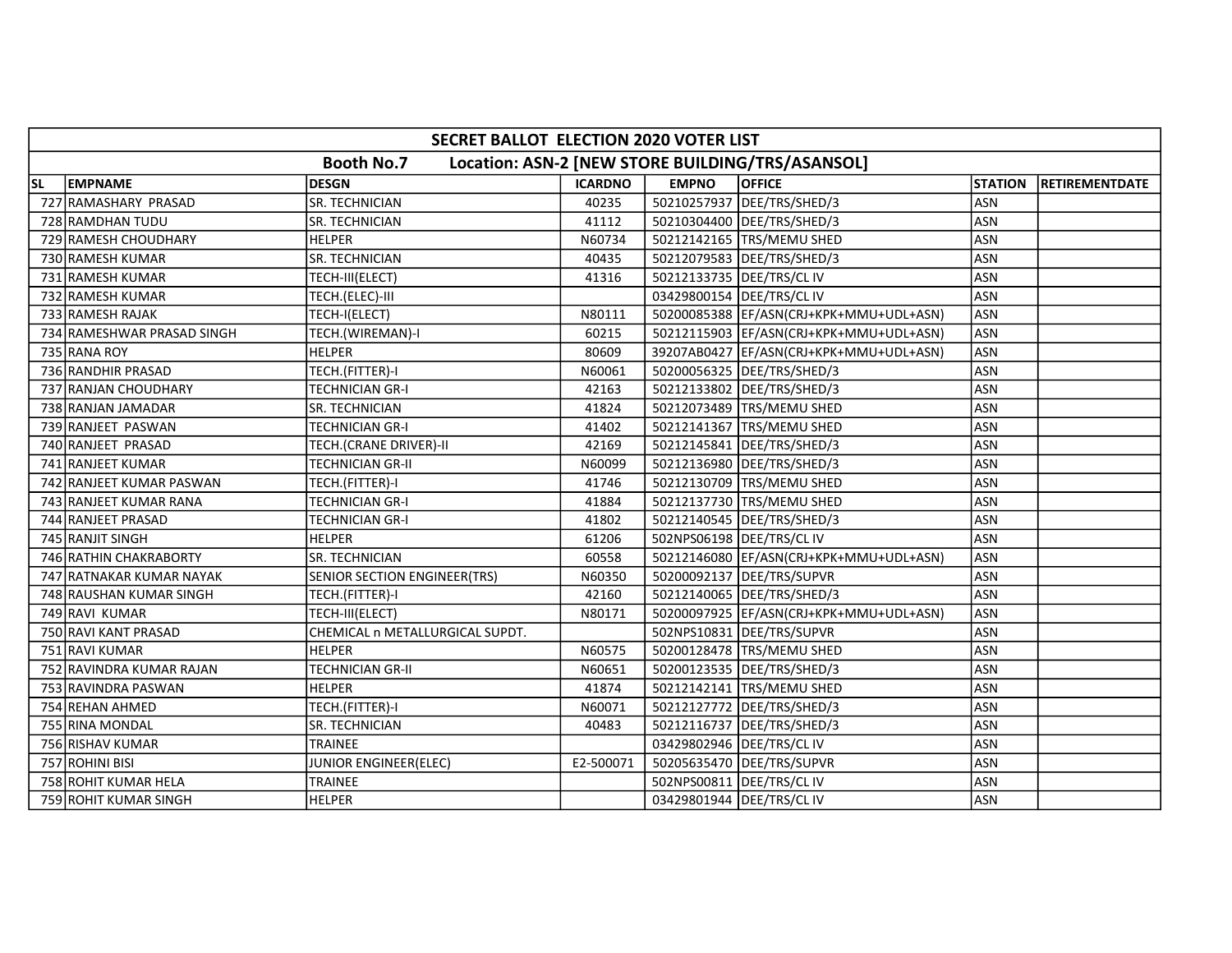|           | SECRET BALLOT ELECTION 2020 VOTER LIST |                              |                |                             |                                                  |                |                |  |  |  |  |
|-----------|----------------------------------------|------------------------------|----------------|-----------------------------|--------------------------------------------------|----------------|----------------|--|--|--|--|
|           |                                        | <b>Booth No.7</b>            |                |                             | Location: ASN-2 [NEW STORE BUILDING/TRS/ASANSOL] |                |                |  |  |  |  |
| <b>SL</b> | <b>EMPNAME</b>                         | <b>DESGN</b>                 | <b>ICARDNO</b> | <b>EMPNO</b>                | <b>OFFICE</b>                                    | <b>STATION</b> | RETIREMENTDATE |  |  |  |  |
|           | 760 ROHIT KUMAR VERMA                  | TRAINEES                     |                |                             | 03429803006 DEE/TRS/SUPVR                        | <b>ASN</b>     |                |  |  |  |  |
|           | 761 ROHIT PRASAD                       | <b>TECHNICIAN GR-I</b>       | N80134         |                             | 50200072333  EF/ASN(CRJ+KPK+MMU+UDL+ASN)         | <b>ASN</b>     |                |  |  |  |  |
|           | 762 RUPA GOPE                          | <b>TRACK MAINTAINER IV</b>   | N500112770     | 50200162711   DEE/TRS/CL IV |                                                  | <b>ASN</b>     |                |  |  |  |  |
|           | 763 SADANANDA GOPE                     | SENIOR SECTION ENGINEER(TRS) |                |                             | 50290037820 DEE/TRS/SUPVR                        | ASN            |                |  |  |  |  |
|           | 764 SADO HEMBRAM                       | <b>TECHNICIAN GR-I</b>       | 42209          |                             | 50212141951 DEE/TRS/SHED/3                       | <b>ASN</b>     |                |  |  |  |  |
|           | 765 SAHADEV MONDAL                     | <b>HELPER</b>                | 61364          |                             | 502NPS05410  TRS/MEMU SHED                       | <b>ASN</b>     |                |  |  |  |  |
|           | 766 SAHDEO CHOUDHARI                   | <b>CHOWKIDAR</b>             | N-60799        | 50212116269 ELTS/ASN        |                                                  | <b>ASN</b>     |                |  |  |  |  |
|           | 767 SAHEB RAM HEMBRAM                  | <b>TECHNICIAN GR-I</b>       | N60704         |                             | 50209393626   TRS/MEMU SHED                      | ASN            |                |  |  |  |  |
|           | 768 SAJJAN KR. PASWAN                  | <b>KHALASI HELPER</b>        | <b>NA</b>      | 275N0006481 DEE/TRS/CL IV   |                                                  | ASN            |                |  |  |  |  |
|           | 769 SAKINA BIBI                        | <b>SAFAIWALA</b>             | 41359          |                             | 50212118345   DEE/TRS/CL IV                      | ASN            |                |  |  |  |  |
|           | 770 SALKHAN MAJHI                      | <b>HELPER</b>                | N80472         |                             | 50200159517 EF/ASN(CRJ+KPK+MMU+UDL+ASN)          | <b>ASN</b>     |                |  |  |  |  |
|           | 771 SAMARJIT BHATTACHARJEE             | <b>HELPER</b>                | N60571         |                             | 50200127085   TRS/MEMU SHED                      | <b>ASN</b>     |                |  |  |  |  |
|           | 772 SAMIRAN RAJAK                      | OFFICE SUPERINTENDENT        | N-60860        | 50200123067 TRS/ASN         |                                                  | <b>ASN</b>     |                |  |  |  |  |
|           | 773 SAMPA MAJUMDER                     | <b>HELPER</b>                |                |                             | 03429802026 TRS/MEMU SHED                        | ASN            |                |  |  |  |  |
|           | 774 SANATAN MAHTO                      | TECH.(FITTER)-I              | N60397         |                             | 50212121812   DEE/TRS/SHED/3                     | <b>ASN</b>     |                |  |  |  |  |
|           | 775 SANATAN MODAK                      | <b>HELPER</b>                | 80437          |                             | 50200157302  EF/ASN(CRJ+KPK+MMU+UDL+ASN)         | ASN            |                |  |  |  |  |
|           | 776 SANCHAY KUMAR DAS                  | <b>HELPER</b>                | N60773         |                             | 50200105995   DEE/TRS/CL IV                      | <b>ASN</b>     |                |  |  |  |  |
|           | 777 SANDEEP KUMAR YADAV                | <b>HELPER</b>                |                |                             | 502NPS06101 DEE/TRS/CL IV                        | ASN            |                |  |  |  |  |
|           | 778 SANDEEP KUMAR YADAV                | <b>HELPER</b>                | 61207          |                             | 22177723776 DEE/TRS/CL IV                        | ASN            |                |  |  |  |  |
|           | 779 SANDIP BANERJEE                    | TECH.(FITTER)-I              | 41898          |                             | 50212122555 TRS/MEMU SHED                        | <b>ASN</b>     |                |  |  |  |  |
|           | 780 SANGITA KUMARI                     | ASST.COOK(MED)               | 60736          |                             | 502NPS06237   DEE/TRS/CL IV                      | <b>ASN</b>     |                |  |  |  |  |
|           | 781 SANJAY BHARTI                      | TECH-I(ELECT)                | N80123         |                             | 50200087749   EF/ASN(CRJ+KPK+MMU+UDL+ASN)        | <b>ASN</b>     |                |  |  |  |  |
|           | 782 SANJAY HARIJAN                     | <b>SHUNT MAN</b>             | 113476         |                             | 50212115824 DEE/TRS/CL IV                        | <b>ASN</b>     |                |  |  |  |  |
|           | 783 SANJAY KUMAR PASWAN                | <b>TECHNICIAN GR-I</b>       | N60377         |                             | 50212143741   DEE/TRS/SHED/3                     | <b>ASN</b>     |                |  |  |  |  |
|           | 784 SANJAY KUMAR PRASAD                | <b>HELPER</b>                | 80529          |                             | 50208809525 EF/ASN(CRJ+KPK+MMU+UDL+ASN)          | <b>ASN</b>     |                |  |  |  |  |
|           | 785 SANJAY KUMAR PRASAD                | Chief LOCO.INSPECTOR.        | 41103          | 50212120443 TRS/ASN         |                                                  | <b>ASN</b>     |                |  |  |  |  |
|           | 786 SANJAY KUMAR SHARMA                | TECH.(FITTER)-I              | 41814          |                             | 50212140533 DEE/TRS/SHED/3                       | <b>ASN</b>     |                |  |  |  |  |
|           | 787 SANJAY KUMAR SHAW                  | <b>HELPER</b>                | N-60983        |                             | 50200402387 TRS/MEMU SHED                        | ASN            |                |  |  |  |  |
|           | 788 SANJAY KUMAR SINGH                 | <b>HELPER</b>                | N60357         |                             | 50200012324 DEE/TRS/CL IV                        | ASN            |                |  |  |  |  |
|           | 789 SANJAY KUMAR SINGH                 | TECH-III(ELECT)              | N60390         |                             | 50209387341   DEE/TRS/CL IV                      | <b>ASN</b>     |                |  |  |  |  |
|           | 790 SANJAY RANA                        | <b>HELPER</b>                | N60362         |                             | 50213654214   DEE/TRS/CL IV                      | ASN            |                |  |  |  |  |
|           | 791 SANJEEB KUMAR                      | <b>KHALASI HELPER</b>        |                | 337W1300253 DEE/TRS/CL IV   |                                                  | <b>ASN</b>     |                |  |  |  |  |
|           | 792 SANJEEB KUMAR MISHRA               | <b>TECHNICIAN GR-I</b>       | N60169         |                             | 50204766040   DEE/TRS/SHED/3                     | ASN            |                |  |  |  |  |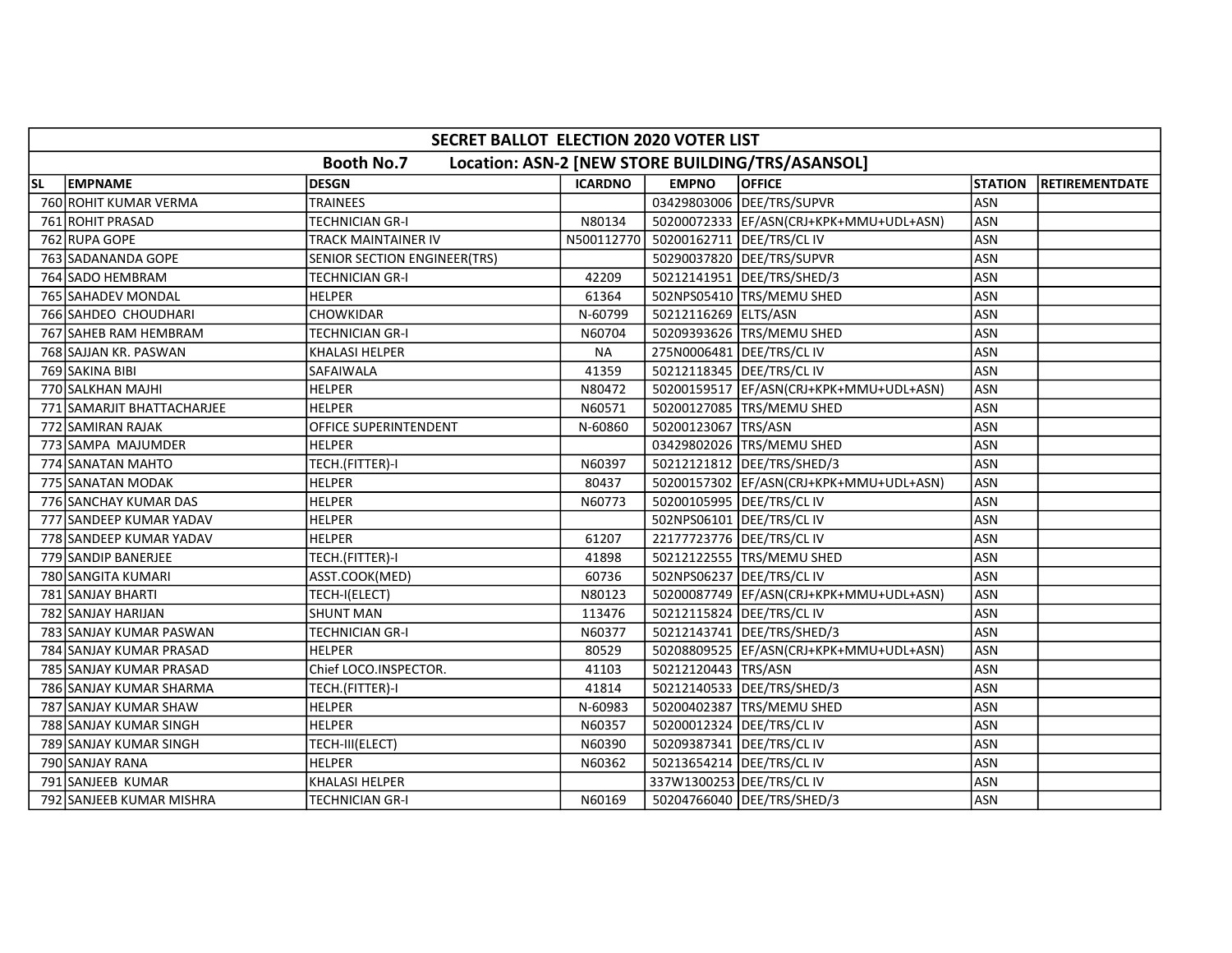|           | SECRET BALLOT ELECTION 2020 VOTER LIST                                |                              |                |              |                                         |                |                        |  |  |  |
|-----------|-----------------------------------------------------------------------|------------------------------|----------------|--------------|-----------------------------------------|----------------|------------------------|--|--|--|
|           | <b>Booth No.7</b><br>Location: ASN-2 [NEW STORE BUILDING/TRS/ASANSOL] |                              |                |              |                                         |                |                        |  |  |  |
| <b>SL</b> | <b>EMPNAME</b>                                                        | DESGN                        | <b>ICARDNO</b> | <b>EMPNO</b> | <b>OFFICE</b>                           | <b>STATION</b> | <b>IRETIREMENTDATE</b> |  |  |  |
|           | 793 SANJEEV KUMAR DAS                                                 | TECH.(FITTER)-I              | N60385         |              | 50200094353 DEE/TRS/SHED/3              | <b>ASN</b>     |                        |  |  |  |
|           | 794 SANJIB KUMAR ROY                                                  | <b>TECHNICIAN GR-I</b>       | 42150          |              | 50212132317 TRS/MEMU SHED               | <b>ASN</b>     |                        |  |  |  |
|           | 795 SANJIB MURMU                                                      | <b>HELPER</b>                | N60836         |              | 50200144459 DEE/TRS/CLIV                | <b>ASN</b>     |                        |  |  |  |
|           | 796 SANJIV KUMAR RAM                                                  | TECH-II(ELECT)               | 80519          |              | 50200170550 EF/ASN(CRJ+KPK+MMU+UDL+ASN) | <b>ASN</b>     |                        |  |  |  |
|           | 797 SANJIV PAL THAKUR                                                 | <b>HELPER</b>                | N60402         |              | 50200098048   DEE/TRS/CL IV             | <b>ASN</b>     |                        |  |  |  |
|           | 798 SANJOY DAS                                                        | TECH-II(ELECT)               | 41821          |              | 50212142098 TRS/MEMU SHED               | ASN            |                        |  |  |  |
|           | 799 SANJOY KAR                                                        | TECH.(WELDER)-II             | N60065         |              | 50200072357   DEE/TRS/SHED/3            | <b>ASN</b>     |                        |  |  |  |
|           | 800 SANJOY KUMAR MONDAL                                               | <b>TECHNICIAN GR-I</b>       | N60406         |              | 50205518647   DEE/TRS/SHED/3            | <b>ASN</b>     |                        |  |  |  |
|           | 801 SANJOY KUMAR SINGH                                                | <b>TECHNICIAN GR-I</b>       | 40643          |              | 50212132251   TRS/MEMU SHED             | <b>ASN</b>     |                        |  |  |  |
|           | 802 SANJUKTA KUMARI                                                   | SENIOR SECTION ENGINEER(TRS) | 182455         |              | 50212125106   DEE/TRS/SUPVR             | ASN            |                        |  |  |  |
|           | 803 SANKAR DAS                                                        | <b>SR. TECHNICIAN</b>        | 40525          |              | 50212128739   DEE/TRS/SHED/3            | <b>ASN</b>     |                        |  |  |  |
|           | 804 SANKU SEN GUPTA                                                   | <b>SR. TECHNICIAN</b>        | N60371         |              | 50212114492   DEE/TRS/SHED/3            | <b>ASN</b>     |                        |  |  |  |
|           | 805 SANTIMOY GHOSH                                                    | <b>COOK</b>                  | N60231         |              | 50212118369   DEE/TRS/CL IV             | <b>ASN</b>     |                        |  |  |  |
|           | 806 SANTOSH KR PANDIT                                                 | TECHNICIAN GR-II             | N60043         |              | 50209822872 DEE/TRS/SHED/3              | <b>ASN</b>     |                        |  |  |  |
|           | 807 SANTOSH KUMAR                                                     | <b>HELPER</b>                |                |              | 50200138289 TRS/MEMU SHED               | <b>ASN</b>     |                        |  |  |  |
|           | 808 SANTOSH KUMAR                                                     | TECH.(FITTER)-I              | 40646          |              | 50212124126   TRS/MEMU SHED             | <b>ASN</b>     |                        |  |  |  |
|           | 809 SANTOSH KUMAR KUSHWAHA                                            | TECHNICIAN GR-I              | 40518          |              | 50212128843   DEE/TRS/SHED/3            | <b>ASN</b>     |                        |  |  |  |
|           | 810 SANTOSH KUSHWAHA                                                  | TECH-III(ELECT)              | 40515          |              | 50212132494   DEE/TRS/CL IV             | <b>ASN</b>     |                        |  |  |  |
|           | 811 SANTOSH MEHATO                                                    | HELPER                       | 60562          |              | 50320109089 TRS/MEMU SHED               | ASN            |                        |  |  |  |
|           | 812 SARAJIT SARKAR                                                    | <b>HELPER</b>                |                |              | 03429801057 DEE/TRS/CL IV               | <b>ASN</b>     |                        |  |  |  |
|           | 813 SARBADA NAND VERMA                                                | <b>HELPER</b>                | 31977          |              | 50200642575   DEE/TRS/CL IV             | ASN            |                        |  |  |  |
|           | 814 SARBE MARANDI                                                     | <b>SR. TECHNICIAN</b>        | 40244          |              | 50212124140   DEE/TRS/SHED/3            | <b>ASN</b>     |                        |  |  |  |
|           | 815 SARMISTHA RAJBHAR                                                 | <b>KHALASI HELPER</b>        |                |              | 27429802693 DEE/TRS/CL IV               | <b>ASN</b>     |                        |  |  |  |
|           | 816 SARMISTHA BHATTACHARYA                                            | <b>HELPER</b>                | 61209          |              | 50200004133   DEE/TRS/CL IV             | <b>ASN</b>     |                        |  |  |  |
|           | 817 SAROJ KUMAR BISWAS                                                | <b>TECHNICIAN GR-I</b>       | 41838          |              | 50212141914   DEE/TRS/SHED/3            | <b>ASN</b>     |                        |  |  |  |
|           | 818 SARTHAK GHOSH                                                     | TECH.(FITTER)-I              | 40465          |              | 50212142591 DEE/TRS/SHED/3              | <b>ASN</b>     |                        |  |  |  |
|           | 819 SATISH CHANDRA MAHTO                                              | TECH.(FITTER)-I              | N60772         |              | 50212122580 DEE/TRS/SHED/3              | <b>ASN</b>     |                        |  |  |  |
|           | 820 SATYAJIT BABU                                                     | TECH-II(ELECT)               | 42157          |              | 50200004054 TRS/MEMU SHED               | <b>ASN</b>     |                        |  |  |  |
|           | 821 SATYENDRA KUMAR                                                   | JUNIOR ENGINEER-II(TRS)      | N60415         |              | 50200092575   DEE/TRS/SUPVR             | <b>ASN</b>     |                        |  |  |  |
|           | 822 SHAHBAZ ALAM                                                      | TECH.(FITTER)-I              | 42060          |              | 50200005332  DEE/TRS/SHED/3             | <b>ASN</b>     |                        |  |  |  |
|           | 823 SHAHNAWAZ KHAN                                                    | <b>TECHNICIAN GR-I</b>       | 61084          |              | 50208357092 TRS/MEMU SHED               | <b>ASN</b>     |                        |  |  |  |
|           | 824 SHAILENDRA KUMAR SINGH                                            | <b>HELPER</b>                | 61368          |              | 50205576684   DEE/TRS/CL IV             | <b>ASN</b>     |                        |  |  |  |
|           | 825 SHAILESH KUMAR YADAV                                              | <b>SHUNT MAN</b>             |                |              | 502NPS06149   DEE/TRS/CL IV             | ASN            |                        |  |  |  |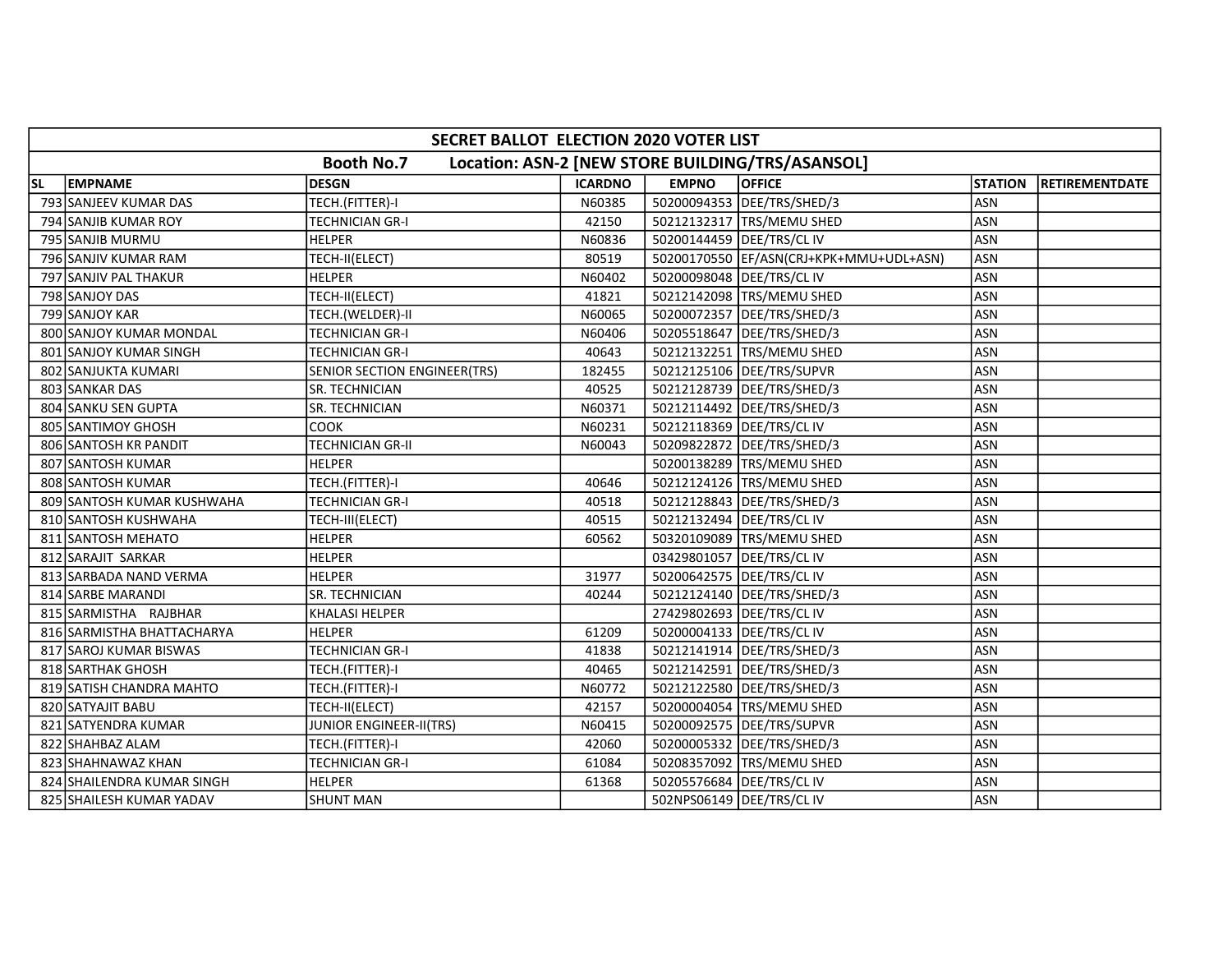|           | SECRET BALLOT ELECTION 2020 VOTER LIST                                |                                 |                |                     |                                           |                |                        |  |  |  |
|-----------|-----------------------------------------------------------------------|---------------------------------|----------------|---------------------|-------------------------------------------|----------------|------------------------|--|--|--|
|           | <b>Booth No.7</b><br>Location: ASN-2 [NEW STORE BUILDING/TRS/ASANSOL] |                                 |                |                     |                                           |                |                        |  |  |  |
| <b>SL</b> | <b>EMPNAME</b>                                                        | DESGN                           | <b>ICARDNO</b> | <b>EMPNO</b>        | <b>OFFICE</b>                             | <b>STATION</b> | <b>IRETIREMENTDATE</b> |  |  |  |
|           | 826 SHAMBHOO PRASAD                                                   | TECH.(WELDER)-III               | 42200          |                     | 50200004121 TRS/MEMU SHED                 | <b>ASN</b>     |                        |  |  |  |
|           | 827 SHAMBHU NATH RAM                                                  | TECH.(CRANE DRIVER)-I           | 42185          |                     | 50212122270   DEE/TRS/SHED/3              | <b>ASN</b>     |                        |  |  |  |
|           | 828 SHAMBHU RABI DAS                                                  | <b>SR. TECHNICIAN</b>           | 60504          |                     | 50212141379  EF/ASN(CRJ+KPK+MMU+UDL+ASN)  | <b>ASN</b>     |                        |  |  |  |
|           | 829 SHAMBHU MAJUMDER                                                  | OFFICE SUPERINTENDENT           | 61095          | 50212111296 DEE/TRS |                                           | <b>ASN</b>     |                        |  |  |  |
|           | 830 SHAMBHU NATH CHOUDHARY                                            | <b>HELPER</b>                   | E200043        |                     | 03429801350 DEE/TRS/CL IV                 | <b>ASN</b>     |                        |  |  |  |
|           | 831 SHAMBHU SINGH                                                     | TECH-I(ELECT)                   | N80130         |                     | 50212113955  EF/ASN(CRJ+KPK+MMU+UDL+ASN)  | <b>ASN</b>     |                        |  |  |  |
|           | 832 SHAMBHU YADAV                                                     | <b>TECHNICIAN GR-I</b>          | 41396          |                     | 50212133917  TRS/MEMU SHED                | <b>ASN</b>     |                        |  |  |  |
|           | 833 SHANKAR PRASAD                                                    | TECH.(FITTER)-I                 | 40567          |                     | 50212068299   DEE/TRS/SHED/3              | ASN            |                        |  |  |  |
|           | 834 SHANKAR SINGH                                                     | TECH.(FITTER)-I                 | 40156          |                     | 50212121782 DEE/TRS/SHED/3                | ASN            |                        |  |  |  |
|           | 835 SHARADINDU CHAKRABORTY                                            | <b>SR SECTION ENGINEER</b>      | 40629          |                     | 50212114522 TRS/MEMU SHED                 | <b>ASN</b>     |                        |  |  |  |
|           | 836 SHARDA KUMARI                                                     | <b>HELPER</b>                   | N60081         |                     | 50200021994 DEE/TRS/CL IV                 | ASN            |                        |  |  |  |
|           | 837 SHARMILA ROY                                                      | TECH-II(ELECT)                  |                |                     | 50200135082 TRS/MEMU SHED                 | <b>ASN</b>     |                        |  |  |  |
|           | 838 SHASHI DHAR SINGH                                                 | TECH.(FITTER)-I                 | 41804          |                     | 50212142621 TRS/MEMU SHED                 | <b>ASN</b>     |                        |  |  |  |
|           | 839 SHASHI KUMAR                                                      | <b>HELPER</b>                   | 80566          |                     | 50200404695 EF/ASN(CRJ+KPK+MMU+UDL+ASN)   | <b>ASN</b>     |                        |  |  |  |
|           | 840 SHASHI KUMAR SHAW                                                 | <b>HELPER</b>                   | 61346          |                     | 502NPS06188  TRS/MEMU SHED                | <b>ASN</b>     |                        |  |  |  |
|           | 841 SHEO NATH MANDAL                                                  | TECHNICIAN GR-I                 | N80133         |                     | 50200089084 EF/ASN(CRJ+KPK+MMU+UDL+ASN)   | <b>ASN</b>     |                        |  |  |  |
|           | 842 SHILA DEVI                                                        | HELPER                          | 41851          |                     | 50212138782 TRS/MEMU SHED                 | <b>ASN</b>     |                        |  |  |  |
|           | 843 SHIV KUMAR SAH                                                    | <b>HELPER</b>                   | N60792         |                     | 50200018648   DEE/TRS/CL IV               | ASN            |                        |  |  |  |
|           | 844 SHIV LAL TUDU                                                     | SR. TECHNICIAN                  | 60213          |                     | 50212113876   EF/ASN(CRJ+KPK+MMU+UDL+ASN) | <b>ASN</b>     |                        |  |  |  |
|           | 845 SHIV NANDAN PASWAN                                                | <b>HELPER</b>                   | N60306         |                     | 50212143625 DEE/TRS/CL IV                 | <b>ASN</b>     |                        |  |  |  |
|           | 846 SHIV SHANKAR MANDAL                                               | <b>HELPER</b>                   | 41917          |                     | 50212135033 TRS/MEMU SHED                 | <b>ASN</b>     |                        |  |  |  |
|           | 847 SHRAWAN KUMAR PASWAN                                              | <b>HELPER</b>                   | 42151          |                     | 50212142116 TRS/MEMU SHED                 | <b>ASN</b>     |                        |  |  |  |
|           | 848 SHRI MRITYUNJAY KUNDU                                             | <b>HELPER</b>                   | E200038        |                     | 03429801270 DEE/TRS/CL IV                 | <b>ASN</b>     |                        |  |  |  |
|           | 849 SHUBHAM KUMAR                                                     | <b>HELPER</b>                   | E200076        |                     | 03429801348   DEE/TRS/CL IV               | <b>ASN</b>     |                        |  |  |  |
|           | 850 SHUBHANKAR MAJUMDAR                                               | TECH.(FITTER)-I                 | N60070         |                     | 50200005368 DEE/TRS/SHED/3                | <b>ASN</b>     |                        |  |  |  |
|           | 851 SHUBHENDU MAZUMDER                                                | <b>TECHNICIAN GR-I</b>          | N60554         |                     | 50200095424 DEE/TRS/SHED/3                | <b>ASN</b>     |                        |  |  |  |
|           | 852 SHYAM PRASAD                                                      | <b>SR. TECHNICIAN</b>           | 40778          |                     | 50212079662 DEE/TRS/SHED/3                | <b>ASN</b>     |                        |  |  |  |
|           | 853 SHYAM SUNDAR RAJAK                                                | SR. TECHNICIAN                  | 40233          |                     | 50212079649 DEE/TRS/SHED/3                | ASN            |                        |  |  |  |
|           | 854 SHYAM SUNDER SINGH                                                | <b>KHALASI HELPER</b>           | <b>MLDT</b>    |                     | 50206007788   DEE/TRS/CL IV               | ASN            |                        |  |  |  |
|           | 855 SHYAMA CHARAN CHATTOPADHYAY                                       | Sr. SECTION ENGINEER (EST-ELEC) | N60553         |                     | 50203412866 TRS/MEMU SHED                 | <b>ASN</b>     |                        |  |  |  |
|           | 856 SHYAMAL CHANDRA DAS                                               | SR. TECHNICIAN                  | 60571          |                     | 50212090086 EF/ASN(CRJ+KPK+MMU+UDL+ASN)   | <b>ASN</b>     |                        |  |  |  |
|           | 857 SHYAMNANDAN MISHRA                                                | <b>SR. TECHNICIAN</b>           | 41216          |                     | 50212123912   DEE/TRS/SHED/3              | ASN            |                        |  |  |  |
|           | 858 SIMANTA MONDAL                                                    | TECH.CARPENTER-III              | N60418         |                     | 50206007960 TRS/MEMU SHED                 | <b>ASN</b>     |                        |  |  |  |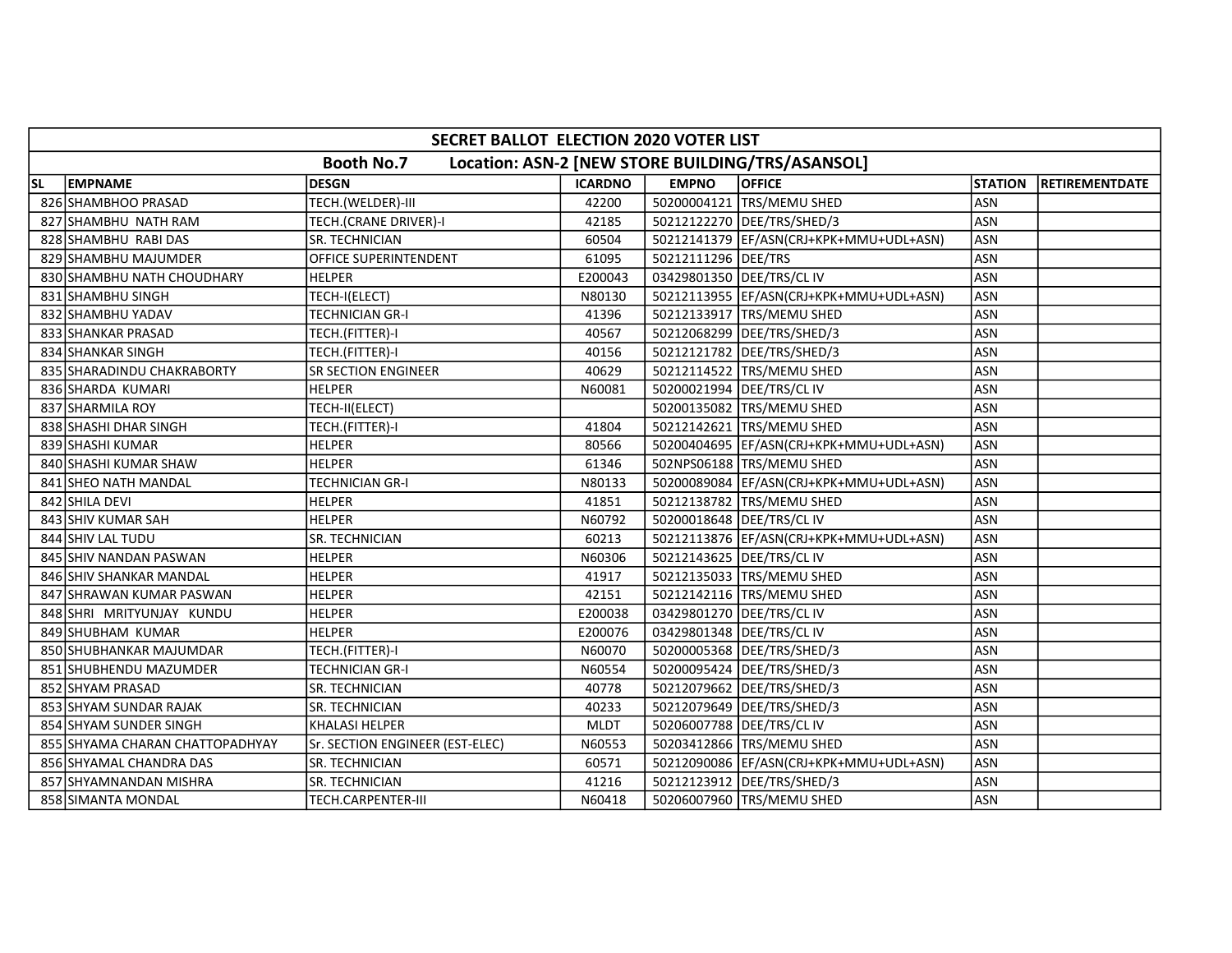|           | SECRET BALLOT ELECTION 2020 VOTER LIST                                |                                     |                |                       |                                           |                |                       |  |  |  |
|-----------|-----------------------------------------------------------------------|-------------------------------------|----------------|-----------------------|-------------------------------------------|----------------|-----------------------|--|--|--|
|           | <b>Booth No.7</b><br>Location: ASN-2 [NEW STORE BUILDING/TRS/ASANSOL] |                                     |                |                       |                                           |                |                       |  |  |  |
| <b>SL</b> | <b>EMPNAME</b>                                                        | <b>DESGN</b>                        | <b>ICARDNO</b> | <b>EMPNO</b>          | <b>OFFICE</b>                             | <b>STATION</b> | <b>RETIREMENTDATE</b> |  |  |  |
|           | 859 SITANSU KUMAR DE                                                  | <b>SENIOR SECTION ENGINEER(TRS)</b> | 40540          |                       | 50212082715   DEE/TRS/SUPVR               | ASN            |                       |  |  |  |
|           | 860 SITARAM SAH                                                       | Sr.TECH.(TRS)                       | 42148          |                       | 50212055050 TRS/MEMU SHED                 | <b>ASN</b>     |                       |  |  |  |
|           | 861 SK ABDUL MAHIM                                                    | TECH.(FITTER)-I                     | 41296          |                       | 50212116257   DEE/TRS/SHED/3              | <b>ASN</b>     |                       |  |  |  |
|           | 862 SK NUR HOSSAIN                                                    | <b>HELPER</b>                       | 41880          |                       | 50212140624 DEE/TRS/CL IV                 | ASN            |                       |  |  |  |
|           | 863 SOM NATH SAHA                                                     | SR. TECHNICIAN                      | 40634          |                       | 50212079406   TRS/MEMU SHED               | <b>ASN</b>     |                       |  |  |  |
|           | 864 SOMA RAY                                                          | <b>OFFICE SUPERINTENDENT</b>        | N60775         |                       | 50212089000 TRS/MEMU SHED                 | ASN            |                       |  |  |  |
|           | 865 SOMAI BESRA                                                       | SR.TECH.(ELEC)                      | 60388          |                       | 50212097240   EF/ASN(CRJ+KPK+MMU+UDL+ASN) | <b>ASN</b>     |                       |  |  |  |
|           | 866 SOMEN SARKAR                                                      | <b>HELPER</b>                       | 41900          |                       | 50212140636 DEE/TRS/CL IV                 | <b>ASN</b>     |                       |  |  |  |
|           | 867 SOMENATH MAJUMDAR                                                 | SR. TECHNICIAN                      | 40776          |                       | 50212051111   DEE/TRS/SHED/3              | <b>ASN</b>     |                       |  |  |  |
|           | 868 SOMENATH GORAI                                                    | <b>TECHNICIAN GR-I</b>              | N80129         |                       | 50200072345  EF/ASN(CRJ+KPK+MMU+UDL+ASN)  | <b>ASN</b>     |                       |  |  |  |
|           | 869 SOMJEET TIWARY                                                    | JUNIOR ENGINEER(DRAWING-ELE)        | N-60373        | 50206430156   DEE/TRS |                                           | <b>ASN</b>     |                       |  |  |  |
|           | 870 SOMLAL MANDY                                                      | SR. TECHNICIAN                      | 40684          |                       | 50212115034 DEE/TRS/SHED/3                | <b>ASN</b>     |                       |  |  |  |
|           | 871 SONARAM HANSDA                                                    | SR. TECHNICIAN                      | 40360          |                       | 50212140028 DEE/TRS/SHED/3                | ASN            |                       |  |  |  |
|           | 872 SONI KUMARI                                                       | <b>HELPER</b>                       | E-00003        |                       | 03429801345 TRS/MEMU SHED                 | <b>ASN</b>     |                       |  |  |  |
|           | 873 SONI KUMARI                                                       | TRAINEES                            |                |                       | 03429802967 DEE/TRS/SUPVR                 | ASN            |                       |  |  |  |
|           | 874 SONU KUMAR PASWAN                                                 | TRAINEE                             |                |                       | 03429802981 DEE/TRS/CL IV                 | ASN            |                       |  |  |  |
|           | 875 SONU KUMAR SINGH                                                  | <b>HELPER</b>                       | 61211          |                       | 502NPS06193 DEE/TRS/CL IV                 | <b>ASN</b>     |                       |  |  |  |
|           | 876 SOUBHIK DUTTA                                                     | Sr. SECTION ENGINEER(ELEC)          | N80304         |                       | 50205560305  EF/ASN(CRJ+KPK+MMU+UDL+ASN)  | <b>ASN</b>     |                       |  |  |  |
|           | 877 SOUMEN DAWN                                                       | TECH-I(ELECT)                       | 60210          |                       | 50212116014   EF/ASN(CRJ+KPK+MMU+UDL+ASN) | <b>ASN</b>     |                       |  |  |  |
|           | 878 SOURAV KUMAR SARKAR                                               | <b>JUNIOR ENGINEER-II(TRS)</b>      | 41210          |                       | 50212111090 DEE/TRS/SUPVR                 | <b>ASN</b>     |                       |  |  |  |
|           | 879 SRIDAM MAJUMDAR                                                   | TECH.(FITTER)-I                     | 42071          |                       | 50200011009   DEE/TRS/SHED/3              | <b>ASN</b>     |                       |  |  |  |
|           | 880 SRIMATI BILASO DEVI                                               | <b>PEON</b>                         | 61196          | 50212096714 ELTS/ASN  |                                           | <b>ASN</b>     |                       |  |  |  |
|           | 881 SRIRAM PURTY                                                      | TECH(MACHINIST)-I                   | N60073         |                       | 50200063344 TRS/MEMU SHED                 | <b>ASN</b>     |                       |  |  |  |
|           | 882 SRITIKANA RUDRA                                                   | TECH.(FITTER)-I                     | 41733          |                       | 50212130783 DEE/TRS/SHED/3                | <b>ASN</b>     |                       |  |  |  |
|           | 883 SUBAL MONDAL                                                      | <b>HELPER</b>                       | 41825          |                       | 50212138800 TRS/MEMU SHED                 | <b>ASN</b>     |                       |  |  |  |
|           | 884 SUBARNA ROY                                                       | <b>HELPER</b>                       | N60701         |                       | 50200102337 TRS/MEMU SHED                 | <b>ASN</b>     |                       |  |  |  |
|           | 885 SUBASH MONDAL                                                     | <b>TRAINEE</b>                      |                |                       | 50200129938 DEE/TRS/CL IV                 | <b>ASN</b>     |                       |  |  |  |
|           | 886 SUBHAN CHOWDHURY                                                  | <b>TECHNICIAN GR-I</b>              | N140010        |                       | 50200066795   DEE/TRS/SHED/3              | ASN            |                       |  |  |  |
|           | 887 SUBHAN KUMAR GUIN                                                 | Sr. SECTION ENGINEER(ELEC)          | 41366          | 50207694660 ELTS/ASN  |                                           | <b>ASN</b>     |                       |  |  |  |
|           | 888 SUBHAS CHANDRA GORAI                                              | SENIOR SECTION ENGINEER(TRS)        | 41759          |                       | 50212135847   DEE/TRS/SUPVR               | <b>ASN</b>     |                       |  |  |  |
|           | 889 SUBHASH CHANDRA MALLICK                                           | Ch. OFFICE SUPERINTENDENT           | 41095          | 50212079613 TRS/ASN   |                                           | <b>ASN</b>     |                       |  |  |  |
|           | 890 SUBHASH KUMAR SUSHIL                                              | TECHNICIAN GR-II                    | 61202          |                       | 50200171621   DEE/TRS/SHED/3              | <b>ASN</b>     |                       |  |  |  |
|           | 891 SUBHASHIS DAS                                                     | <b>HELPER</b>                       | N61107         |                       | 50201770240   DEE/TRS/CL IV               | <b>ASN</b>     |                       |  |  |  |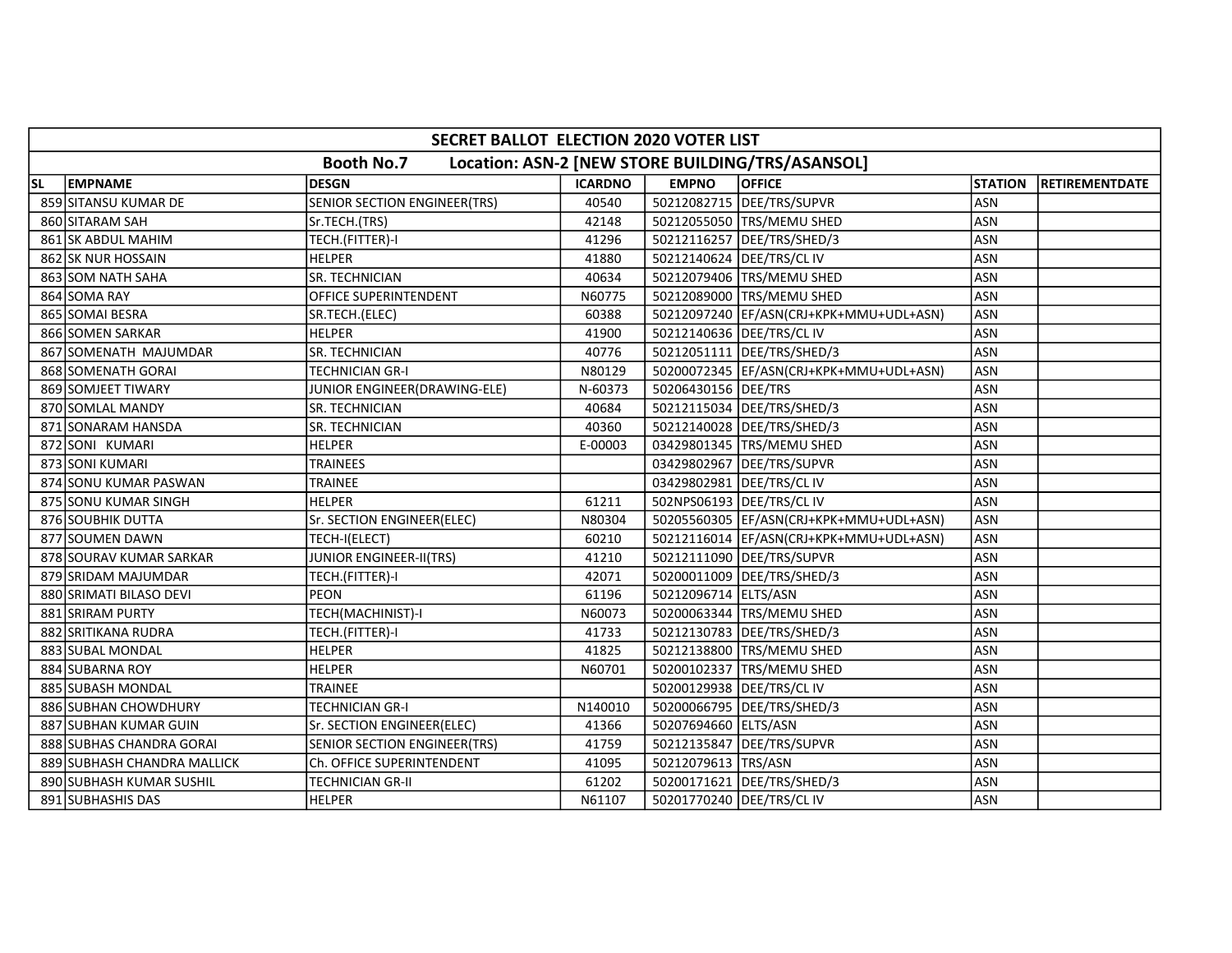|           | SECRET BALLOT ELECTION 2020 VOTER LIST                                |                                     |                |                           |                                          |                |                |  |  |  |
|-----------|-----------------------------------------------------------------------|-------------------------------------|----------------|---------------------------|------------------------------------------|----------------|----------------|--|--|--|
|           | <b>Booth No.7</b><br>Location: ASN-2 [NEW STORE BUILDING/TRS/ASANSOL] |                                     |                |                           |                                          |                |                |  |  |  |
| <b>SL</b> | <b>EMPNAME</b>                                                        | <b>DESGN</b>                        | <b>ICARDNO</b> | <b>EMPNO</b>              | <b>OFFICE</b>                            | <b>STATION</b> | RETIREMENTDATE |  |  |  |
|           | 892 SUBHASIS CHHATAIT                                                 | JUNIOR ENGINEER(ELEC)               | N60729         |                           | 50205996259 DEE/TRS/SUPVR                | ASN            |                |  |  |  |
|           | 893 SUBHASIS KHAN                                                     | <b>TECHNICIAN GR-II</b>             | N60802         |                           | 50200110530   DEE/TRS/SHED/3             | <b>ASN</b>     |                |  |  |  |
|           | 894 SUBHASIS SAMANTA                                                  | SR. TECHNICIAN                      | 40439          |                           | 50212114480   DEE/TRS/SHED/3             | ASN            |                |  |  |  |
|           | 895 SUBHENDU CHATTERJEE                                               | <b>HELPER</b>                       |                | 50205575102 DEE/TRS/CL IV |                                          | <b>ASN</b>     |                |  |  |  |
|           | 896 SUBHENDU SARKAR                                                   | TECH.(FITTER)-I                     | 42055          |                           | 50204661850   DEE/TRS/SHED/3             | <b>ASN</b>     |                |  |  |  |
|           | 897 SUBHRA DUTTA                                                      | OFFICE SUPERINTENDENT               | 60649          | 50205353142 DEE/TRS       |                                          | <b>ASN</b>     |                |  |  |  |
|           | 898 SUBIR BISWAS                                                      | <b>SENIOR SECTION ENGINEER(TRS)</b> | N-61294        |                           | 50205843236   DEE/TRS/SUPVR              | <b>ASN</b>     |                |  |  |  |
|           | 899 SUBIR PAUL                                                        | <b>TECHNICIAN GR-II</b>             | N60337         |                           | 50200100043   DEE/TRS/SHED/3             | <b>ASN</b>     |                |  |  |  |
|           | 900 SUBODH KUMAR                                                      | TECH-I(ELECT)                       | 60209          |                           | 50212116063  EF/ASN(CRJ+KPK+MMU+UDL+ASN) | <b>ASN</b>     |                |  |  |  |
|           | 901 SUBODH KUMAR                                                      | TECH.(FITTER)-I                     | 41889          |                           | 50212138757   DEE/TRS/SHED/3             | ASN            |                |  |  |  |
|           | 902 SUBODH KUMAR                                                      | OFFICE SUPERINTENDENT               | 40280          | 50212111340 TRS/ASN       |                                          | <b>ASN</b>     |                |  |  |  |
|           | 903 SUBODH KUMAR SINGH                                                | TECH.(FITTER)-III                   | 42168          |                           | 50200004108   TRS/MEMU SHED              | <b>ASN</b>     |                |  |  |  |
|           | 904 SUBODH MONDAL                                                     | <b>HELPER</b>                       | 10210          |                           | 50208359258 TRS/MEMU SHED                | <b>ASN</b>     |                |  |  |  |
|           | 905 SUBODH MUKHERJEE                                                  | TECH-I(ELECT)                       | 60265          |                           | 50209347252 EF/ASN(CRJ+KPK+MMU+UDL+ASN)  | <b>ASN</b>     |                |  |  |  |
|           | 906 SUBODH MURMU                                                      | Sr.TECH(ELECT)                      | 60697          |                           | 50212140983  EF/ASN(CRJ+KPK+MMU+UDL+ASN) | ASN            |                |  |  |  |
|           | 907 SUBODH PAL                                                        | TECH.(FITTER)-I                     | 40097          |                           | 50212121848   DEE/TRS/SHED/3             | <b>ASN</b>     |                |  |  |  |
|           | 908 SUBRATA BISWAS                                                    | SR. TECHNICIAN                      | 40466          |                           | 50212128077   DEE/TRS/SHED/3             | <b>ASN</b>     |                |  |  |  |
|           | 909 SUBRATA CHATTERJEE                                                | TECH.(FITTER)-I                     | N60355         |                           | 50209388242 DEE/TRS/SHED/3               | ASN            |                |  |  |  |
|           | 910 SUBRATA DHAR                                                      | LOCO INSTRUCTOR                     | 414500         | 50212092484 ELTS/ASN      |                                          | ASN            |                |  |  |  |
|           | 911 SUBRATA GANGULY                                                   | SR. TECHNICIAN                      | 40416          |                           | 50212114030   DEE/TRS/SHED/3             | ASN            |                |  |  |  |
|           | 912 SUCHIT SINGH                                                      | TECH.(MOTOR VEHICLE DRIVER)-I       | N60550         |                           | 50200071651   DEE/TRS/SHED/3             | ASN            |                |  |  |  |
|           | 913 SUDAMA PRASAD                                                     | SR. TECHNICIAN                      | 41188          |                           | 50212051196   DEE/TRS/SHED/3             | <b>ASN</b>     |                |  |  |  |
|           | 914 SUDARSHAN PRASAD                                                  | (NON-RUN)CREW CONTROLLER            | 40844          | 50212080925 TRS/ASN       |                                          | <b>ASN</b>     |                |  |  |  |
|           | 915 SUDHAKAR PRASAD                                                   | <b>HELPER</b>                       | 41841          |                           | 50212141343 TRS/MEMU SHED                | <b>ASN</b>     |                |  |  |  |
|           | 916 SUDHAMOY BAGDI                                                    | SR. TECHNICIAN                      | 40604          |                           | 50212115058 TRS/MEMU SHED                | <b>ASN</b>     |                |  |  |  |
|           | 917 SUDHIR KUMAR RAY                                                  | TECH.(WELDER)-I                     | 40130          |                           | 50212142566 DEE/TRS/SHED/3               | <b>ASN</b>     |                |  |  |  |
|           | 918 SUDHIR PANDIT                                                     | <b>HELPER</b>                       | N60793         | 50200045846 DEE/TRS/CL IV |                                          | <b>ASN</b>     |                |  |  |  |
|           | 919 SUDHIR PASWAN                                                     | TECH.(FITTER)-I                     | 40110          |                           | 50212138538   DEE/TRS/SHED/3             | <b>ASN</b>     |                |  |  |  |
|           | 920 SUDHIR ROY                                                        | SR. TECHNICIAN                      | 40382          |                           | 50212002770 DEE/TRS/SHED/3               | <b>ASN</b>     |                |  |  |  |
|           | 921 SUDIP BAGDI                                                       | <b>TECHNICIAN GR-II</b>             | 42171          |                           | 50212134879 TRS/MEMU SHED                | <b>ASN</b>     |                |  |  |  |
|           | 922 SUDIPTA CHAKRABARTY                                               | SR. TECHNICIAN                      | 40201          |                           | 50212114479   DEE/TRS/SHED/3             | <b>ASN</b>     |                |  |  |  |
|           | 923 SUGRIB MONDAL                                                     | TECH.(FITTER)-I                     | 41117          |                           | 50212116245   DEE/TRS/SHED/3             | <b>ASN</b>     |                |  |  |  |
|           | 924 SUJEET KUMAR                                                      | <b>HELPER</b>                       | 61354          | 50200045664 DEE/TRS/CL IV |                                          | <b>ASN</b>     |                |  |  |  |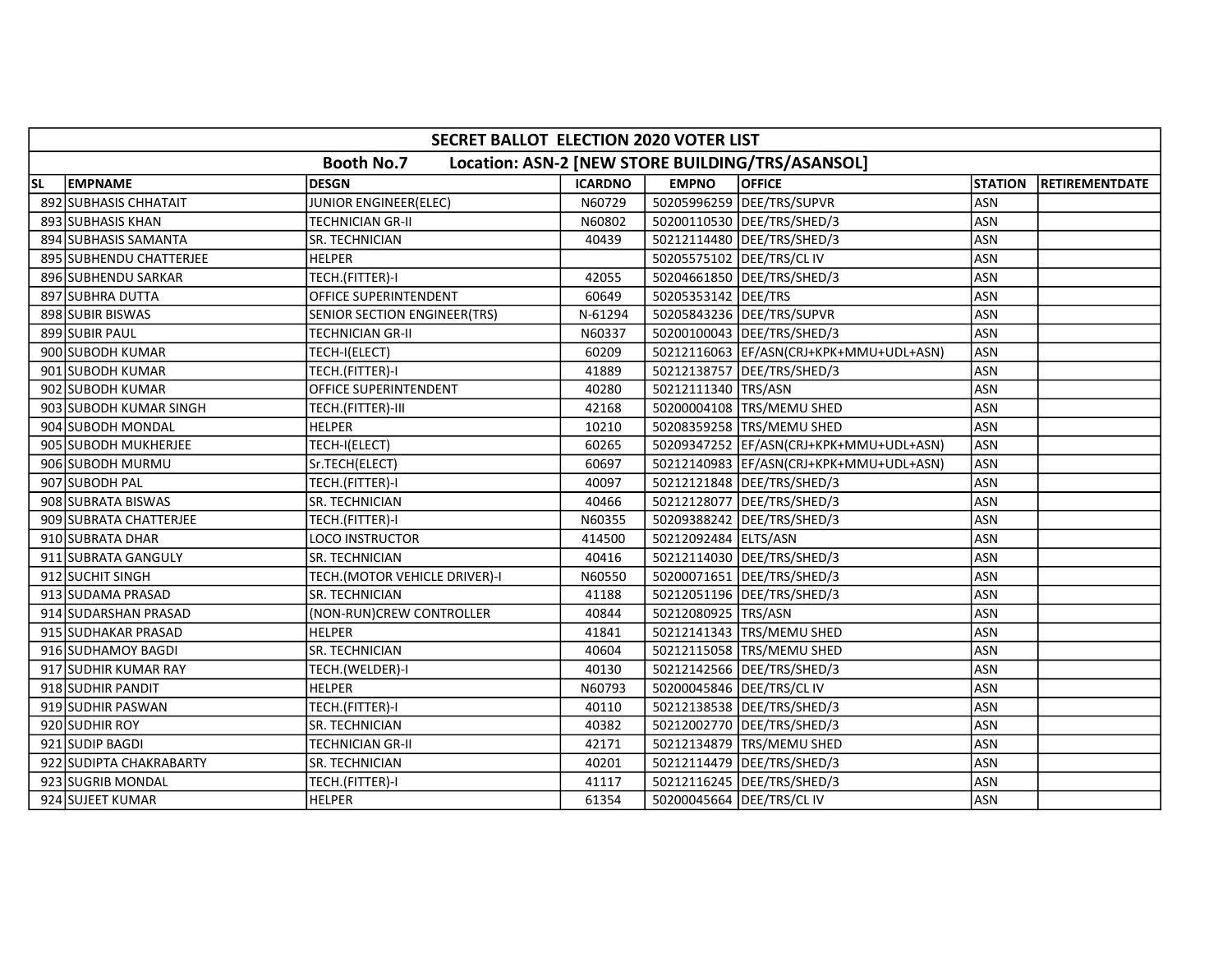|    | SECRET BALLOT ELECTION 2020 VOTER LIST                                |                                |                |                       |                                          |                |                        |  |  |  |  |
|----|-----------------------------------------------------------------------|--------------------------------|----------------|-----------------------|------------------------------------------|----------------|------------------------|--|--|--|--|
|    | <b>Booth No.7</b><br>Location: ASN-2 [NEW STORE BUILDING/TRS/ASANSOL] |                                |                |                       |                                          |                |                        |  |  |  |  |
| SL | <b>EMPNAME</b>                                                        | <b>DESGN</b>                   | <b>ICARDNO</b> | <b>EMPNO</b>          | <b>OFFICE</b>                            | <b>STATION</b> | <b>IRETIREMENTDATE</b> |  |  |  |  |
|    | 925 SUJIT DEY                                                         | <b>TECHNICIAN GR-I</b>         | 42212          |                       | 50212130710   DEE/TRS/SHED/3             | <b>ASN</b>     |                        |  |  |  |  |
|    | 926 SUJIT KUMAR SHRIVASTAVA                                           | <b>JUNIOR ENGINEER-II(TRS)</b> | 61181          |                       | 50212144459 DEE/TRS/SUPVR                | ASN            |                        |  |  |  |  |
|    | 927 SUJIT KUMAR DEB                                                   | OFFICE SUPERINTENDENT          | 41089          | 50212081164 TRS/ASN   |                                          | <b>ASN</b>     |                        |  |  |  |  |
|    | 928 SUJIT KUMAR MODI                                                  | <b>HELPER</b>                  | 80571          |                       | 50223005520 EF/ASN(CRJ+KPK+MMU+UDL+ASN)  | ASN            |                        |  |  |  |  |
|    | 929 SUJIT KUMAR MUDI                                                  | TECH.(FITTER)-I                | 42207          |                       | 50212142037 DEE/TRS/SHED/3               | <b>ASN</b>     |                        |  |  |  |  |
|    | 930 SUKANTA SEN                                                       | TECH.(WELDER)-III              | 42023          |                       | 50212144666   DEE/TRS/SHED/3             | ASN            |                        |  |  |  |  |
|    | 931 SULENDAR PRASAD                                                   | TECH-I(ELECT)                  | 60252          |                       | 50212138897  EF/ASN(CRJ+KPK+MMU+UDL+ASN) | ASN            |                        |  |  |  |  |
|    | 932 SUMAN KUMAR SOURABH                                               | <b>HELPER</b>                  |                |                       | 03429801355 DEE/TRS/CL IV                | ASN            |                        |  |  |  |  |
|    | 933 SUMAN RANJAN DUTTA                                                | <b>HELPER</b>                  | 42166          |                       | 50200004110 TRS/MEMU SHED                | ASN            |                        |  |  |  |  |
|    | 934 SUMITRA DEVI                                                      | <b>HELPER</b>                  | N60255         |                       | 50212143492 TRS/MEMU SHED                | ASN            |                        |  |  |  |  |
|    | 935 SUMITRA GHOSH                                                     | <b>HELPER</b>                  | 41361          |                       | 50212137777   DEE/TRS/CL IV              | ASN            |                        |  |  |  |  |
|    | 936 SUNIL BARAN KISKU                                                 | SR. TECHNICIAN                 | 42187          |                       | 50212125374 TRS/MEMU SHED                | <b>ASN</b>     |                        |  |  |  |  |
|    | 937 SUNIL CHANDRA GOPE                                                | <b>HELPER</b>                  | N80119         |                       | 50200107682  EF/ASN(CRJ+KPK+MMU+UDL+ASN) | <b>ASN</b>     |                        |  |  |  |  |
|    | 938 SUNIL KUMAR MURMU                                                 | TECHNICIAN GR-I                | 42186          |                       | 50212143662 DEE/TRS/SHED/3               | <b>ASN</b>     |                        |  |  |  |  |
|    | 939 SUNIL KUMAR PRASAD                                                | SR. TECHNICIAN                 | N60113         |                       | 50211111811   DEE/TRS/SHED/3             | <b>ASN</b>     |                        |  |  |  |  |
|    | 940 SUNIL KUMAR SAROJ                                                 | <b>HELPER</b>                  | N-60818        |                       | 50200140582 TRS/MEMU SHED                | ASN            |                        |  |  |  |  |
|    | 941 SUNIL KUMAR SINGH                                                 | SR. TECHNICIAN                 | 40627          |                       | 50212133498   DEE/TRS/SHED/3             | <b>ASN</b>     |                        |  |  |  |  |
|    | 942 SUNITA DEVI                                                       | <b>HELPER</b>                  |                |                       | 50200066291 DEE/TRS/CL IV                | <b>ASN</b>     |                        |  |  |  |  |
|    | 943 SUNITA DEVI                                                       | <b>TECHNICIAN GR-I</b>         | 42014          |                       | 50212133784 DEE/TRS/SHED/3               | <b>ASN</b>     |                        |  |  |  |  |
|    | 944 SUNNY KUMAR                                                       | <b>TECHNICIAN GR-I</b>         | N60339         |                       | 50200072321  DEE/TRS/SHED/3              | <b>ASN</b>     |                        |  |  |  |  |
|    | 945 SUPRAKASH MUKHERJEE                                               | <b>TECHNICIAN GR-I</b>         | 40714          |                       | 50212130801   DEE/TRS/SHED/3             | <b>ASN</b>     |                        |  |  |  |  |
|    | 946 SURADIP NAG                                                       | <b>TECHNICIAN GR-I</b>         | 40331          |                       | 50212132329 TRS/MEMU SHED                | <b>ASN</b>     |                        |  |  |  |  |
|    | 947 SURAJ KR SINGH                                                    | TECHNICIAN GR-I                | 41988          |                       | 50212143480   DEE/TRS/SHED/3             | <b>ASN</b>     |                        |  |  |  |  |
|    | 948 SURAJ KUMAR JAISWAR                                               | <b>HELPER</b>                  | N60702         |                       | 50200650298 TRS/MEMU SHED                | <b>ASN</b>     |                        |  |  |  |  |
|    | 949 SURAJ PASWAN                                                      | <b>HELPER</b>                  |                |                       | 03429802896   DEE/TRS/CL IV              | ASN            |                        |  |  |  |  |
|    | 950 SURANJAN ROYCHOUDHURY                                             | OFFICE SUPERINTENDENT          | 61371          | 50212074196 DEE/TRS   |                                          | <b>ASN</b>     |                        |  |  |  |  |
|    | 951 SURENDRA BAHADUR SINGH                                            | TECH.(FITTER)-I                | 41340          |                       | 50212132524 TRS/MEMU SHED                | <b>ASN</b>     |                        |  |  |  |  |
|    | 952 SURENDRA KUMAR DAS                                                | TECH.(FITTER)-I                | 41378          |                       | 50212124060 DEE/TRS/SHED/3               | ASN            |                        |  |  |  |  |
|    | 953 SURENDRA LAL RAJAK                                                | <b>SHUNT MAN</b>               | 110090         |                       | 50212085790 DEE/TRS/CL IV                | <b>ASN</b>     |                        |  |  |  |  |
|    | 954 SURENDRA SHARMA                                                   | Chief LOCO.INSPECTOR.          | N-60374        | 50212097706 TRS/ASN   |                                          | ASN            |                        |  |  |  |  |
|    | 955 SURENDRA SINGH                                                    | <b>OFFICE SUPERINTENDENT</b>   | 614353         | 50281983177   TRS/ASN |                                          | <b>ASN</b>     |                        |  |  |  |  |
|    | 956 SURESH CHANDRA MAHATO                                             | TECH.(FITTER)-I                | 40243          |                       | 50212134909   DEE/TRS/SHED/3             | ASN            |                        |  |  |  |  |
|    | 957 SURESH KUMAR                                                      | SR. TECHNICIAN                 | 40463          |                       | 50212125260 DEE/TRS/SHED/3               | <b>ASN</b>     |                        |  |  |  |  |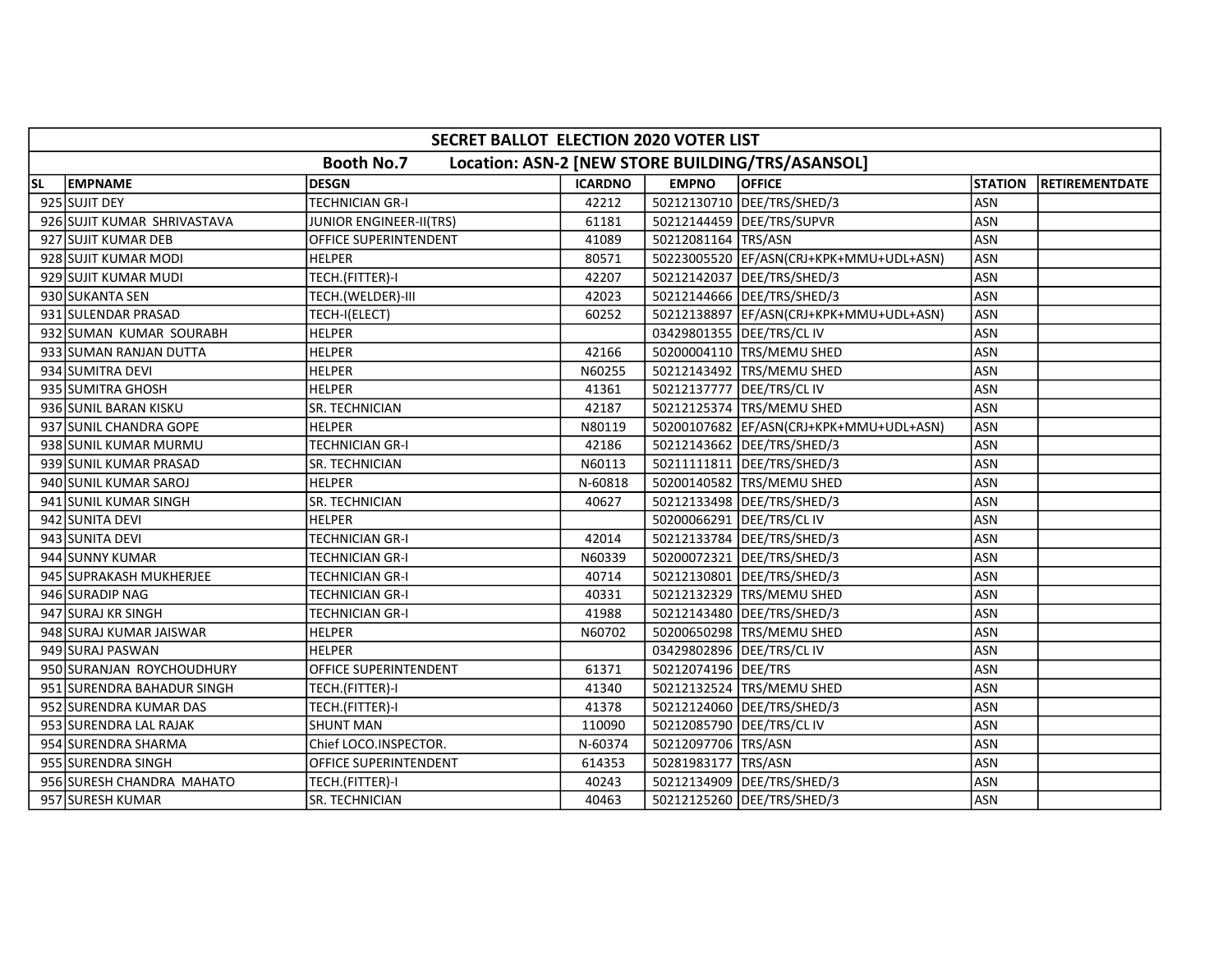|           | SECRET BALLOT ELECTION 2020 VOTER LIST                                |                              |                |                       |                                          |                |                        |  |  |  |
|-----------|-----------------------------------------------------------------------|------------------------------|----------------|-----------------------|------------------------------------------|----------------|------------------------|--|--|--|
|           | <b>Booth No.7</b><br>Location: ASN-2 [NEW STORE BUILDING/TRS/ASANSOL] |                              |                |                       |                                          |                |                        |  |  |  |
| <b>SL</b> | <b>EMPNAME</b>                                                        | <b>DESGN</b>                 | <b>ICARDNO</b> | <b>EMPNO</b>          | <b>OFFICE</b>                            | <b>STATION</b> | <b>IRETIREMENTDATE</b> |  |  |  |
|           | 958 SURESH PRASAD                                                     | <b>TECHNICIAN GR-I</b>       | 60208          |                       | 50212116026  EF/ASN(CRJ+KPK+MMU+UDL+ASN) | <b>ASN</b>     |                        |  |  |  |
|           | 959 SURESH PRASAD                                                     | TECH.(FITTER)-I              | 40589          |                       | 50212109769 DEE/TRS/SHED/3               | <b>ASN</b>     |                        |  |  |  |
|           | 960 SURESH RABI DAS                                                   | <b>HELPER</b>                | N60556         |                       | 50200097780 DEE/TRS/CL IV                | <b>ASN</b>     |                        |  |  |  |
|           | 961 SURESH SAH                                                        | SR. TECHNICIAN               | N80400         |                       | 50212146079 EF/ASN(CRJ+KPK+MMU+UDL+ASN)  | <b>ASN</b>     |                        |  |  |  |
|           | 962 SURESH TUDU                                                       | <b>TRAINEE</b>               |                |                       | 50200127073 DEE/TRS/CLIV                 | ASN            |                        |  |  |  |
|           | 963 SURYA DEO RAM                                                     | SR. TECHNICIAN               | 40138          |                       | 50212125283 DEE/TRS/SHED/3               | <b>ASN</b>     |                        |  |  |  |
|           | 964 SUSAMAY THAKUR                                                    | TECH.(CRANE DRIVER)-I        | N60546         |                       | 50200086903 DEE/TRS/SHED/3               | <b>ASN</b>     |                        |  |  |  |
|           | 965 SUSANTA HALDER                                                    | TECH.(WIREMAN)-II            | 80537          |                       | 50200170562  EF/ASN(CRJ+KPK+MMU+UDL+ASN) | <b>ASN</b>     |                        |  |  |  |
|           | 966 SUSANTA ROY                                                       | SENIOR SECTION ENGINEER(TRS) | 41921          |                       | 50212101308   TRS/MEMU SHED              | ASN            |                        |  |  |  |
|           | 967 SUSHANT KUMAR                                                     | <b>TECHNICIAN GR-I</b>       | 61357          |                       | 50209527930 DEE/TRS/SHED/3               | ASN            |                        |  |  |  |
|           | 968 SUSHANTA BANERJEE                                                 | SR. TECHNICIAN               | 40566          |                       | 50209321251 TRS/MEMU SHED                | <b>ASN</b>     |                        |  |  |  |
|           | 969 SUSHIL DAS BAIRAGYA                                               | TECH.(FITTER)-I              | N60545         |                       | 50205411531   DEE/TRS/SHED/3             | ASN            |                        |  |  |  |
|           | 970 SUSHIL KUMAR MAHATO                                               | <b>HELPER</b>                | N60353         |                       | 50201939671   DEE/TRS/CL IV              | <b>ASN</b>     |                        |  |  |  |
|           | 971 SUSHMA KUMARI PRASAD                                              | <b>HELPER</b>                | 61367          |                       | 502NPS06550 TRS/MEMU SHED                | <b>ASN</b>     |                        |  |  |  |
|           | 972 SUSHOVAN BANDYOPADHYAY                                            | TECHNICIAN GR-II             | N80023         |                       | 50202100132  EF/ASN(CRJ+KPK+MMU+UDL+ASN) | <b>ASN</b>     |                        |  |  |  |
|           | 973 SWAPAN KUMAR BISWAS                                               | Chief LOCO.INSPECTOR.        | 41574          | 50212131337   TRS/ASN |                                          | ASN            |                        |  |  |  |
|           | 974 SWAPAN KUMAR MONDAL                                               | <b>HELPER</b>                | 61199          | 50200182989 ELTS/ASN  |                                          | <b>ASN</b>     |                        |  |  |  |
|           | 975 SWAPAN KUMAR RAJAK                                                | TECH.(FITTER)-III            | N60573         |                       | 50200048549 TRS/MEMU SHED                | ASN            |                        |  |  |  |
|           | 976 SWAPAN KUMAR SAHA                                                 | <b>JAMADAR</b>               | N-60861        | 50212030478 DEE/TRS   |                                          | <b>ASN</b>     |                        |  |  |  |
|           | 977 SWAPAN KUMAR TRIPATHI                                             | TECH.(FITTER)-I              | 42176          |                       | 50212044970 TRS/MEMU SHED                | <b>ASN</b>     |                        |  |  |  |
|           | 978 SWAPAN KUMBHAKAR                                                  | SR. TECHNICIAN               | 40630          |                       | 50212070907   DEE/TRS/SHED/3             | <b>ASN</b>     |                        |  |  |  |
|           | 979 SWAPAN MONDAL                                                     | <b>HELPER</b>                | 40637          |                       | 50212126093 TRS/MEMU SHED                | <b>ASN</b>     |                        |  |  |  |
|           | 980 SWAPNA DHAR                                                       | <b>HELPER</b>                | N60234         |                       | 50212143753 TRS/MEMU SHED                | <b>ASN</b>     |                        |  |  |  |
|           | 981 SWARAJ NANDI                                                      | SR. TECHNICIAN               | 40710          |                       | 50212019914  TRS/MEMU SHED               | <b>ASN</b>     |                        |  |  |  |
|           | 982 SWARNENDU DE                                                      | <b>TRAINEES</b>              |                |                       | 03429802969 DEE/TRS/SUPVR                | <b>ASN</b>     |                        |  |  |  |
|           | 983 SWARUP ADITYA                                                     | SR. TECHNICIAN               | 40606          |                       | 50212107190 DEE/TRS/SHED/3               | <b>ASN</b>     |                        |  |  |  |
|           | 984 SWATANTRA KR MANDAL                                               | Sr. CLERK                    | N-60981        | 50212130813 TRS/ASN   |                                          | <b>ASN</b>     |                        |  |  |  |
|           | 985 TANMOY ROY                                                        | TECH-III(ELECT)              | 40601          |                       | 50212133875 TRS/MEMU SHED                | <b>ASN</b>     |                        |  |  |  |
|           | 986 TAPAN KUMAR BHANDARY                                              | SENIOR SECTION ENGINEER(TRS) | 61351          |                       | 50212067222 DEE/TRS/SUPVR                | <b>ASN</b>     |                        |  |  |  |
|           | 987 TAPAN SUTRADHAR                                                   | TECH.(FITTER)-II             | 41355          |                       | 50212132287   DEE/TRS/SHED/3             | <b>ASN</b>     |                        |  |  |  |
|           | 988 TAPAS KUMAR GHOSH                                                 | Chief LOCO.INSPECTOR.        | 41683          | 50212092654 TRS/ASN   |                                          | <b>ASN</b>     |                        |  |  |  |
|           | 989 TAPAS KUMAR MONDAL                                                | OFFICE SUPERINTENDENT        | 41097          | 50212101965   TRS/ASN |                                          | ASN            |                        |  |  |  |
|           | 990 TARAK NATH SHAW                                                   | <b>TECHNICIAN GR-I</b>       | N60341         |                       | 50200093129   DEE/TRS/SHED/3             | ASN            |                        |  |  |  |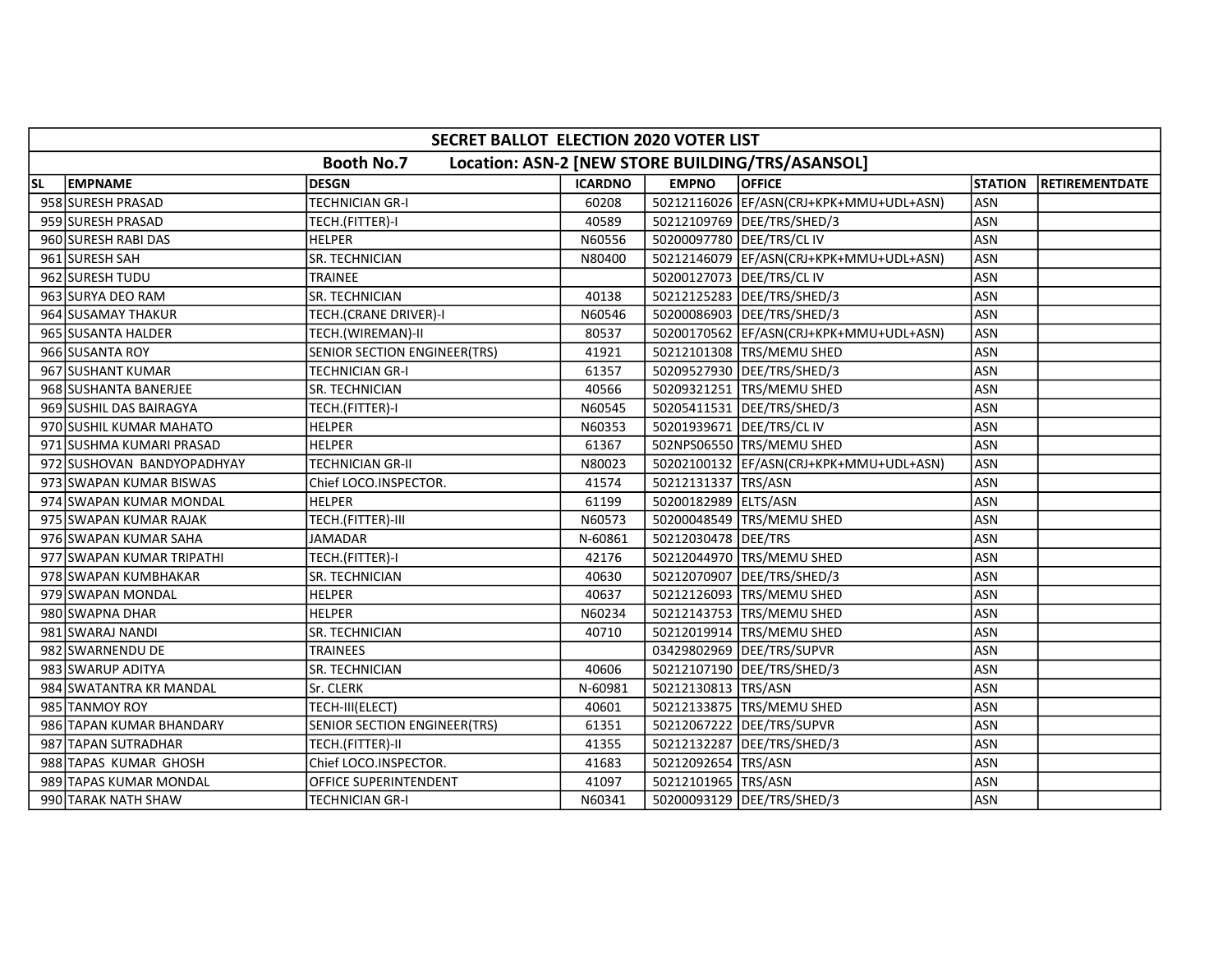| SECRET BALLOT ELECTION 2020 VOTER LIST                                |                               |                                     |                |                             |                                           |                |                        |  |  |  |
|-----------------------------------------------------------------------|-------------------------------|-------------------------------------|----------------|-----------------------------|-------------------------------------------|----------------|------------------------|--|--|--|
| <b>Booth No.7</b><br>Location: ASN-2 [NEW STORE BUILDING/TRS/ASANSOL] |                               |                                     |                |                             |                                           |                |                        |  |  |  |
| SL                                                                    | <b>EMPNAME</b>                | <b>DESGN</b>                        | <b>ICARDNO</b> | <b>EMPNO</b>                | <b>OFFICE</b>                             | <b>STATION</b> | <b>IRETIREMENTDATE</b> |  |  |  |
|                                                                       | 991 TARAKESWAR MONDAL         | SR. TECHNICIAN                      | 41245          |                             | 50212133425 TRS/MEMU SHED                 | <b>ASN</b>     |                        |  |  |  |
|                                                                       | 992 TARANI MAHATO             | <b>TECHNICIAN GR-I</b>              | 40747          |                             | 50212130795 DEE/TRS/SHED/3                | <b>ASN</b>     |                        |  |  |  |
|                                                                       | 993 TARUN KUMAR PANI          | Chief LOCO.INSPECTOR.               | 41456          | 50212085900 TRS/ASN         |                                           | <b>ASN</b>     |                        |  |  |  |
|                                                                       | 994 TARUN KR BAURI            | <b>HELPER</b>                       |                |                             | 27309512743   DEE/TRS/CL IV               | ASN            |                        |  |  |  |
|                                                                       | 995 TARUN KRMAR LAHA          | <b>SR. TECHNICIAN</b>               | 40374          |                             | 50212067234 DEE/TRS/SHED/3                | <b>ASN</b>     |                        |  |  |  |
|                                                                       | 996 TARUN KUMAR BOURI         | <b>HELPER</b>                       | 41373          |                             | 50212136979 TRS/MEMU SHED                 | <b>ASN</b>     |                        |  |  |  |
|                                                                       | 997 TARUN KUMAR CHATTERJEE    | SR. TECHNICIAN                      | N80019         |                             | 50212082340   EF/ASN(CRJ+KPK+MMU+UDL+ASN) | <b>ASN</b>     |                        |  |  |  |
|                                                                       | 998 TINKU KUMAR SAH           | <b>HELPER</b>                       | N60797         |                             | 50200089503 DEE/TRS/CL IV                 | <b>ASN</b>     |                        |  |  |  |
|                                                                       | 999 TINKU MONDAL              | <b>HELPER</b>                       | 41362          |                             | 50212137789   DEE/TRS/CL IV               | <b>ASN</b>     |                        |  |  |  |
|                                                                       | 1000 TOLA CHAND SOREN         | <b>HELPER</b>                       |                | 27621003599   DEE/TRS/CL IV |                                           | ASN            |                        |  |  |  |
|                                                                       | 1001 TRILOKI YADAV            | SR. TECHNICIAN                      | 40680          |                             | 50212055177   TRS/MEMU SHED               | ASN            |                        |  |  |  |
|                                                                       | 1002 TULSHI DAS PARAMANICK    | TECH.(FITTER)-I                     | 40143          |                             | 50208343470   DEE/TRS/SHED/3              | <b>ASN</b>     |                        |  |  |  |
|                                                                       | 1003 TUMPA MANDAL             | <b>HELPER</b>                       | E-00002        |                             | 03429801382 TRS/MEMU SHED                 | ASN            |                        |  |  |  |
|                                                                       | 1004 TUSHAR KANTI ROY         | Ch. OFFICE SUPERINTENDENT           | 61096          | 50212090190 DEE/TRS         |                                           | ASN            |                        |  |  |  |
|                                                                       | 1005 UDAY CHAND DAS           | <b>SR SECTION ENGINEER</b>          | 41842          |                             | 50212104577   TRS/MEMU SHED               | ASN            |                        |  |  |  |
|                                                                       | 1006 UDAY HARI                | TECH.(FITTER)-I                     | 40340          |                             | 50212109782 TRS/MEMU SHED                 | ASN            |                        |  |  |  |
|                                                                       | 1007 UDAY PRASAD              | TECH.(FITTER)-I                     | N60552         |                             | 50212142049   DEE/TRS/SHED/3              | ASN            |                        |  |  |  |
|                                                                       | 1008 UJJAL KANTI MONDAL       | TECHNICIAN GR-II                    | 40779          |                             | 50212138563   TRS/MEMU SHED               | <b>ASN</b>     |                        |  |  |  |
|                                                                       | 1009 UJJAL KANTI SWARNAKAR    | TECH.(FITTER)-I                     | 42152          |                             | 50204701331   TRS/MEMU SHED               | <b>ASN</b>     |                        |  |  |  |
|                                                                       | 1010 UJJAL KUMAR SINGH        | TECH.(FITTER)-I                     | 42039          |                             | 50211124404   DEE/TRS/SHED/3              | <b>ASN</b>     |                        |  |  |  |
|                                                                       | 1011 UJJAL LAHA               | <b>SENIOR SECTION ENGINEER(TRS)</b> | N60019         |                             | 50200022068 DEE/TRS/SUPVR                 | <b>ASN</b>     |                        |  |  |  |
|                                                                       | 1012 UJJWAL DEY               | <b>HELPER</b>                       | 60641          |                             | 50213004232 DEE/TRS/CL IV                 | ASN            |                        |  |  |  |
|                                                                       | 1013 UJJWAL KR MODAK          | <b>JUNIOR ENGINEER-II(TRS)</b>      | 60351          | 50209838340 ELTS/ASN        |                                           | <b>ASN</b>     |                        |  |  |  |
|                                                                       | 1014 UJJWAL KUMAR LAHA        | TECHNICIAN GR-II                    | N80313         |                             | 50200085390 EF/ASN(CRJ+KPK+MMU+UDL+ASN)   | <b>ASN</b>     |                        |  |  |  |
|                                                                       | 1015 UJWAL SHANKER            | SENIOR SECTION ENGINEER(TRS)        | N-60398        |                             | 50207997206 DEE/TRS/SUPVR                 | <b>ASN</b>     |                        |  |  |  |
|                                                                       | 1016 UMA KANT PASWAN          | TECHNICIAN GR-I                     | 41870          |                             | 50212140594 TRS/MEMU SHED                 | <b>ASN</b>     |                        |  |  |  |
|                                                                       | 1017 UMASHANKAR PRASAD        | <b>HELPER</b>                       |                | 03429801357 DEE/TRS/CL IV   |                                           | ASN            |                        |  |  |  |
|                                                                       | 1018 UMESH CHANDRA SAU        | <b>SR. TECHNICIAN</b>               | 40681          |                             | 50212127723 TRS/MEMU SHED                 | <b>ASN</b>     |                        |  |  |  |
|                                                                       | 1019 UMESH KUMAR              | <b>TECHNICIAN GR-I</b>              | 60206          |                             | 50212082193  EF/ASN(CRJ+KPK+MMU+UDL+ASN)  | <b>ASN</b>     |                        |  |  |  |
|                                                                       | 1020 UMESH PRASAD SHARMA      | TECH.(FITTER)-I                     | 41309          |                             | 50212128089   DEE/TRS/SHED/3              | ASN            |                        |  |  |  |
|                                                                       | 1021 UMESHWAR PRASAD KUSHWAHA | <b>JUNIOR ENGINEER-II(TRS)</b>      | 61285          |                             | 50201990196   TRS/MEMU SHED               | ASN            |                        |  |  |  |
|                                                                       | 1022 UPENDRA KUMAR            | <b>TECHNICIAN GR-II</b>             |                |                             | 50200171610   DEE/TRS/SHED/3              | ASN            |                        |  |  |  |
|                                                                       | 1023 UPENDRA NATH VERMA       | CHEMICAL n METALLURGICAL SUPDT.     |                |                             | 50211156820 DEE/TRS/SUPVR                 | <b>ASN</b>     |                        |  |  |  |